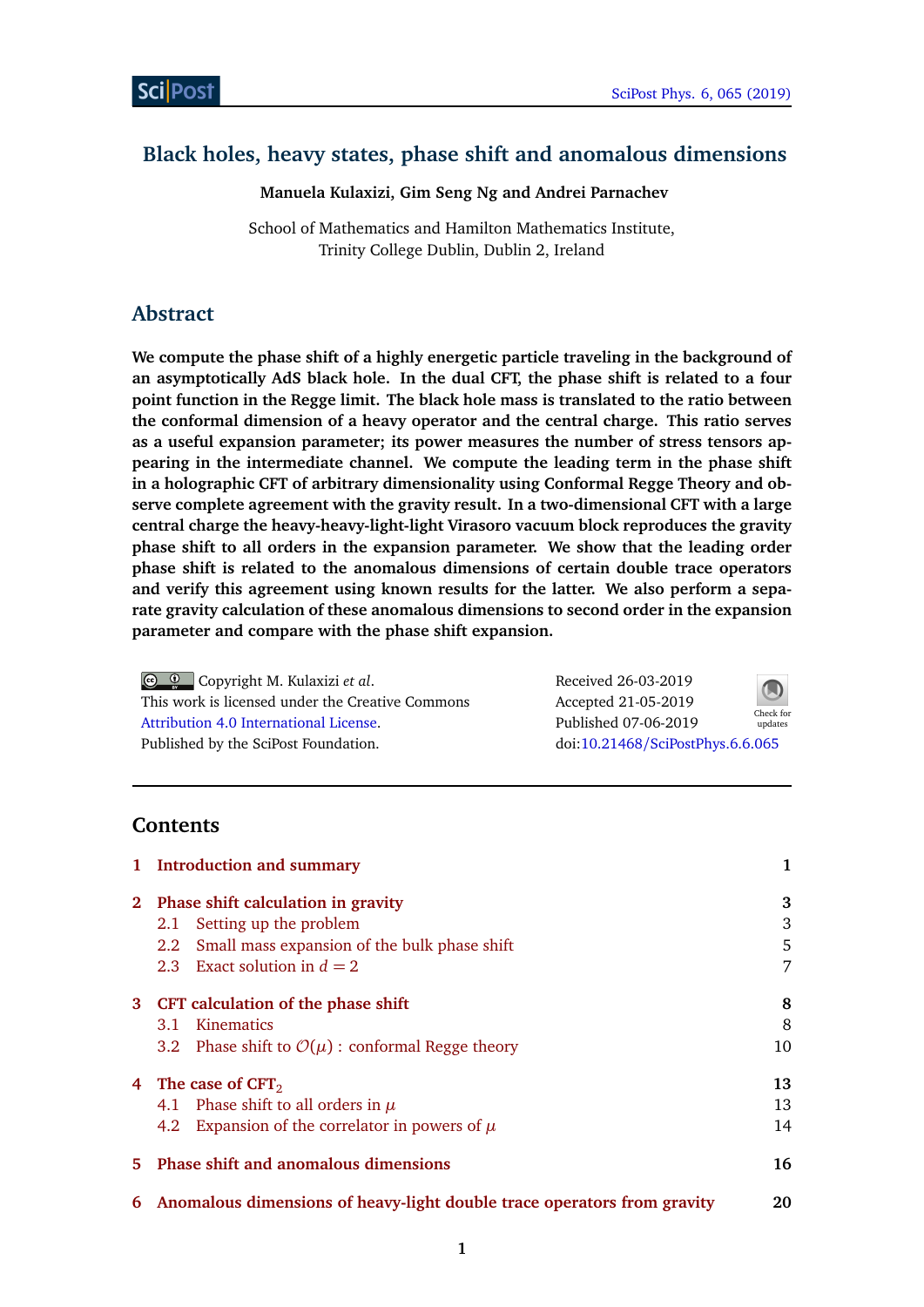| 6.1 First-order correction                               | 21 |
|----------------------------------------------------------|----|
| 6.2 Second-order correction                              | 23 |
| 7 Discussion                                             | 26 |
| A Integrals: the bulk phase shift in gravity             | 28 |
| B Closed form result for the phase shift in $d = 4$      | 29 |
| C Details on anomalous dimension calculation in the bulk | 30 |
| C.1 Perturbations of Hamiltonian                         | 30 |
| C.2 Unperturbed states                                   | 32 |
| C.3 Order $\mu^k$ term from $V^{(k)}$                    | 32 |
| <b>References</b>                                        | 33 |
|                                                          |    |

# <span id="page-1-0"></span>**1 Introduction and summary**

The AdS/CFT correspondence [[1,](#page-33-0)[2,](#page-33-1)[22](#page-34-0)] is an extremely rich subject. Following the impressive success of the conformal bootstrap  $[3,31]$  $[3,31]$  $[3,31]$  $[3,31]$ , there was a renewed interest in CFT techniques (see [[4](#page-33-3)[–6](#page-33-4)] for recent reviews). As a result, a number of theoretical instruments, useful for exploring the mechanisms of AdS/CFT in detail were developed. The basic objects on the gravity side of the AdS/CFT correspondence are Witten diagrams [[2](#page-33-1)], which admit a simple decomposition in terms of CFT conformal blocks [[63](#page-36-0)]. In particular, a tree-level Witten diagram with a single graviton exchange gives rise to conformal blocks of spin-two double trace operators, in addition to the stress-tensor conformal block.

Ref. [[7](#page-33-5)] defined a *holographic CFT* as a CFT with a large central charge and a large gap in the spectrum of operator dimensions for operators with spin greater than two. It turns out that considering a certain kinematical limit of four-point functions in such CFTs, (the Regge limit), leads to a set of interesting results. In particular, refs. [[56–](#page-36-1)[59](#page-36-2)] showed that four-point functions in the Regge limit are related to high energy scattering of two particles in AdS. The eikonal approximation to scattering, valid in the Regge limit, gives rise to a phase shift which is proportional to the propagator in the transverse plane (H*d*−<sup>1</sup> for the AdS*d*+<sup>1</sup> case). As explained in [[10,](#page-33-6) [11](#page-33-7)], the alternative description of scattering in the Regge limit is provided by considering a highly energetic particle propagating in a shock wave background. The time delay times the lightcone momentum is precisely the eikonal phase shift.

In [[8](#page-33-8)] it was shown that when one of the particles is a graviton, once generic higher derivative terms are added to the Einstein action, there is always a polarization choice which leads to time advance, as opposed to time delay. One can also use Conformal Regge Theory [[58](#page-36-3)] to see how in holographic CFTs the phase shift becomes negative, and unitarity gets violated, unless the three-point couplings of the stress tensor satisfy two linear constraints (which reduce to the " $a = c$ " condition in  $d = 4$  superconformal field theories). This was done in [[9,](#page-33-9)[52,](#page-36-4)[60](#page-36-5)[–62](#page-36-6)].<sup>[1](#page-1-1)</sup> Note that we now have a definition of the phase shift entirely in terms of a CFT object (the Fourier transform of a four-point function).

<span id="page-1-1"></span><sup>&</sup>lt;sup>1</sup>These strong constraints in holographic CFTs are obtained in the limit of small impact parameter. In the opposite limit of large impact parameter, Hofman-Maldacena [[12](#page-33-10)] and related constraints are recovered [[13](#page-33-11)[–21,](#page-34-2) [32,](#page-34-3)[33,](#page-34-4)[41–](#page-35-0)[43,](#page-35-1)[47](#page-35-2)].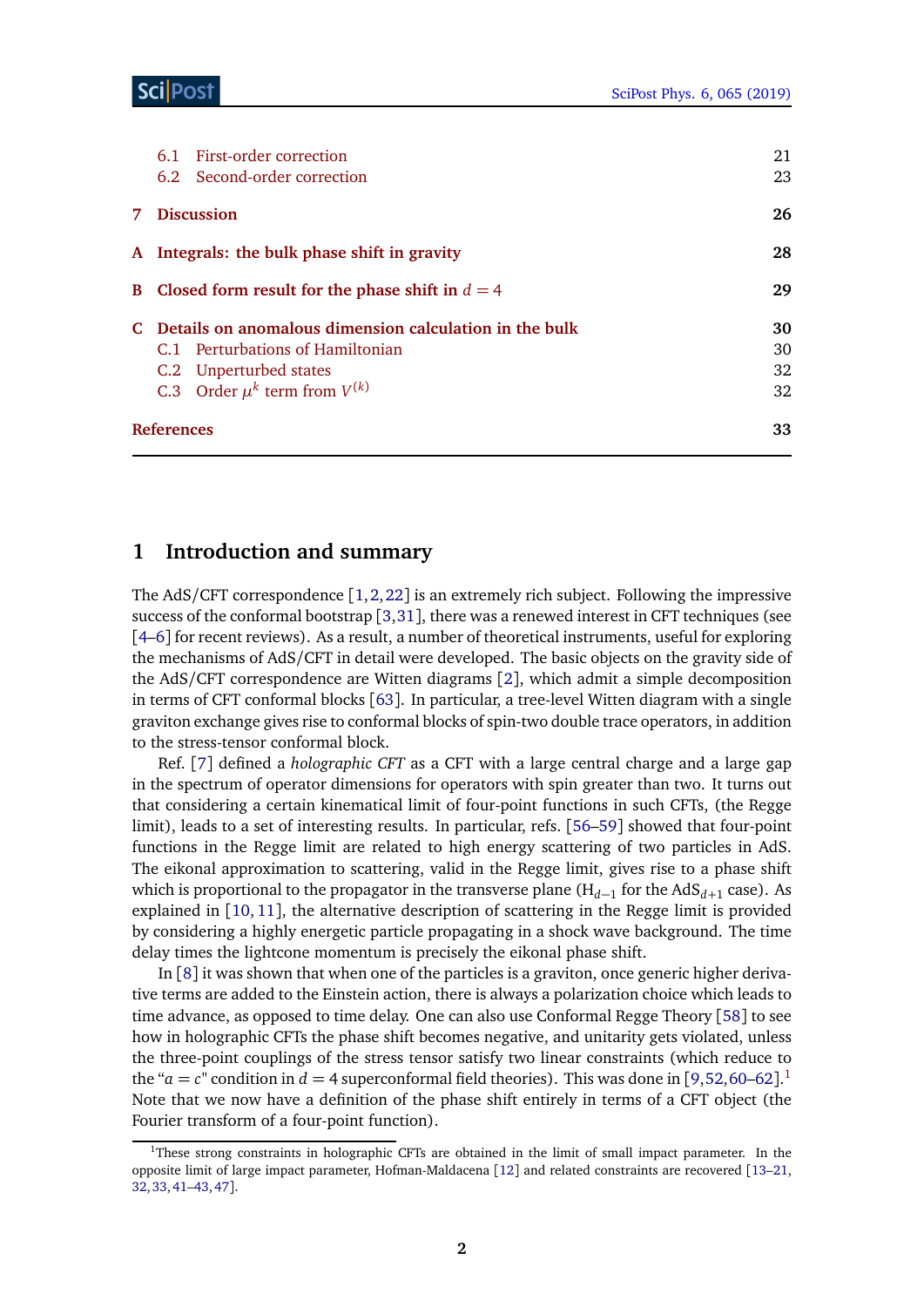In this paper we consider a four-point function of scalar operators in holographic CFTs. We take two operators,  $\mathcal{O}_H$ , to be heavy: their conformal dimension scales with the central charge  $\Delta_H \sim C_T$  and the ratio  $\mu \sim \Delta_H/C_T$  provides an important parameter. The remaining two operators,  $\mathcal{O}_L$ , have conformal dimension of order one. We compute the phase shift to leading order in *µ* in a *d*−dimensional CFT and show that it is related to the time delay and angular deflection, which an energetic particle experiences when traveling in the background of an asymptotically AdS black hole. The parameter *µ* is proportional to the mass of the black hole. In gravity we compute the phase shift to all orders in  $\mu$  – for a generic spacetime dimension it remains to be seen whether the CFT result agrees with that. (Terms proportional to  $\mu^k$  with *k >* 1 are technically more difficult to compute in the CFT since they require summation over an infinite number of conformal families which schematically correspond to  $(T_{\mu\nu})^k$  operators.) However in the  $d = 2$  case the CFT result can be obtained to all orders in  $\mu$ . It is provided by the Virasoro vacuum block, and the result precisely matches the phase shift experienced by a particle traveling in the *AdS*<sup>3</sup> background with a conical deficit.

The rest of the paper is organized as follows. In the next Section we analyze the trajectory of a highly energetic particle, traveling along a null geodesic in the AdS-Schwarzschild background. We compute the time delay and the angular deflection, order by order in the black hole mass  $\mu$ . In  $d = 2$  it is easy to write down the result to all orders; in higher dimensions the answer is more involved, but still manageable.

In Section 3 we use Conformal Regge Theory to compute the phase shift in a holographic CFT to leading order in  $\mu$  and observe precise agreement with the gravity result. We show that the double-trace operators (of the type  $\mathcal{O}_L \partial_\mu \partial_\nu \mathcal{O}_L$  and  $\mathcal{O}_H \partial_\mu \partial_\nu \mathcal{O}_H$ ) do not contribute to the phase shift.

In Section 4 we use the heavy-heavy-light-light Virasoro vacuum block in a twodimensional CFT to compute the phase shift to all orders in  $\mu$  – the result is a precise match to the gravity calculation.

In Section 5 we show that to leading order in  $\mu$ , the anomalous dimensions of the doubletwist operators in the cross (S-) channel are related to the phase shift. We verify this relation by comparing the  $\mathcal{O}(\mu)$  term in the phase shift with the known anomalous dimensions of the  $\mathcal{O}_H\partial^{\ell}\partial^{2n}\mathcal{O}_L$  operators. Such anomalous dimensions are known exactly in  $d=2$  and in the lightcone limit  $\ell \gg n \gg 1$  in general *d*. We observe exact agreement. The agreement does not have to extend beyond  $\mathcal{O}(\mu)$  and indeed, in  $d = 2$  the correspondence between the anomalous dimensions and the phase shift appears to break down at higher orders in  $\mu$  (the overall coefficients are not the same).

In Section 6 we compute the anomalous dimensions of the double twist operators  $\mathcal{O}_H\partial^{\ell}\partial^{2n}\mathcal{O}_L$  to order  $\mu^2$  in the lightcone limit. This is done by computing the shift in the energies of the corresponding states in the background of the asymptotically AdS black hole. The resulting behavior  $[eq. (6.42)]$  has the same scaling as the corresponding term in the phase shift, but a different numerical coefficient.

In Section 7 we discuss our results and some open problems. Appendices contain some technical details needed in the main text.

# <span id="page-2-0"></span>**2 Phase shift calculation in gravity**

#### <span id="page-2-1"></span>**2.1 Setting up the problem**

Consider an asymptotically AdS black hole in (*d* + 1)-dimension (with AdS radius *R*):

<span id="page-2-2"></span>
$$
ds^2 = -f dt^2 + f^{-1} dr^2 + r^2 d\Omega^2,
$$
 (1)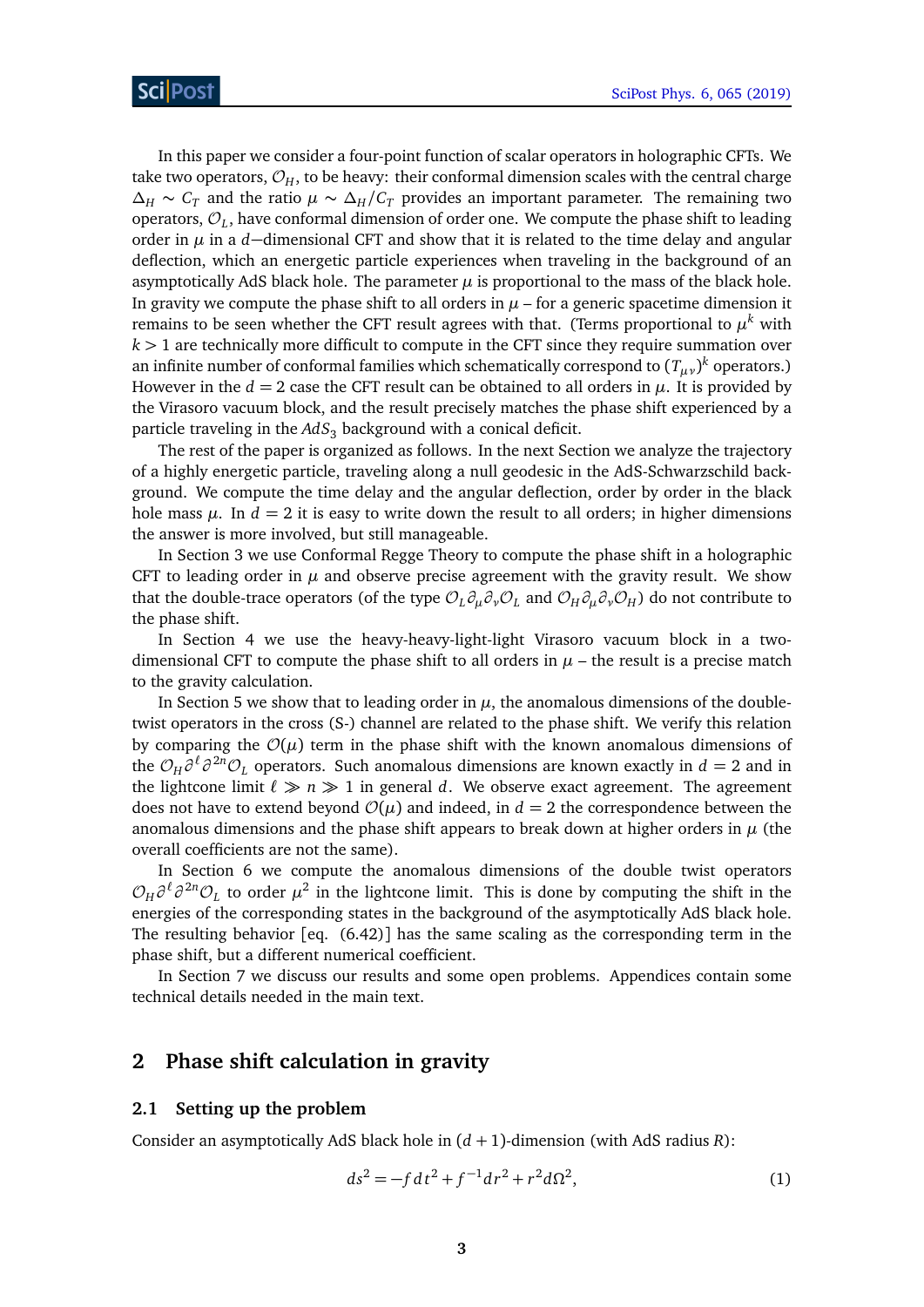where

$$
d\Omega^2 = d\varphi^2 + \sin^2 \varphi \ d\Omega_{d-2}^2, \qquad (2)
$$

and

$$
f = 1 + \frac{r^2}{R^2} - \frac{\mu}{r^{d-2}} \quad , \quad \mu \equiv \left[ \frac{d-1}{16\pi} \Omega_{d-1} \right]^{-1} G_N M \,. \tag{3}
$$

The Hawking temperature  $T_H$  is [[45](#page-35-3)]

<span id="page-3-3"></span>
$$
T_H = \frac{dr_H^2 + (d-2)R^2}{4\pi R^2 r_H},\tag{4}
$$

where  $r_H$  denotes the position of the horizon:

$$
f(r = r_H) = 0. \tag{5}
$$

The two Killing vectors, *∂<sup>t</sup>* and *∂ϕ*, of [1](#page-2-2) allow one to define quantities conserved along the geodesics, *i.e.*, the energy and angular momentum:

$$
p^{t} = \left(1 + \frac{r^{2}}{R^{2}} - \frac{\mu}{r^{d-2}}\right) \frac{\partial t}{\partial \lambda}, \qquad p^{\varphi} = r^{2} \frac{\partial \varphi}{\partial \lambda},
$$
 (6)

with  $\lambda$  denoting an affine parameter. The equation describing null geodesics becomes

$$
\frac{1}{2}\left(\frac{\partial r}{\partial \lambda}\right)^2 + V_{eff}(r) = \frac{1}{2}(p^t)^2,
$$
\n(7)

where

$$
V_{eff}(r) = \frac{(p^{\varphi})^2}{2r^2} f(r).
$$
 (8)

A light ray starting from the boundary, traversing the bulk and reemerging on the boundary, will experience both a time delay and a deflection given by

<span id="page-3-2"></span>
$$
\Delta t = 2 \int_{r_0}^{\infty} \frac{dr}{f \sqrt{1 - \frac{\alpha^2}{r^2} f}},
$$
  

$$
\Delta \varphi = 2\alpha \int_{r_0}^{\infty} \frac{dr}{r^2 \sqrt{1 - \frac{\alpha^2}{r^2} f}}.
$$
 (9)

Here,  $\alpha = p^{\varphi}/p^t$  and  $r_0$  denotes the turning point of the geodesic, whose existence ensures that the light ray will reach the boundary. It is the minimum point of the trajectory, given by the loci of real and positive *r* for which  $\dot{r} = 0$ :

$$
1 - \frac{\alpha^2}{r_0^2} f(r_0) = -\left(\frac{\alpha}{r_0}\right)^2 \left(-\frac{r_0^2}{b^2} + 1 - \frac{\mu}{r_0^{d-2}}\right) = 0.
$$
 (10)

Note that in the second equality we used *b* to denote

<span id="page-3-1"></span><span id="page-3-0"></span>
$$
b = \left(\frac{(p^t)^2}{(p^\varphi)^2} - \frac{1}{R^2}\right)^{-\frac{1}{2}},\tag{11}
$$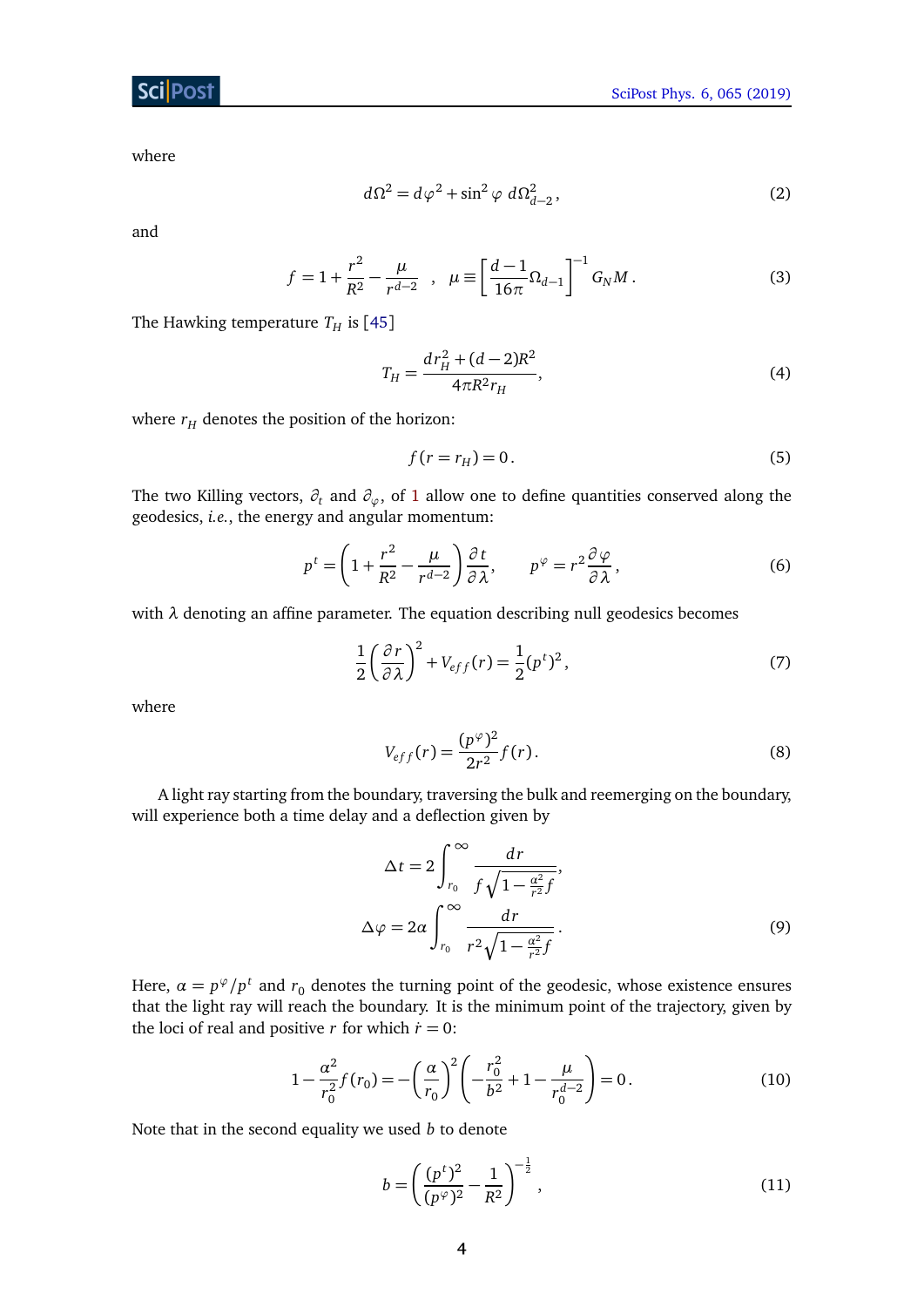which corresponds to the *impact parameter* in pure AdS, as can be easily seen from [10](#page-3-0) by setting  $\mu = 0$ . Clearly *b* reduces to the familiar flat space expression,  $b \approx \frac{p^{\varphi}}{p^t}$  $\frac{p}{p^t}$ , for large *R* (or small  $p^{\varphi}/p^t$ ) whereas it diverges in the limit  $p^{\varphi}/p^t \to R$ .

It will be convenient in the following to use the parameterization  $b = R \sinh L$ , stemming from the standard parametrization of the global AdS metric:

$$
ds_{AdS}^2 = R^2 \left( -\cosh^2 L dt^2 + dL^2 + \sinh^2 L d\Omega^2 \right). \tag{12}
$$

Note that [11](#page-3-1) implies the following relation between *L* and  $p^{\varphi}, p^t$ :

<span id="page-4-3"></span>
$$
e^{2L} = \frac{p^+}{p^-}, \qquad p^{\pm} = p^t \pm \frac{p^{\varphi}}{R}, \tag{13}
$$

or, equivalently,

$$
cosh L = \frac{1}{2} \frac{p^+ + p^-}{\sqrt{-p^2}} \quad , \quad p^2 = -p^+ p^-.
$$
 (14)

These relations, between the impact parameter and the momentum of the particle, will be important for the CFT calculations in the following sections.

In this note we are interested in the bulk phase shift. For a particle described by a plane wave, the bulk phase shift is:

<span id="page-4-1"></span>
$$
\delta \equiv -p \cdot (\Delta x) = p^{t} (\Delta t) - p^{\varphi} (\Delta \varphi), \qquad (15)
$$

with  $p^{t,\varphi}$  denoting the momenta of the particle traversing the geometry. Combining [15](#page-4-1) with [9](#page-3-2) yields:

$$
\delta(\sqrt{-p^2}, L) = 2\sqrt{-p^2} \cosh L \int_{r_0}^{\infty} dr \, \frac{\sqrt{1 - f(r) \frac{R^2}{r^2} \tanh^2 L}}{f(r)} \,. \tag{16}
$$

In pure AdS, the bulk phase shift takes the form:

$$
\delta_{AdS} = \pi R \sqrt{-p^2} e^{-L},\qquad(17)
$$

while  $\Delta t = R(\Delta \varphi) = R \pi$ : all null geodesics converge at the same point.

The main objective of this section is to compute corrections to the bulk phase shift away from pure AdS, due to the presence of the black hole. We will thus expand and evaluate [15](#page-4-1) order by order in  $\mu$ , in terms of the energy  $\sqrt{-p^2}$  and the impact parameter *L* of the particle.

#### <span id="page-4-0"></span>**2.2 Small mass expansion of the bulk phase shift**

In this section we study the phase shift perturbatively in  $\mu$ . We will focus on the linear and quadratic terms in the mass and then generalise our results to any order in  $\mu$ . To appreciate the importance of the small mass expansion, consider for instance  $d = 4$  and notice that

<span id="page-4-2"></span>
$$
\frac{r_H^2}{R^2} \sim \frac{\mu}{R^2} \sim \frac{\ell_p^3 M}{R^2} \sim \frac{\Delta_H}{C_T},\tag{18}
$$

where we used  $R^3 / \ell_p^2 \sim C_T$  and  $\Delta_H = MR$ . From [18](#page-4-2) we deduce that in terms of the dual CFT, the  $\mu$ -expansion is an expansion in powers of  $\Delta_H/C_T^{}$ , where  $\Delta_H^{}$  corresponds to the conformal dimension of the heavy operator effectively producing a thermal state and  $\emph{\emph{C}}_{T}$  is the coefficient of the stress tensor two-point function. Similar arguments hold for general *d*.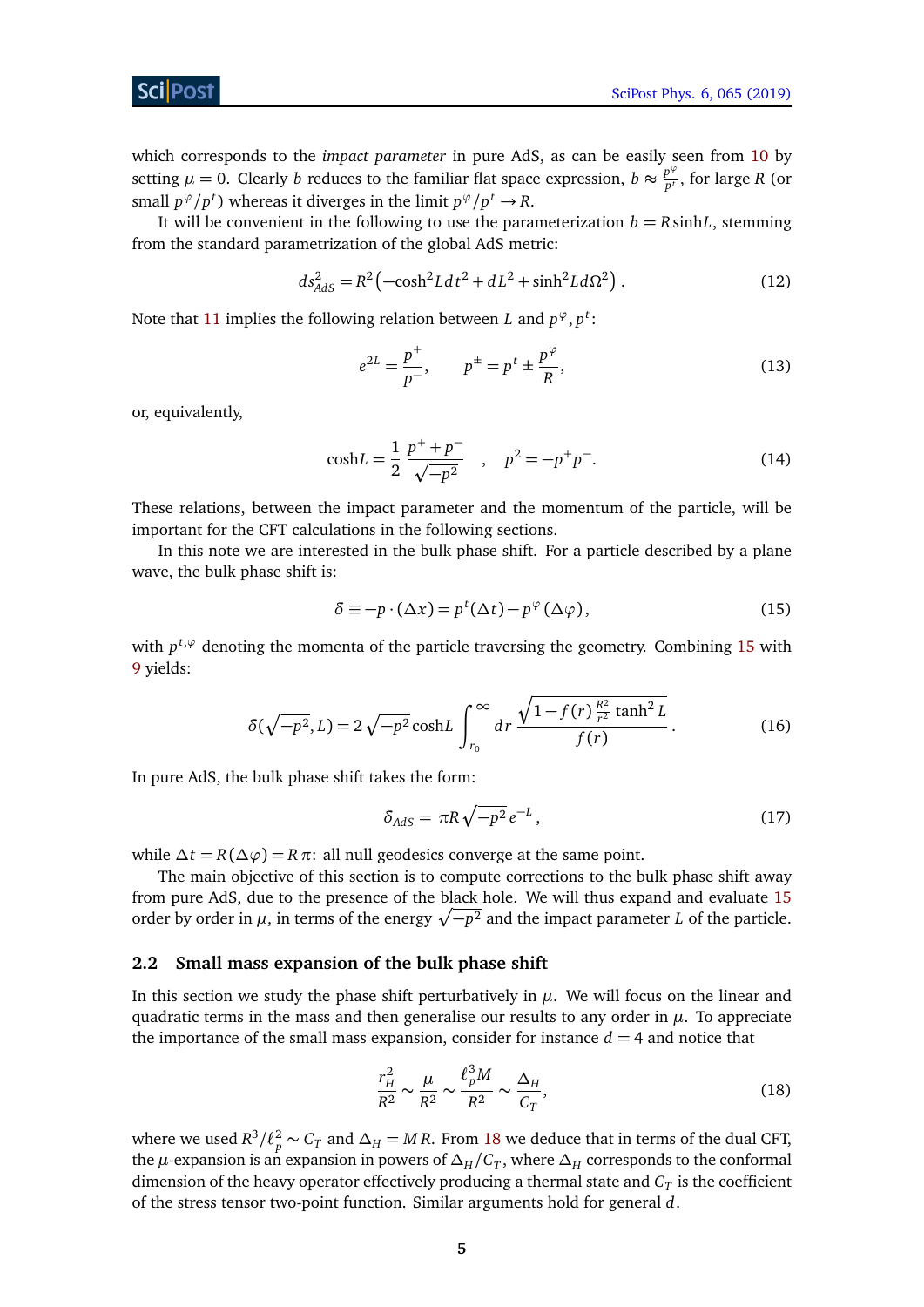## **ScilPost**

To address the small  $\mu$ -expansion of the bulk phase shift, it is convenient to set  $R = 1$  and define a new variable of integration  $y = \frac{r_0}{r}$ . Next, one would like to eliminate the dependence of the integral on  $r_0$  in favour of  $\mu$  using [10.](#page-3-0) It turns out that it is easier to do the opposite, *i.e.*, to eliminate the dependence of the integral on  $\mu$  in favour of  $r_0$  instead. With a bit of algebra one can show that the bulk phase shift can be expressed as:

$$
\delta = 2\sqrt{-p^2} b \int_0^1 dy \frac{\sqrt{1 - y^2} \sqrt{1 - v_0^2 \frac{1 - y^d}{1 - y^2}}}{(y^2 + b^2) \left(1 - v_0^2 \frac{y^d + b^2}{y^2 + b^2}\right)},
$$
\n(19)

where the natural expansion parameter is now

<span id="page-5-5"></span><span id="page-5-2"></span>
$$
v_0^2 \equiv 1 - \frac{r_0^2}{b^2}.
$$
 (20)

To see this recall that in pure AdS where  $\mu = 0$ ,  $r_0 = b$  and thus  $v_0$  vanishes as well. To compute the first order term, we take into account that

<span id="page-5-0"></span>
$$
v_0^2 = \sum_{k=1}^{\infty} c_k \mu^k,
$$
 (21)

which follows trivially from [10.](#page-3-0) The coefficients  $c_k$  are computable to any order in  $\mu$  and take the form:

<span id="page-5-1"></span>
$$
c_k = \frac{1}{k!} b^{-k(d-2)} \frac{\Gamma\left[k\frac{d}{2} - 1\right]}{\Gamma\left[k\frac{d}{2} - k\right]}.
$$
\n(22)

The first and second order terms for instance, are:

<span id="page-5-3"></span>
$$
c_1 = b^{-(d-2)}, \qquad c_2 = \frac{d-2}{2}b^{-2(d-2)}.
$$
\n(23)

With the help of [21,](#page-5-0) [23](#page-5-1) and [19](#page-5-2) the leading order correction reads:

$$
\delta_1 = c_1 \left. \frac{\partial \delta}{\partial v_0^2} \right|_{v_0^2 = 0} = \mu \sqrt{-p^2} b^{3-d} \int_0^1 dy \, \frac{y^d (-2 + y^2 - b^2) + y^2 - b^2 + 2b^2 y^2}{\sqrt{1 - y^2} (y^2 + b^2)^2} \,. \tag{24}
$$

Notice that certain terms are total derivatives

<span id="page-5-4"></span>
$$
\frac{y^2 - b^2 + 2b^2y^2}{\sqrt{1 - y^2}(y^2 + b^2)^2} = -\frac{d}{dy} \frac{y\sqrt{1 - y^2}}{(y^2 + b^2)},
$$
  

$$
\frac{y(-2 - b^2 + y^2)}{\sqrt{1 - y^2}(y^2 + b^2)^2} = \frac{d}{dy} \frac{\sqrt{1 - y^2}}{(y^2 + b^2)},
$$
(25)

allowing us to express [24](#page-5-3) as

$$
\delta_1 = \mu \sqrt{-p^2} b^{3-d} \left\{ \left( \frac{y\sqrt{1-y^2}}{y^2 + b^2} + y^{d-1} \frac{\sqrt{1-y^2}}{y^2 + b^2} \right)_{y=0}^{y=1} - (d-1) \int_0^1 dy \frac{y^{d-2} \sqrt{1-y^2}}{y^2 + b^2} \right\} =
$$
  
=  $\mu \sqrt{-p^2} \frac{d-1}{2} B \left[ \frac{d-1}{2}, \frac{3}{2} \right] b^{1-d} {}_2F_1[1, \frac{d-1}{2}, \frac{d}{2} + 1, -\frac{1}{b^2}].$  (26)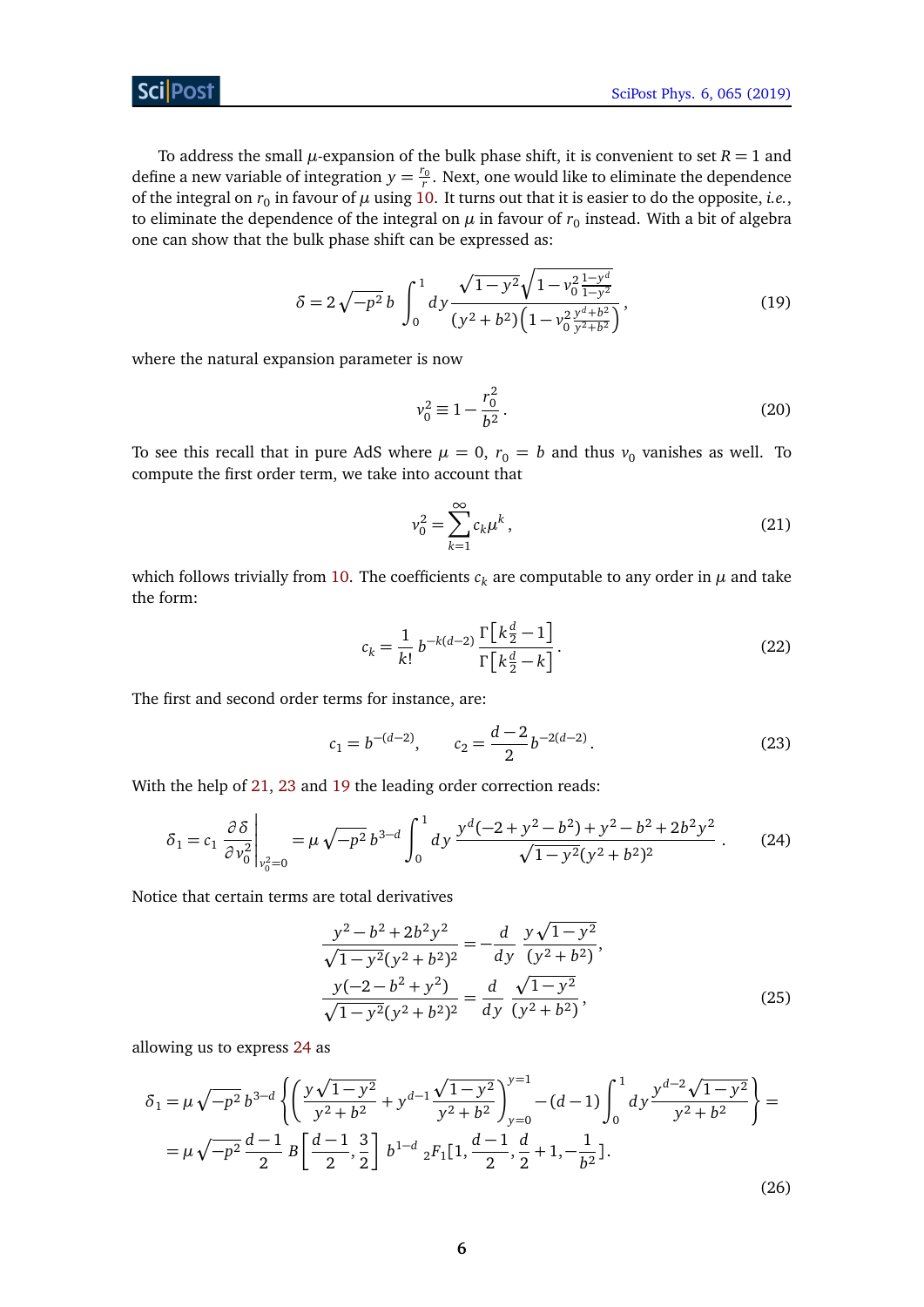### Sci Post

Here *B* [*x*, *y*] denotes the Beta function  $B[x, y] \equiv \frac{\Gamma(x)\Gamma(y)}{\Gamma(x+y)}$  $\frac{\Gamma(x) \Gamma(y)}{\Gamma(x+y)}$ . Using the following identity for hypergeometric functions,

$$
{}_{2}F_{1}[a_{1}, a_{2}, a_{1} - a_{2} + 1, w] = (1 - w)^{-a_{1}} {}_{2}F_{1}\left[\frac{a_{1}}{2}, \frac{a_{1} + 1}{2} - a_{2}, a_{1} - a_{2} + 1, -\frac{4w}{(1 - w)^{2}}\right],
$$
\n(27)

with  $w = e^{-2L}$  and  $a_1 = d - 1$ ,  $a_2 = \frac{d}{2} - 1$ , and setting  $b = \sinh L$ , leads to the more familiar form  $[56,57]$  $[56,57]$  $[56,57]$  $[56,57]$   $^2$  $^2$ 

<span id="page-6-4"></span>
$$
\delta_1 = \mu \sqrt{-p^2} \frac{d-1}{2} B \left[ \frac{d-1}{2}, \frac{3}{2} \right] 2^{d-1} e^{-(d-1)L} {}_2F_1 \left[ d-1, \frac{d}{2} - 1, \frac{d}{2} + 1, e^{-2L} \right]
$$
  

$$
\implies \qquad \delta_1 = \mu (d-1) \frac{\pi^{\frac{d}{2}}}{\Gamma[\frac{d}{2}]} \sqrt{-p^2} \Pi_{d-1; d-1}(L), \tag{29}
$$

where *Π∆*−1;*d*−<sup>1</sup> denotes the Euclidean hyperbolic space *Hd*−<sup>1</sup> propagator for a massive particle of mass-square equal to  $({\Delta} - 1)^2$ , defined as

$$
\Pi_{\Delta-1;d-1}(x) = \frac{\pi^{1-\frac{d}{2}}\Gamma(\Delta-1)}{2\Gamma(\Delta-\frac{d-2}{2})} e^{-(\Delta-1)x} {}_{2}F_{1}(\frac{d}{2}-1,\Delta-1,\Delta-\frac{d}{2}+1,e^{-2x}).
$$
 (30)

Moving on to the second order term in  $\mu$ , we write:

<span id="page-6-3"></span><span id="page-6-2"></span>
$$
\delta_2 = \mu^2 \frac{1}{2} \sqrt{-p^2} \left( 2c_2 \frac{\partial \delta}{\partial v_0^2} \Big|_{v_0^2 = 0} + c_1^2 \frac{\partial^2 \delta}{\partial (v_0^2)^2} \Big|_{v_0^2 = 0} \right),
$$
\n(31)

and evaluate the derivatives using [19.](#page-5-2) The resulting integrand is given by a rather lengthy expression, but one can still evaluate the integral by splitting it into two parts: a total derivative term and another one which coincides with the representation of a certain hypergeometric function (the interested reader may consult Appendix A for details). The final result for the quadratic term in  $\mu$  can be expressed as follows:

$$
\delta_2 = \mu^2 \frac{(2d-3)(2d-1)}{4} \frac{\pi^{d-1}}{\Gamma[d-1]} \sqrt{-p^2} \Pi_{2d-3,2d-3}(L). \tag{32}
$$

It is instructive to notice that the quadratic result is not proportional to the hyperbolic space propagator in *H*<sub>d−1</sub> but rather in *H*<sub>2d−3</sub>, as if the dimensionality of the space is 2(*d* − 1) instead of *d*. It is possible to evaluate the bulk phase shift to arbitrary order in the *µ*-expansion. Having checked several higher order terms in the  $\mu$  expansion, we deduce that the bulk phase shift can be written as:

$$
\delta(\sqrt{-p^2}, L) = \sum_{k=0}^{\infty} \delta_k(\sqrt{-p^2}, L) =
$$
  
= 
$$
\sum_{k=0}^{\infty} \frac{\mu^k}{k!} \frac{2\Gamma\left[\frac{dk+1}{2}\right]}{\Gamma\left[\frac{k(d-2)+1}{2}\right]} \frac{\pi^{\frac{k(d-2)+2}{2}}}{\Gamma\left[\frac{k(d-2)+1}{2}\right]} \sqrt{-p^2} \Pi_{k(d-2)+1,k(d-2)+1}(L).
$$
 (33)

<span id="page-6-0"></span><sup>2</sup>To arrive at the last line we used the identity:

<span id="page-6-1"></span>
$$
\Gamma\left[x - \frac{1}{2}\right] = 2^{2-2x} \pi^{\frac{1}{2}} \frac{\Gamma[2x - 1]}{\Gamma[x]}
$$
\n(28)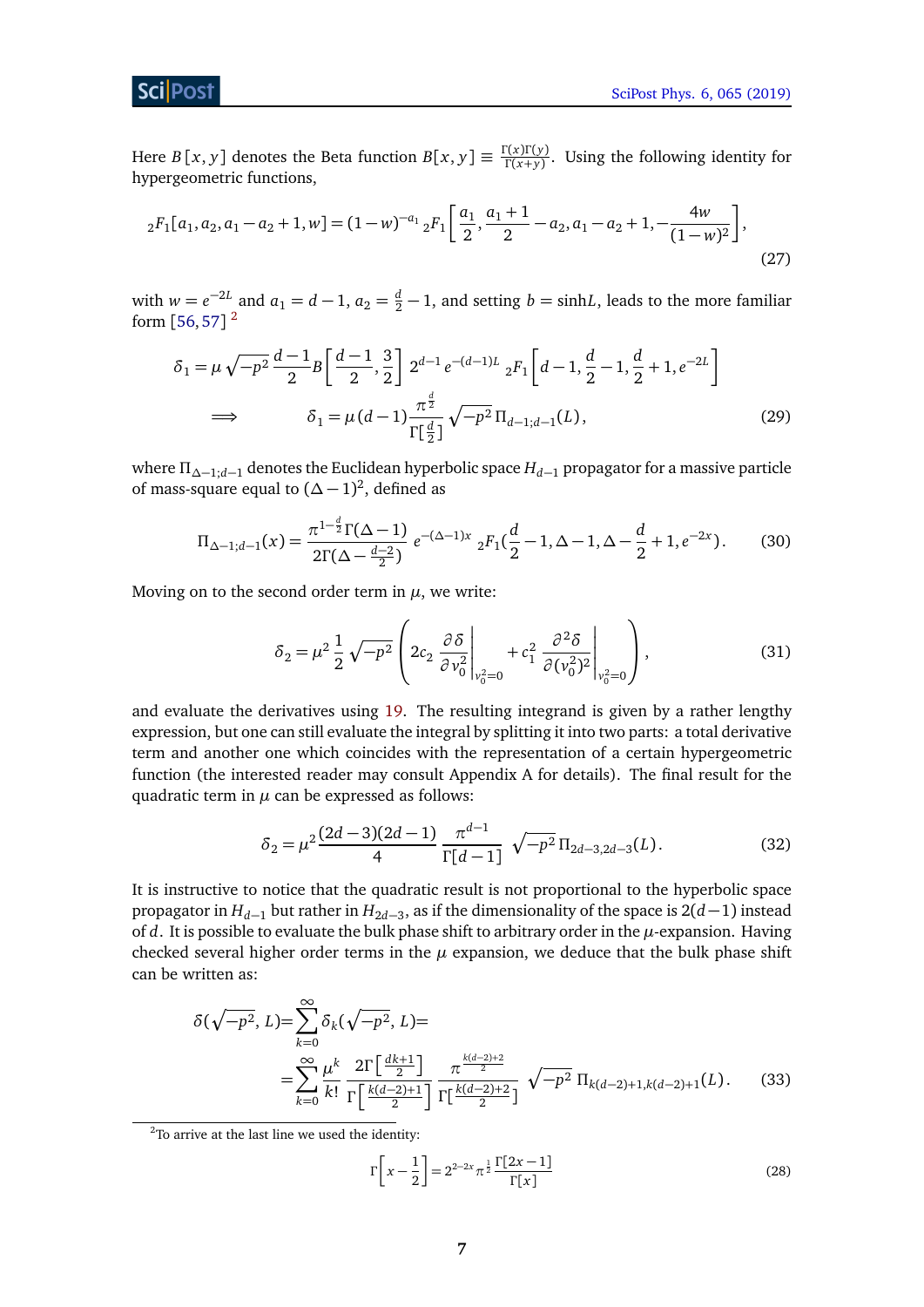In other words the *k*-th order term in the bulk phase shift is proportional to the propagator of a massive particle of mass-square  $m^2 = k(d-1) - (k-1)$  in a hyperbolic space of the same dimensionality,  $k(d-1) - (k-1)$ . Furthermore, in  $d = 4$ , a closed form solution for the phase shift can be found in terms of either elliptic integrals or Appell  $F_1$  functions. Precise expressions can be found in Appendix B.

#### <span id="page-7-0"></span>**2.3 Exact solution in**  $d = 2$

The case of *d* = 2 is special, since the last term in  $f(r)$  in [3](#page-3-3) is *r*−independent. In fact, for  $\mu$  < 1 there is no horizon and the geometry is just  $AdS_3$  space with a conical deficit. The metric  $1$ can be written as the AdS<sub>3</sub> metric (we set  $R = 1$ )

<span id="page-7-6"></span>
$$
ds^{2} = -\left(1 + \tilde{r}^{2}\right)d\tilde{t}^{2} + \left(1 + \tilde{r}^{2}\right)^{-1}d\tilde{r}^{2} + \tilde{r}^{2}d\tilde{\varphi}^{2},
$$
\n(34)

where

$$
\tilde{\varphi} = \sqrt{1 - \mu} \varphi, \qquad \tilde{t} = \sqrt{1 - \mu} t, \qquad \tilde{r} = \frac{r}{\sqrt{1 - \mu}}.
$$
\n(35)

A null geodesic which starts from the boundary at  $\tilde{\varphi} = 0$ ,  $\tilde{t} = 0$  arrives back to the boundary at  $\tilde{\varphi} = \pi$  and  $\tilde{t} = \pi$ . We can now translate this to the original coordinates  $\varphi$ , *t* to obtain the time delay and the angular deflection of the particle's trajectory:

$$
\Delta t = \left(\frac{1}{\sqrt{1-\mu}} - 1\right)\pi, \qquad \Delta \varphi = \left(\frac{1}{\sqrt{1-\mu}} - 1\right)\pi,\tag{36}
$$

which gives

<span id="page-7-5"></span>
$$
\Delta x^+ = 2\pi \left(\frac{1}{\sqrt{1-\mu}} - 1\right), \qquad \Delta x^- = 0. \tag{37}
$$

The phase shift is given by

$$
\delta = \frac{1}{2}p^{-}\Delta x^{+} = \pi \sqrt{-p^{2}}e^{-L}\left(\frac{1}{\sqrt{1-\mu}}-1\right),
$$
\n(38)

where we used [13.](#page-4-3) It is instructive to expand [38](#page-7-3) in powers of  $\mu$ :

<span id="page-7-7"></span><span id="page-7-3"></span>
$$
\delta = \pi \sqrt{-p^2} e^{-L} \left( \frac{\mu}{2} + \frac{3\mu^2}{8} + \frac{5\mu^3}{16} + \dots \right). \tag{39}
$$

It agrees with eq. [33](#page-6-1) upon the substitution of  $d = 2$  in the latter. Note that the  $d = 2$  case is special, as for  $\mu < 1$  the geometry is described by a defect as opposed to a black hole. In the BTZ case  $(\mu > 1)$ , the null geodesics discussed above do not return to the boundary. This is related to the divergence of [38](#page-7-3) as  $\mu \rightarrow 1$ . The meaning of 38 when analytically continued to  $\mu$  > 1 deserves further exploration.

## <span id="page-7-1"></span>**3 CFT calculation of the phase shift**

#### <span id="page-7-2"></span>**3.1 Kinematics**

The main object of study is the four-point function on the cylinder parameterized by time *τ* and a point on the  $d-1$ -dimensional unit sphere,  $(\hat{n})$ :

<span id="page-7-4"></span>
$$
\langle \mathcal{O}_H^{cyl}(\tau_4, \hat{n}_4) \mathcal{O}_L^{cyl}(\tau_3, \hat{n}_3) \mathcal{O}_L^{cyl}(\tau_2, \hat{n}_2) \mathcal{O}_H^{cyl}(\tau_1, \hat{n}_1) \rangle, \tag{40}
$$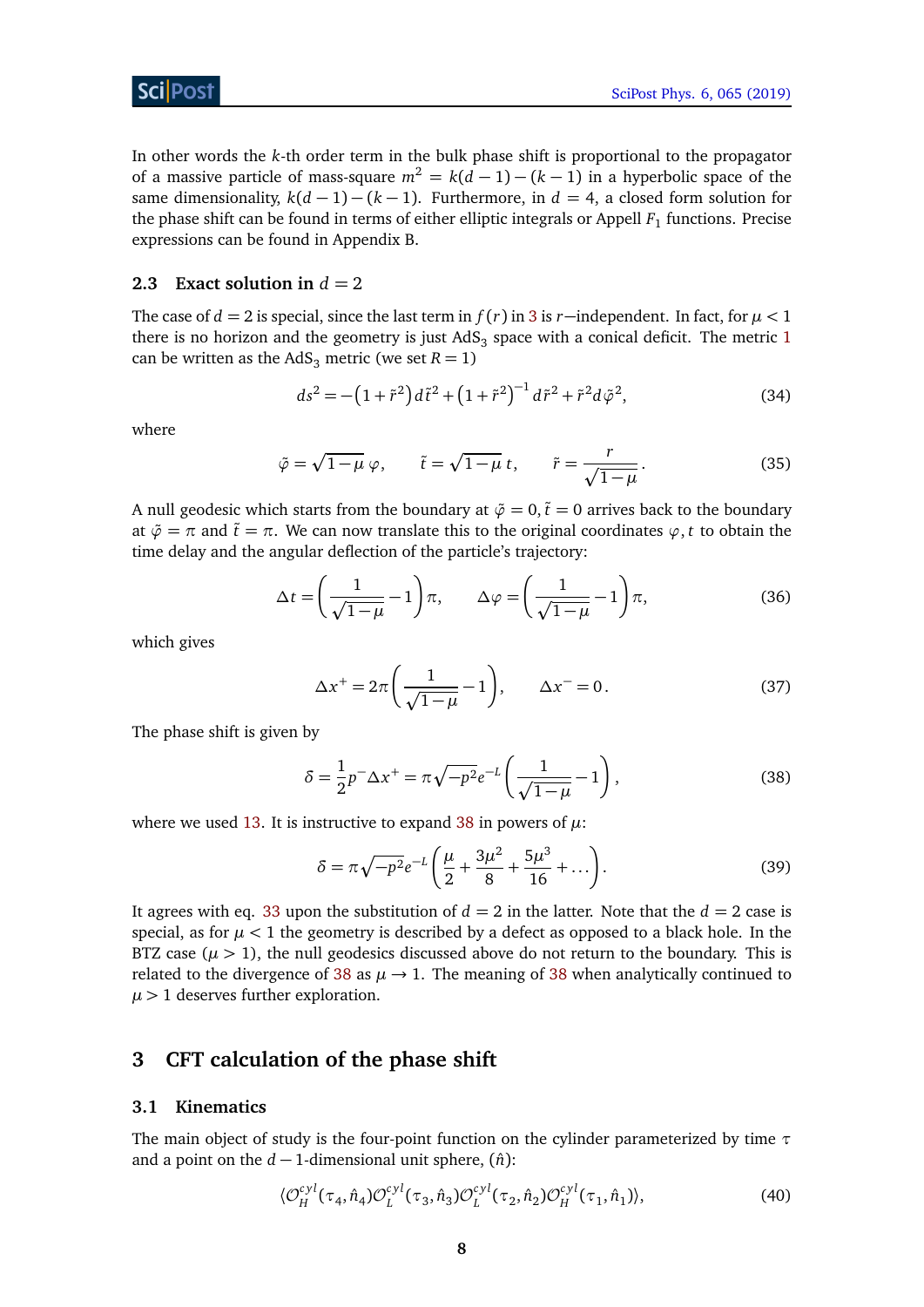<span id="page-8-2"></span>

Figure 1: Positions of the light operators on the cylinder. The states at both ends of the cylinder are created by the heavy operators  $\mathcal{O}_H$ .

where  $\mathcal{O}_H^{cyl}$  $\mu_H^{cyl}$  is a heavy operator whose dimension  $\Delta_H \sim C_T$  and  $\mathcal{O}_L^{cyl}$  $\int_L^{cyl}$  is a light operator with dimension  $\Delta_L$  which scales as  $\Delta_L \sim O(1).$ <sup>[3](#page-8-0)</sup> The heavy operators are inserted at  $\tau_1 = -\infty$ ,  $\tau_4 = \infty$ ; via the operator-state correspondence, they correspond to heavy states.

Note that with the superscripts 'cyl', these are operators on the cylinders. The map between the operators on the cylinder and on the plane is

$$
\mathcal{O}^{plane}(x) = e^{-\tau \Delta_{\mathcal{O}}} \mathcal{O}^{cyl}(\tau, \hat{n}) \quad , \quad x^2 = e^{2\tau} \,. \tag{41}
$$

We will keep these superscripts in some instances, but in order to avoid cluttering of notations we will drop them whenever their meanings are clear or insignificant in the context.

The other two operators (i.e. the light operators) are inserted close to two reference points *P*<sub>2</sub> and *P*<sub>3</sub> on the cylinder. The reference points *P*<sub>2</sub> and *P*<sub>3</sub> differ by  $\delta t = \pi$  in the Lorentzian time (related to the Euclidean time by the usual Wick rotation,  $t = i\tau$ ). In addition, the sphere coordinates of  $P_2$  and  $P_3$  are diametrically opposite:  $\hat{n}(P_2) = -\hat{n}(P_3)$ . Note that  $P_2$  and *P*<sup>3</sup> define Poincare patches centered over them. The coordinates of insertions on the cylinder  $x = (x^0, \hat{n})$  relative to  $P_2$  and  $P_3$  are precisely the *x*-coordinates we need to Fourier transform over. We will use the translational symmetry in  $\tau$  together with the rotational symmetry of  $S^{d-1}$  to fix the position of  $\mathcal{O}(\tau_2, \hat{n}_2) = \mathcal{O}(P_2)$ . The position of  $\mathcal{O}(\tau_3, \hat{n}_3)$  is parameterized by<sup>[4](#page-8-1)</sup>

<span id="page-8-3"></span>
$$
\tau_3 = \tau_2 - i\delta t, \qquad \delta t = \pi + x^0 \quad ; \quad x^0 \ge 0 \tag{42}
$$

and  $\hat{n}_3 = \hat{n}$ . The kinematics are summarized in Fig. [1.](#page-8-2) The cylinder correlator [40](#page-7-4) can now be transformed to the plane  $R^d$  via the usual map from the euclidean time on the cylinder to the radial polar coordinate  $r = e^{\tau}$ . We can now use this to go from  $\tau_1 = -\infty$ ,  $\tau_4 = +\infty$  to

<span id="page-8-0"></span> $3$ For a recent discussion of four-point function in a similar context see e.g. [[53](#page-36-7)].

<span id="page-8-1"></span><sup>&</sup>lt;sup>4</sup>Note that  $x^0 \ge 0$  implies that  $\mathcal{O}(\tau_3, \hat{n}_3)$  is future-time-like with respect to  $\mathcal{O}(P_2)$ .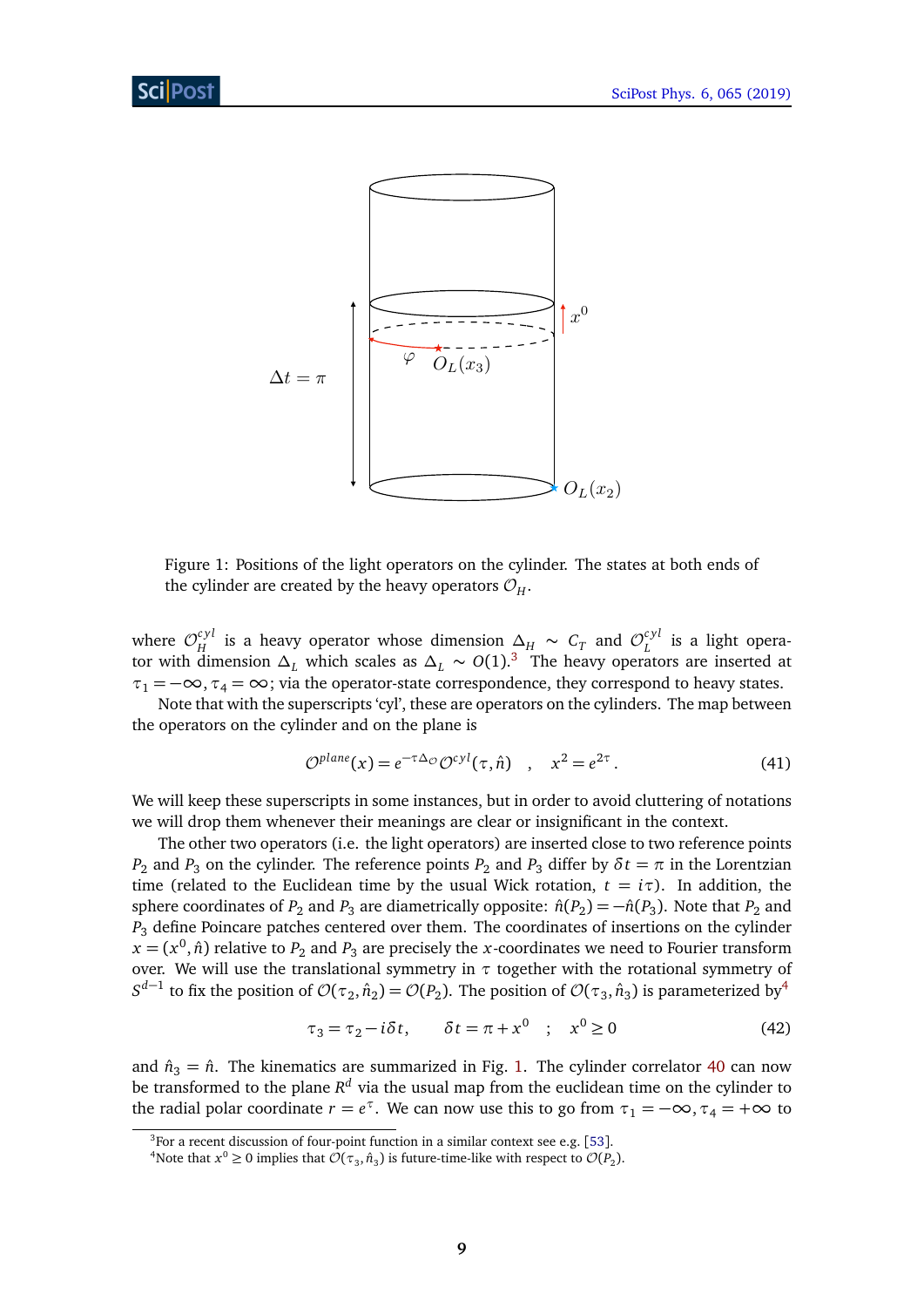$x_1 = 0, x_4 = \infty$  and write

$$
\langle \mathcal{O}_H^{cyl} | \mathcal{O}_L^{cyl} \mathcal{O}_L^{cyl} | \mathcal{O}_H^{cyl} \rangle = (r_2 r_3)^{\Delta_L} \lim_{x_4 \to \infty} (x_4^2)^{\Delta_H} \langle \mathcal{O}_H^{plane}(x_4) \mathcal{O}_L^{plane}(x_3) \mathcal{O}_L^{plane}(x_2) \mathcal{O}_H^{plane}(0) \rangle, \tag{43}
$$

where the factor  $(r_2r_3)^{\Delta_L}$  appears due to the conformal transformation from the cylinder to *R d* . This can be further written as

$$
A(x) \equiv \langle \mathcal{O}_H^{cyl} | \mathcal{O}_L^{cyl}(x_3) \mathcal{O}_L^{cyl}(x_2) | \mathcal{O}_H^{cyl} \rangle = (r_2 r_3)^{\Delta_L} \times \frac{\mathcal{A}(u, v)}{x_{32}^{2\Delta_L}},
$$
(44)

where we have defined the partial amplitude  $A(u, v)$  which only depends on cross-ratios and can be expanded in conformal blocks. In our conventions and setup, the cross-ratios are

<span id="page-9-3"></span><span id="page-9-0"></span>
$$
z\bar{z} = u = \frac{x_2^2}{x_3^2} = e^{2(\tau_2 - \tau_3)} = e^{2i\delta t} = e^{2ix^0}
$$
 (45)

and

$$
(1-z)(1-\bar{z}) = v = \frac{x_{32}^2}{x_3^2} = 1 + e^{2(\tau_2 - \tau_3)} - 2e^{\tau_2 - \tau_3} \hat{n}_3 \cdot \hat{n}_2 = 1 + e^{2i\delta t} + 2e^{i\delta t} \cos \varphi, \tag{46}
$$

where  $\varphi$  is the angle between  $\hat{n}(P_3) = -\hat{n}_2$  and  $\hat{n}$ . Substituting [42](#page-8-3) this becomes

$$
(1-z)(1-\bar{z}) = 1 + e^{2ix^{0}} - 2e^{ix^{0}} \cos \varphi.
$$
 (47)

We can solve [45](#page-9-0) and [47](#page-9-1) to obtain

<span id="page-9-2"></span><span id="page-9-1"></span>
$$
z = e^{ix^+}, \qquad \bar{z} = e^{ix^-}, \tag{48}
$$

where  $x^+=x^0+\varphi$  ,  $x^-=x^0-\varphi$  . We would like to study the Lorentzian correlator in the limit where  $x^{\pm}$  are small – this is the Regge limit discused in [[56,](#page-36-1)[57](#page-35-4)].

The configuration in question is reached by starting from the correlator where  $\mathcal{O}_3$  and  $\mathcal{O}_2$ are inserted close to each other on a spatial circle and at the same time. This corresponds to  $x^+ \approx -2\pi$ . To reach the configuration where  $\mathcal{O}_3$  is inserted close to  $P_3$ , we need to shift  $x^+ \to x^+ + 2\pi$  which corresponds to  $z \to e^{2\pi i}z$ . Note that in [48](#page-9-2) we could have had the opposite assignments of  $z, \bar{z}$  – there is a complete symmetry of the correlator, before the analytic continuation. Now we can define the phase shift  $\delta(p)$  via the Fourier transform of the correlator *A*(*x*) in [44](#page-9-3) in the Regge limit where  $x^{\pm}$  are small:<sup>[5](#page-9-4)</sup>

$$
\mathcal{B}(p) = \int d^d x A(x) e^{-ipx} \simeq \int d^d x e^{-ipx} \frac{\mathcal{A}(x)}{(-x^2 - i\epsilon x^0)^{\Delta_L}} \equiv \mathcal{B}_0(p) e^{i\delta},\tag{49}
$$

where  $\mathcal{B}_0(p)$  denotes the Fourier transform of the disconnected correlator (the contribution from the identity operator),

$$
\mathcal{B}_0(p) \equiv \int d^d x e^{-ipx} \frac{1}{(-x^2 - i\epsilon x^0)^{\Delta_L}} = \theta(p^0)\theta(-p^2)e^{i\pi\Delta_L}C(\Delta_L)(-p^2)^{\Delta_L - \frac{d}{2}},\tag{50}
$$

with

<span id="page-9-6"></span><span id="page-9-5"></span>
$$
C(\Delta) \equiv \frac{2^{d+1-2\Delta} \pi^{1+\frac{d}{2}}}{\Gamma(\Delta_L)\Gamma(\Delta_L - \frac{d}{2} + 1)}.
$$
\n(51)

The  $i\epsilon$ -prescription is inherited from the ordering of the operators, which translates into sending  $\delta t = t_3 - t_2 \to \delta t - i\epsilon/2$  with  $\epsilon > 0$ . This then becomes  $x^2 \to x^2 + i\epsilon x^0$ . Finally, note that in writing [49](#page-9-5) we have assumed that the phase shift exponentiates.

<span id="page-9-4"></span><sup>&</sup>lt;sup>5</sup>Note that our *x* here differs by a minus sign from that in [[52](#page-36-4)].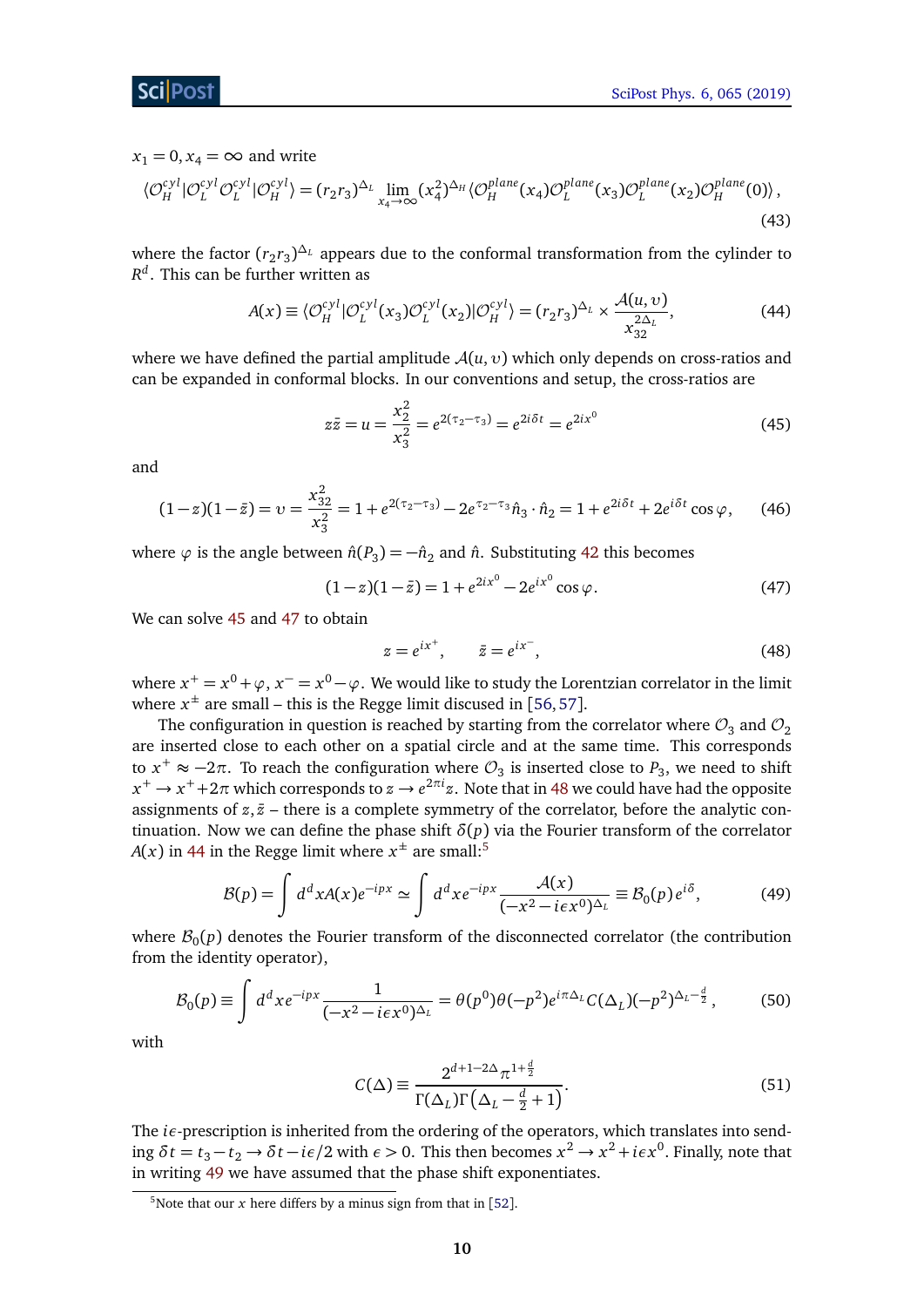<span id="page-10-4"></span><span id="page-10-3"></span><span id="page-10-2"></span>(56)

#### <span id="page-10-0"></span>**3.2** Phase shift to  $\mathcal{O}(\mu)$  : conformal Regge theory

To compute the phase shift to leading order in  $\mu$ , it is convenient to parametrise  $(z, \bar{z})$  in terms of the variables  $(\sigma, \rho)$  defined via:

$$
1 - z = \sigma e^{\rho}, \qquad 1 - \bar{z} = \sigma e^{-\rho}.
$$
 (52)

Expanding [48](#page-9-2) to first order in  $x^{\pm}$  leads to

$$
\sigma = e^{-\frac{i\pi}{2}} \sqrt{-x^2}, \qquad \cosh \rho = \frac{1}{2} \frac{x^+ + x^-}{\sqrt{-x^2}}.
$$
 (53)

Note that  $\sigma$  here is purely imaginary, while  $\rho$  is real. It is convenient to set  $x^{\nu}$   $=$ −*x* 2*e <sup>ν</sup>* with  $e^2 = -1$ , and use this to express cosh $\rho$  in [53](#page-10-1) as follows:

<span id="page-10-1"></span>
$$
\cosh \rho = -e \cdot \bar{e} \,. \tag{54}
$$

Here  $\bar{e}$  denotes a fixed vector with all components set to zero except for  $\bar{e}^0=1.$  The leading connected contribution to the correlator can be computed using conformal Regge theory [[58](#page-36-3)].

In the limit  $\sigma \rightarrow 0$ , assuming that the leading Regge contribution comes from an operator of dimension *∆* and spin *j*

$$
\mathcal{A} = 1 - 2\pi i \int_{-\infty}^{+\infty} d\nu \, r[\Delta(j(\nu)), j(\nu)] \alpha(\nu) \, \sigma^{1-j(\nu)} \Omega_{i\nu}(\rho) + \dots \,, \tag{55}
$$

where

$$
\alpha(\nu) \equiv -\frac{\pi^{\frac{d}{2}-1}4^{j(\nu)+1}e^{-i\pi j(\nu)/2}}{2\sin(\frac{\pi j(\nu)}{2})}\beta(\nu)\Gamma\left(\frac{2\Delta_L + j(\nu) - \frac{d}{2} + i\nu}{2}\right)\Gamma\left(\frac{2\Delta_L + j(\nu) - \frac{d}{2} - i\nu}{2}\right),
$$
  

$$
\beta \equiv \frac{\pi}{4\nu}j'(\nu),
$$

and

$$
\Omega_{i\,\nu}(\rho) = \frac{i\,\nu}{2\pi} \left( \Pi_{i\,\nu + \frac{d}{2} - 1} - \Pi_{-i\,\nu + \frac{d}{2} - 1} \right). \tag{57}
$$

Here  $\Pi_{i\gamma+\frac{d}{2}-1} \equiv \Pi_{i\gamma+\frac{d}{2}-1,d-1}$  is the propagator in the Euclidean hyperbolic space  $H_{d-1}$  de-fined in [30.](#page-6-2) Finally,  $r[\Delta(j(v)), j(v)]$  denotes the analytic continuation in spin and conformal dimension of

$$
r[\Delta, J] \equiv \lambda_{\mathcal{O}_L \mathcal{O}_L \mathcal{O}} \lambda_{\mathcal{O}_H \mathcal{O}_H \mathcal{O}} \widetilde{K}_{\Delta, J}(\Delta_L), \qquad (58)
$$

with

$$
\widetilde{K}_{\Delta,J} \equiv \frac{\Gamma(\Delta+J)\Gamma(\Delta-\frac{d}{2}+1)(\Delta-1)_J}{4^{J-1}\Gamma(\frac{\Delta+J}{2})^4\Gamma(\frac{2\Delta_L-\Delta+J}{2})\Gamma(\frac{2\Delta_L+\Delta+J-d}{2})}
$$
(59)

and  $\lambda_{\mathcal{O}_I\mathcal{O}_I\mathcal{O}}$ ,  $\lambda_{\mathcal{O}_H\mathcal{O}_H\mathcal{O}}$  the respective OPE coefficients.

Here we are interested in holographic CFTs, *i.e.* large *C<sup>T</sup>* CFTs, with a large gap *∆gap* in the spectrum of operators. In this case,  $j(v)$  can be approximated by (see e.g. [[52](#page-36-4)])

<span id="page-10-5"></span>
$$
j(\nu) = 2 - 2\frac{\nu^2 + \frac{d^2}{4}}{\Delta_{gap}^2} + \dots \tag{60}
$$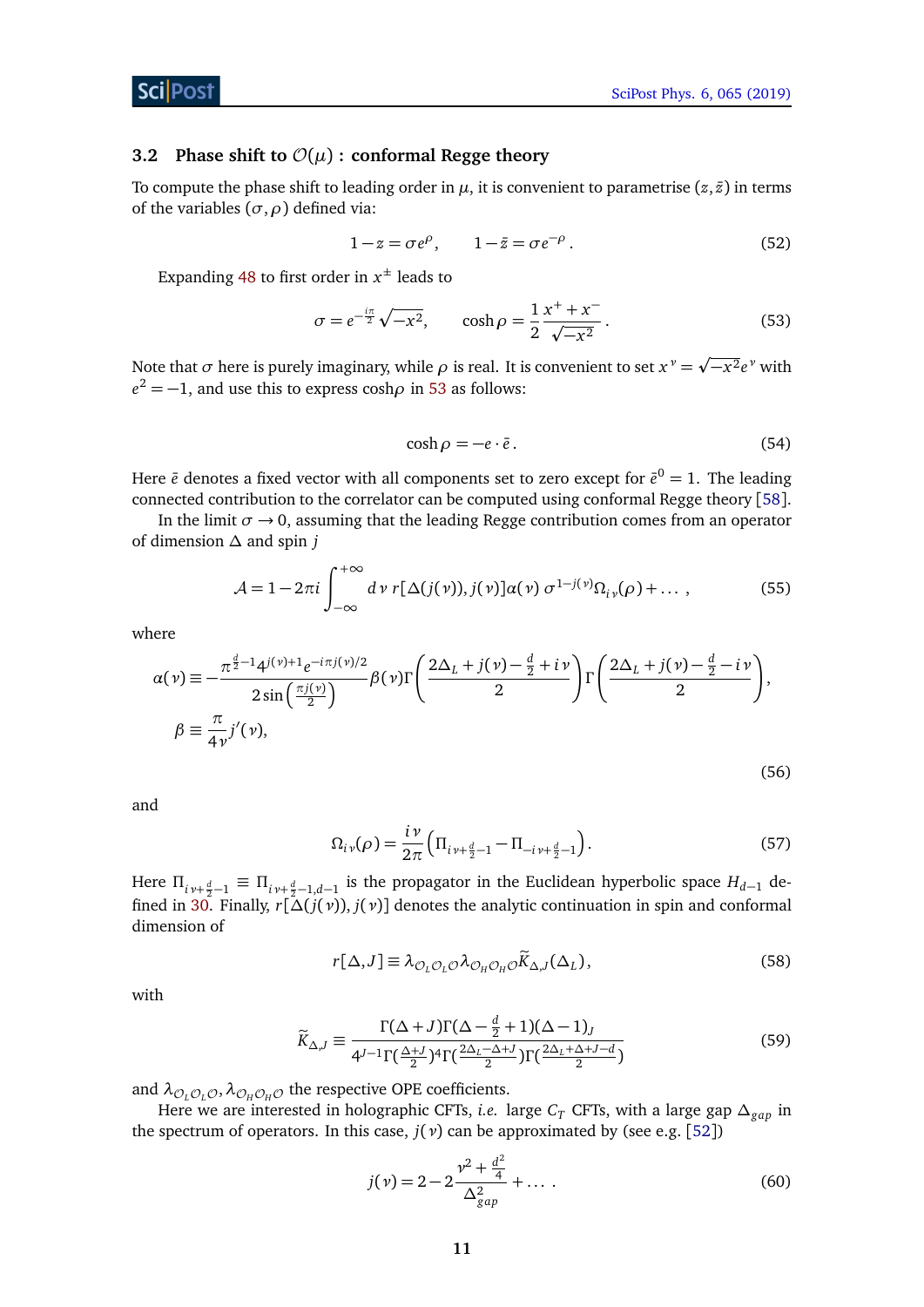The integral in [55](#page-10-2) can then be computed by closing the contour in the lower half plane and picking up the poles of [56,](#page-10-3) which correspond to the exchange of the stress tensor operator  $(v = -id/2)$ , and the double trace operators composed out of  $\mathcal{O}_L$  – schematically denoted by  $\mathcal{O}_L \partial_{\mu_1} \dots \partial_{\mu_\ell} \partial^{2n} \mathcal{O}_L$ . Comparing eqs. [55,](#page-10-2) [56](#page-10-3) and [59](#page-10-4) with the analogous expressions defining  $\alpha(\nu)$  in [[52](#page-36-4)] where the four-point function of two pairs of light operators was considered, one notices the absence of factors with poles at the conformal dimensions of the double-trace operators  $\mathcal{O}_H \partial_{\mu_1} \dots \partial_{\mu_\ell} \partial^{2n} \mathcal{O}_H$ . This is a direct consequence of the limit  $\Delta_H \sim C_T \gg n, \ell, \Delta_L$ that we are interested in. In this limit, terms involving *∆<sup>H</sup>* cancel out and the poles coming from the double-trace operators built out of  $\mathcal{O}_H$  disappear. Evaluating the integral, yields the half-geodesic graviton exchange Witten diagram [[63](#page-36-0)] where the geodesic sits in the center of AdS and corresponds to the heavy state. It should be emphasized that this description is only valid when considering the  $\mathcal{O}(\mu)$  contribution to the correlator; higher orders in  $\mu$  correspond to exchanges of multiple gravitons (for details see the discussion in section 4). We will now perform the Fourier transform with respect to *x* to compute the phase shift  $\delta(p)$  to  $\mathcal{O}(\mu)$ . According to the previous section, we are interested in the Fourier transform:

<span id="page-11-3"></span><span id="page-11-1"></span>
$$
\int d^d x e^{-ipx} \frac{\mathcal{A}(x)}{(-x^2 - i\epsilon x^0)^{\Delta_L}} = B_0(p) \left[ 1 + i\delta_1 + \mathcal{O}(\mu^2) \right],\tag{61}
$$

with  $A(x)$  given to leading order in the Regge limit by [55.](#page-10-2) The Fourier transform can be computed in a manner similar to the one in e.g. [[52](#page-36-4)].

We will first derive the following identity:

$$
\frac{2^{1-a}e^{i\pi a/2}}{\pi^{(d-2)/2}}\int_{M^{+}}d^{d}p\frac{e^{ipx}}{(-p^{2})^{\frac{d-a}{2}}}\Omega_{i\nu}(\omega\cdot\bar{e})=\frac{\Gamma\left(\frac{a-\frac{d-2}{2}+i\nu}{2}\right)\Gamma\left(\frac{a-\frac{d-2}{2}-i\nu}{2}\right)}{(-x^{2})^{\frac{a}{2}}}\Omega_{i\nu}(e\cdot\bar{e}),\qquad(62)
$$

where  $M^+$  denotes the upper Milne wedge defined by  $\left(p^2 < 0, p^0 > 0\right)$ . We start by writing

$$
e^{i\pi a/2} \int_{M^+} d^d p \frac{e^{ipx}}{(-p^2)^{\frac{d-a}{2}}} \Omega_{i\nu}(\omega \cdot \bar{e}) = \int_{H_{d-1}} d\omega \frac{\Gamma(a)}{(-\omega \cdot x)^a} \Omega_{i\nu}(\omega \cdot \bar{e}), \tag{63}
$$

and then use

<span id="page-11-0"></span>
$$
\frac{2^{1-a}}{\pi^{\frac{d-2}{2}}} \frac{1}{(-e.\omega)^a} = \int_{-\infty}^{\infty} d\nu' \frac{\Gamma\left(\frac{a-\frac{d-2}{2}+i\nu}{2}\right) \Gamma\left(\frac{a-\frac{d-2}{2}-i\nu}{2}\right)}{\Gamma(a)} \Omega_{i\nu'}(e.\omega),\tag{64}
$$

to express [63](#page-11-0) as

$$
\frac{2^{1-a}e^{i\pi a/2}}{\pi^{(d-2)/2}} \int_{M^+} d^dp \frac{e^{ipx}}{(-p^2)^{\frac{d-a}{2}} } \Omega_{i\nu}(\omega \cdot \bar{e}) =
$$
\n
$$
= \int_{-\infty}^{\infty} d\nu' \frac{\Gamma\left(\frac{a-\frac{d-2}{2}+i\nu}{2}\right) \Gamma\left(\frac{a-\frac{d-2}{2}-i\nu}{2}\right)}{(-x^2)^{\frac{a}{2}}} \int_{H_{d-1}} d\omega \Omega_{i\nu}(\omega \cdot \bar{e}) \Omega_{i\nu'}(\omega \cdot e). \quad (65)
$$

Using the hyperbolic space identity:

$$
\int_{H_{d-1}} d\omega \Omega_{i\,\nu}(\omega \cdot \bar{e}) \Omega_{i\,\nu'}(\omega \cdot e) = \frac{1}{2} \left( \delta(\nu - \nu') + \delta(\nu + \nu') \right) \tag{66}
$$

we arrive at  $62^6$  $62^6$  $62^6$ .

<span id="page-11-2"></span> $662$  $662$  is the analog of eq. (3.25) in [[52](#page-36-4)], first derived in [[58,](#page-36-3) [59](#page-36-2)]. The Fourier transform there is taken over the positions of two pairs of operators, while here the positions of the pair of heavy operators are fixed at  $\pm \infty$  and are not integrated over.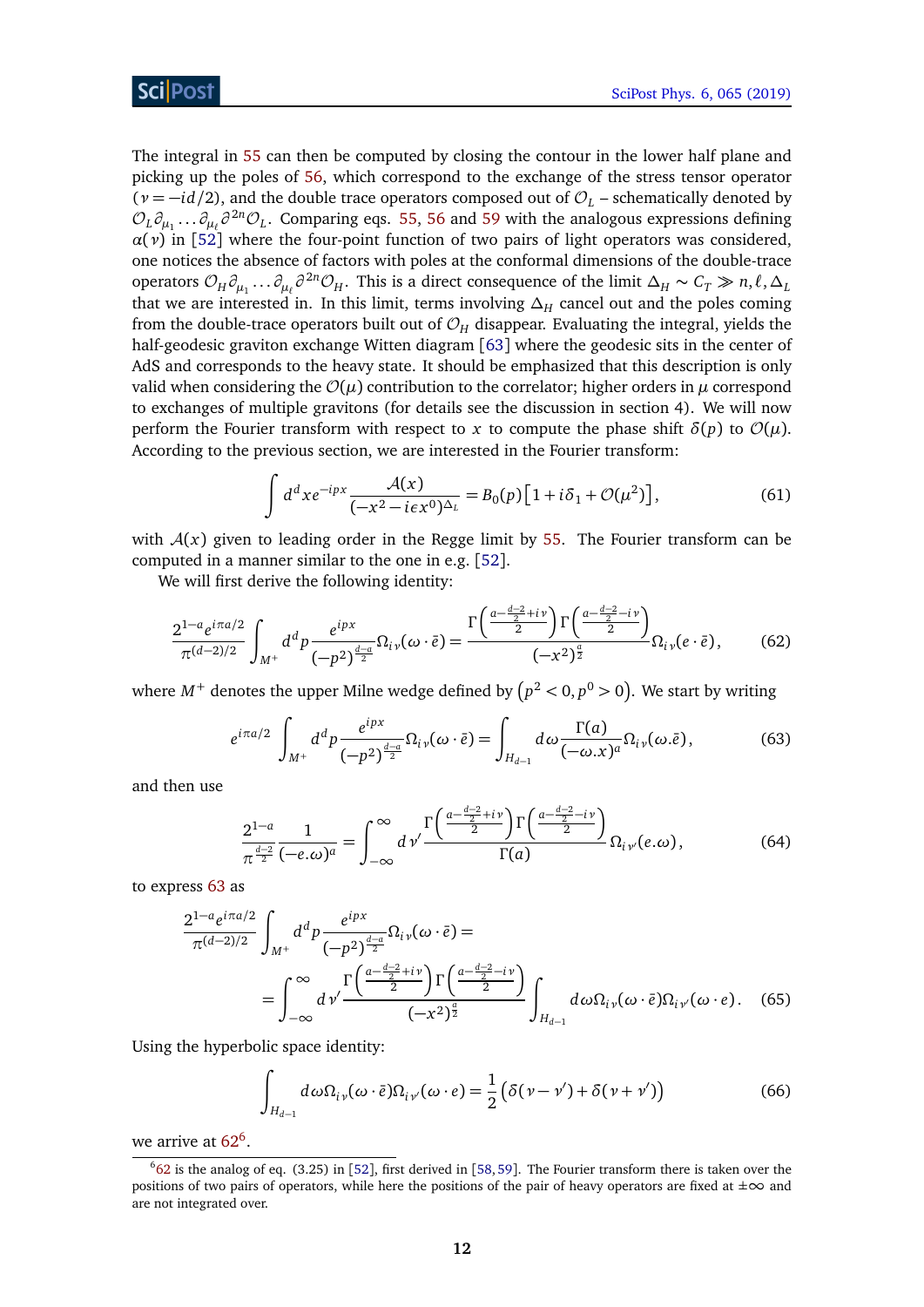#### **ScilPost**

We now use the identity [62](#page-11-1) with  $a = 2\Delta_L + j(v) - 1$ , combined with [55,](#page-10-2) [56,](#page-10-3) [60](#page-10-5) and [62,](#page-11-1) to compute the Fourier transform [61](#page-11-3) and read off the  $\mathcal{O}(\mu)$  term in the phase shift. We find that

$$
\delta_1 = -\frac{\pi^{d+1} 2^{4-2\Delta_L + d}}{C(\Delta_L)} \int_{-\infty}^{+\infty} d\nu \tilde{r} [\Delta(j(\nu)), j(\nu)] \frac{2^{j(\nu)} e^{i\pi j(\nu)/2} \beta(\nu)}{\sin(\frac{\pi j(\nu)}{2})} (-p^2)^{\frac{j(\nu)-1}{2}} \Omega_{i\nu}(\omega \cdot \tilde{e}), \tag{67}
$$

with

<span id="page-12-4"></span><span id="page-12-3"></span><span id="page-12-1"></span>
$$
\omega \cdot \bar{e} = -\frac{p^+ + p^-}{2\sqrt{-p^2}} = -\text{cosh}L. \tag{68}
$$

The integral in [67](#page-12-1) can be computed by closing the contour in the lower half-plane and picking up the contribution from the stress-tensor pole. The poles corresponding to double trace operators disappeared after the Fourier transform. The result is

$$
\delta_1 = \frac{\lambda_{\mathcal{O}_L \mathcal{O}_L T} \lambda_{\mathcal{O}_H \mathcal{O}_H T}}{\Delta_L} \times \left[ \frac{8(d-1)d\pi^{\frac{d}{2}}\Gamma(d+2)}{\Gamma(\frac{d}{2}+1)^3} \right] \times \sqrt{-p^2} \times \Pi_{d-1; d-1}(L). \tag{69}
$$

Note however that

$$
\lambda_{\mathcal{O}_L\mathcal{O}_L\mathcal{O}}\lambda_{\mathcal{O}_H\mathcal{O}_H\mathcal{O}}\Delta_L^{-1} = \left(\frac{d}{d-1}\right)^2 \frac{\Delta_H}{C_T} = \frac{2d^2\pi^{1-\frac{d}{2}}\Gamma\left(\frac{d}{2}\right)^3}{(d-1)\Gamma(d+2)} \frac{G_N\Delta_H}{R^{d-1}} = \frac{\mu}{R^{d-2}} \frac{\Gamma\left(\frac{d}{2}+1\right)^2}{\Gamma(d+2)},\tag{70}
$$

where we used the  $AdS_{d+1}/CFT_d$  dictionary

<span id="page-12-5"></span><span id="page-12-2"></span>
$$
C_T = \frac{\pi^{\frac{d}{2}-1} \Gamma(d+2)}{2(d-1)\Gamma(\frac{d}{2})^3} \frac{R^{d-1}}{G_N}
$$
(71)

and the relation [[45](#page-35-3)]

$$
\mu \equiv \left[ \frac{d-1}{16\pi} \Omega_{d-1} \right]^{-1} G_N M = \frac{8\pi^{1-\frac{d}{2}} \Gamma(\frac{d}{2})}{d-1} \frac{G_N \Delta_H}{R}.
$$
\n(72)

Substituting into [70](#page-12-2) leads to

$$
\delta_1 = \mu \left[ \frac{(d-1)\pi^{d/2}}{\Gamma\left(\frac{d}{2}\right)} \right] \times \sqrt{-p^2} \times \Pi_{d-1;d-1}(L),\tag{73}
$$

where we set the AdS radius *R* to unity. The final answer for [69](#page-12-3) is exactly the same as [29.](#page-6-3) For later comparison, it will be useful to determine the behavior of  $\delta_1$  in the lightcone limit, which in the variables defined above is given by  $L \gg 1$ . It is easy to see that:

$$
\delta_1 \approx \mu \left[ \frac{\pi \Gamma(d)}{\Gamma\left(\frac{d}{2} + 1\right) \Gamma\left(\frac{d}{2}\right)} \right] \sqrt{-p^2} e^{-(d-1)L}.\tag{74}
$$

# <span id="page-12-0"></span>**4** The case of CFT<sub>2</sub>

We will start by using the exact result for the heavy-heavy-light-light Virasoro vacuum block to obtain the time delay to all orders in  $\mu$ . We will then proceed to analyze the expansion in powers of  $\mu$ . This will be useful for understanding the higher order terms in higher dimensions.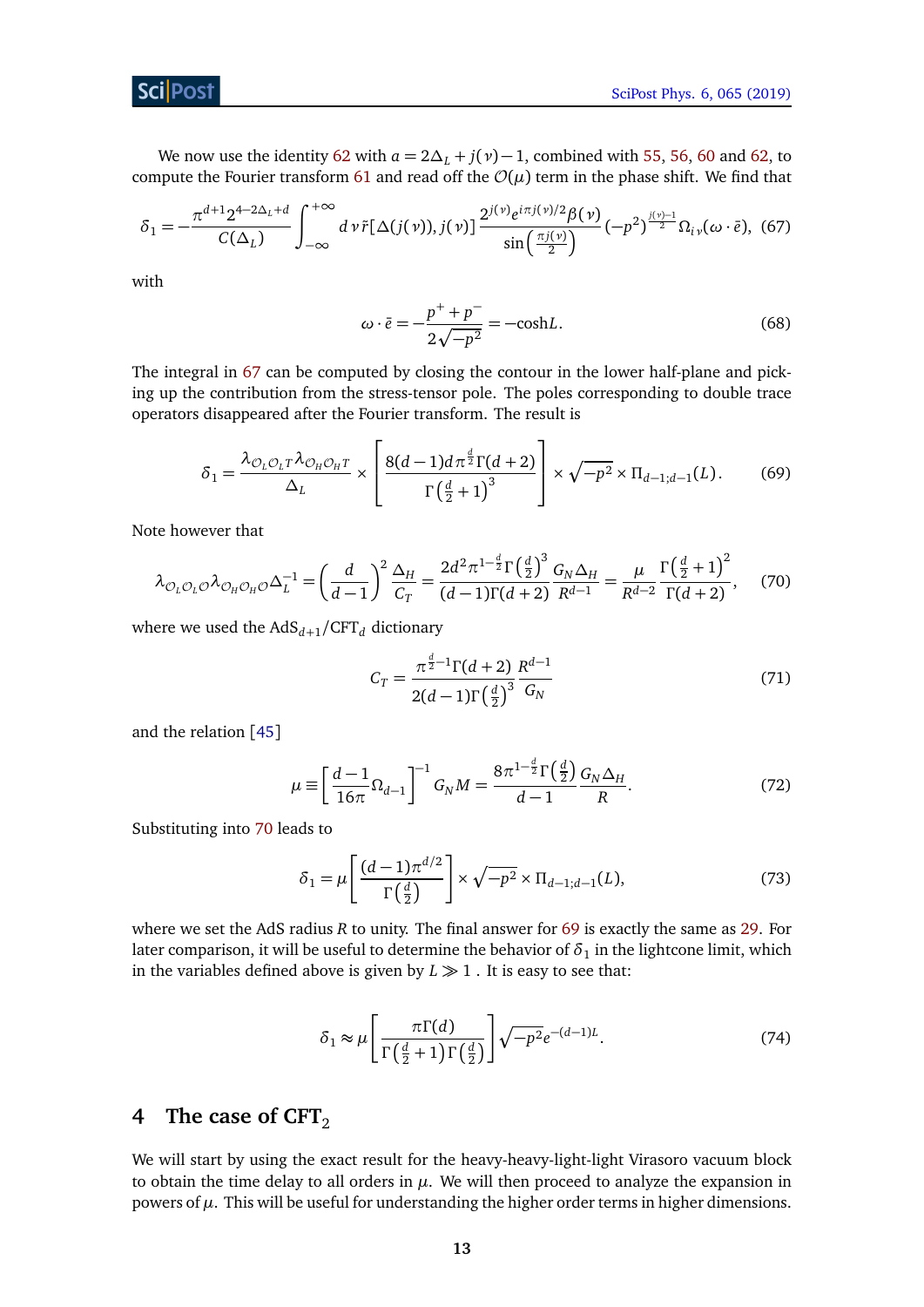#### <span id="page-13-0"></span>**4.1 Phase shift to all orders in** *µ*

In the  $d = 2$  case we have much better control.

The solution to the cross-ratios is given by [48,](#page-9-2) where  $x^0$  and  $\varphi$  are coordinates on a flat two-dimensional cylinder. In  $d = 2$  we can make use of the Virasoro heavy-heavy-light-light vacuum block [[64](#page-36-8)[–66](#page-36-9)], which incorporates contributions from an infinite number of quasiprimaries. The result for the correlator is a product of holomorphic and anti-holomorphic parts:

$$
A(x) = \langle \mathcal{O}_H | \mathcal{O}(x_3) \mathcal{O}(x_2) | \mathcal{O}_H \rangle \simeq e^{\Delta f(z)} e^{\Delta f(\bar{z})},\tag{75}
$$

where  $z, \bar{z}$  are related to the positions of the operators by [48,](#page-9-2) as before. Note that the correlator factorizes and exponentiates. We have denoted  $\mathcal{O} \equiv \mathcal{O}_L$  and  $\Delta \equiv \Delta_L$  to simplify the notations. It will be convenient for us to write the function  $f(z)$  as [[64,](#page-36-8)[66](#page-36-9)]

$$
f(z) = -\frac{1}{2}\log z - \log\left(-2\sinh\left(\frac{\bar{\alpha}}{2}\log z\right)\right) + \log\bar{\alpha},\tag{76}
$$

where  $\bar{\alpha} = \sqrt{1 - \mu}$ . Hence the Euclidean correlator, up to an unimportant constant, is

$$
\langle \mathcal{O}_H | \mathcal{O}(x_3) \mathcal{O}(x_2) | \mathcal{O}_H \rangle \simeq \frac{1}{\left(\sinh\left[\frac{\tilde{a}}{2}\log z\right]\right)^{\Delta}\left(\sinh\left[\frac{\tilde{a}}{2}\log \bar{z}\right]\right)^{\Delta}},\tag{77}
$$

where a factor of *z* <sup>−</sup>*∆/*<sup>2</sup> has been taken care of by the conformal factor which we earned transforming from the plane to the cylinder.

The correlator contains an infinite number of poles at

<span id="page-13-3"></span><span id="page-13-2"></span>
$$
\bar{\alpha}\log z = 2\pi n. \tag{78}
$$

These simply correspond to null particles propagating in the bulk of  $AdS<sub>3</sub>$  with a conical defect (the corresponding anti-holomorphic part describes null particles propagating in the opposite direction on the spatial circle). The  $x^{\pm}$  coordinates defined in the previous section measure the distance from the spacetime point  $P_3$ ; this involves the analytic continuation  $z \to e^{2\pi i}z$ , which yields with the help of [48](#page-9-2) (again, up to an unimportant numerical constant)

$$
\frac{1}{\left(\sinh\left[\frac{\tilde{a}}{2}\log z\right]\right)^{\Delta}} \to \frac{1}{\left(\sinh\left[\pi i\bar{\alpha} + \frac{\tilde{a}}{2}\log z\right]\right)^{\Delta}} = \frac{1}{\left(\sin\left[\bar{\alpha}\pi + \frac{\tilde{a}}{2}x^{+}\right]\right)^{\Delta}}.
$$
(79)

This implies that the correlator has a pole at the value of  $x^+ = x^+_*$  where the sine vanishes, *i.e.*, where its argument is equal to *πn* (with integer *n*).

Note that we must pick the  $n = 1$  solution to recover  $x_*^+ = 0$  in the  $\bar{\alpha} \rightarrow 1$  limit, hence

<span id="page-13-1"></span>
$$
\pi \bar{\alpha} + \frac{\bar{\alpha}}{2} x_*^+ = \pi \,. \tag{80}
$$

In other words, we reproduce the expected result: the amplitude has a pole at

$$
x_*^+ = 2\pi \left(\frac{1}{\sqrt{1-\mu}} - 1\right),\tag{81}
$$

and  $x_*^-$  = 0. This is of course the expected time delay combined with the angular shift of the null geodesic in the conical defect background [37.](#page-7-5)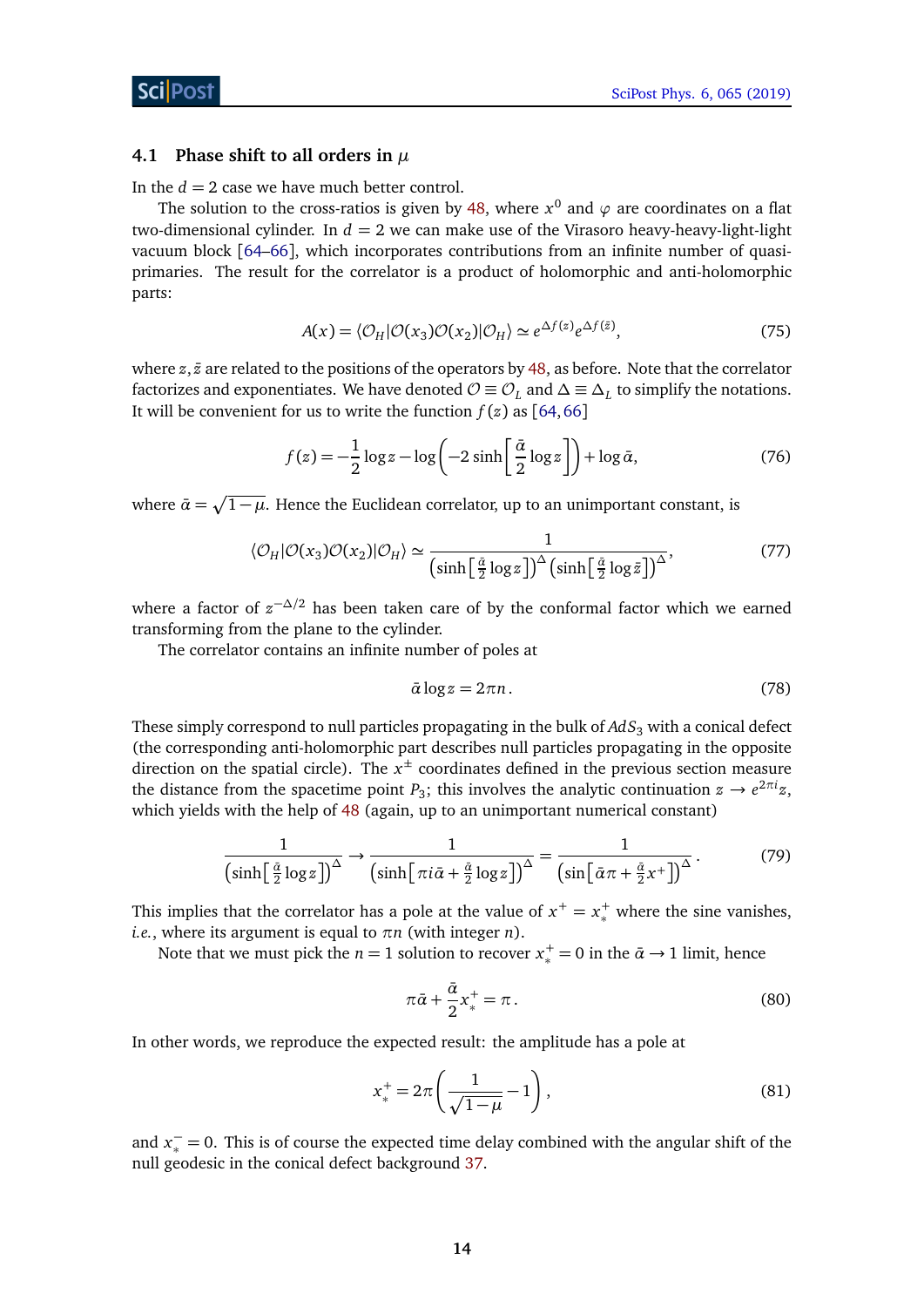In other words, we successfully reproduced the gravity result for the time delay and angular deflection. The phase shift is obtained by multiplying the expression in [81](#page-13-1) by *p* <sup>−</sup>. This is consistent with

$$
\int d^2x \, e^{\frac{1}{2}ip^{-}x^{+}} \, e^{\frac{1}{2}ip^{+}x^{-}} \, \langle \mathcal{O}_H | \mathcal{O}(x_3) \mathcal{O}(x_2) | \mathcal{O}_H \rangle \approx \mathcal{B}_0(p) \, e^{i\delta} \,, \tag{82}
$$

where  $\delta$  is given precisely by [38](#page-7-3) and  $\mathcal{B}_0(p)$ ,

<span id="page-14-1"></span>
$$
\mathcal{B}_0(p) = C(\Delta_L)\theta(p^-)\theta(p^+)e^{i\pi\Delta_L}(p^+p^-)^{\Delta_L-1},\tag{83}
$$

represents the contribution from the disconnected piece. The approximation in [82](#page-14-1) is valid in the limit  $p^2 \gg 1$ ; the integral simply picks up the pole given by [81.](#page-13-1)

The other poles of the correlator [79](#page-13-2) correspond to null geodesics in the bulk which bounce from the boundary into the bulk, and reemerge later. We are not interested in them – among other things, the phase shift associated with these poles is larger than the one which corresponds to the geodesic with no bounce  $(n = 1)$  solution discussed above). Besides, the  $n = 1$ solution is the only one which is perturbative in  $\mu$  – it is this perturbative expansion we aim to eventually reproduce in the higher dimensional setting.

### <span id="page-14-0"></span>**4.2 Expansion of the correlator in powers of** *µ*

As explained in the previous section, the correlator of heavy-heavy-light-light operators is a product of a holomorphic and an anti-holomorphic part, each of which exponentiates, *i.e.* can be written as  $e^{\Delta f(z)}e^{\Delta f(\bar{z})}$ , with  $f(z)$  defined in [76.](#page-13-3) The function  $f(z)$  has a simple expansion in terms of *µ*,

<span id="page-14-3"></span>
$$
f(z) = f_1(z) + f_2(z) + \dots \,, \tag{84}
$$

where  $f_k(z)$  contains a factor of  $\mu^k$ . The precise expansion is given by (here  $w = 1 - z$ ):

$$
f(w) = -\ln w + \mu \left[ -\frac{1}{2} + \frac{4(w-2)\ln(1-w)}{w} \right]
$$
  
+ 
$$
\mu^2 \left[ -\frac{(w-1)\ln^2(1-w)}{8w^2} + \frac{(w-2)\ln(1-w)}{16w} - \frac{1}{4} \right]
$$
  
+ 
$$
\mu^3 \left[ -\frac{(w-1)(w-2)\ln^3(1-w)}{48w^3} - \frac{(w-1)\ln^2(1-w)}{16w^2} + \frac{(w-2)\ln(1-w)}{32w} - \frac{1}{6} \right]
$$
  
+ 
$$
\mu^4 \left[ -\frac{(w-1)((w-6)w+6)\log^4(1-w)}{384w^4} - \frac{5(w-1)\log^2(1-w)}{128w^2} + \frac{5(w-2)\log(1-w)}{256w} - \frac{1}{8} \right]
$$
  
+ 
$$
\cdots
$$
 (85)

Interestingly, each term in the  $\mu$  expansion is a sum of all the possible terms made out of products of holomorphic, global blocks satisfying the following requirements<sup>[7](#page-14-2)</sup>:

- the leading behavior for small *w* of each product should be equal to that of the stresstensor block to the *k*-th power.
- the sum of the dimensions/spins of the blocks in each product is equal to (2*k*), where *k* indicates the  $k$ -th term in the  $\mu$ -expansion.

<span id="page-14-2"></span><sup>&</sup>lt;sup>7</sup>This is actually the generalization of an observation which appeared in Appendix D2 of [[72](#page-37-0)].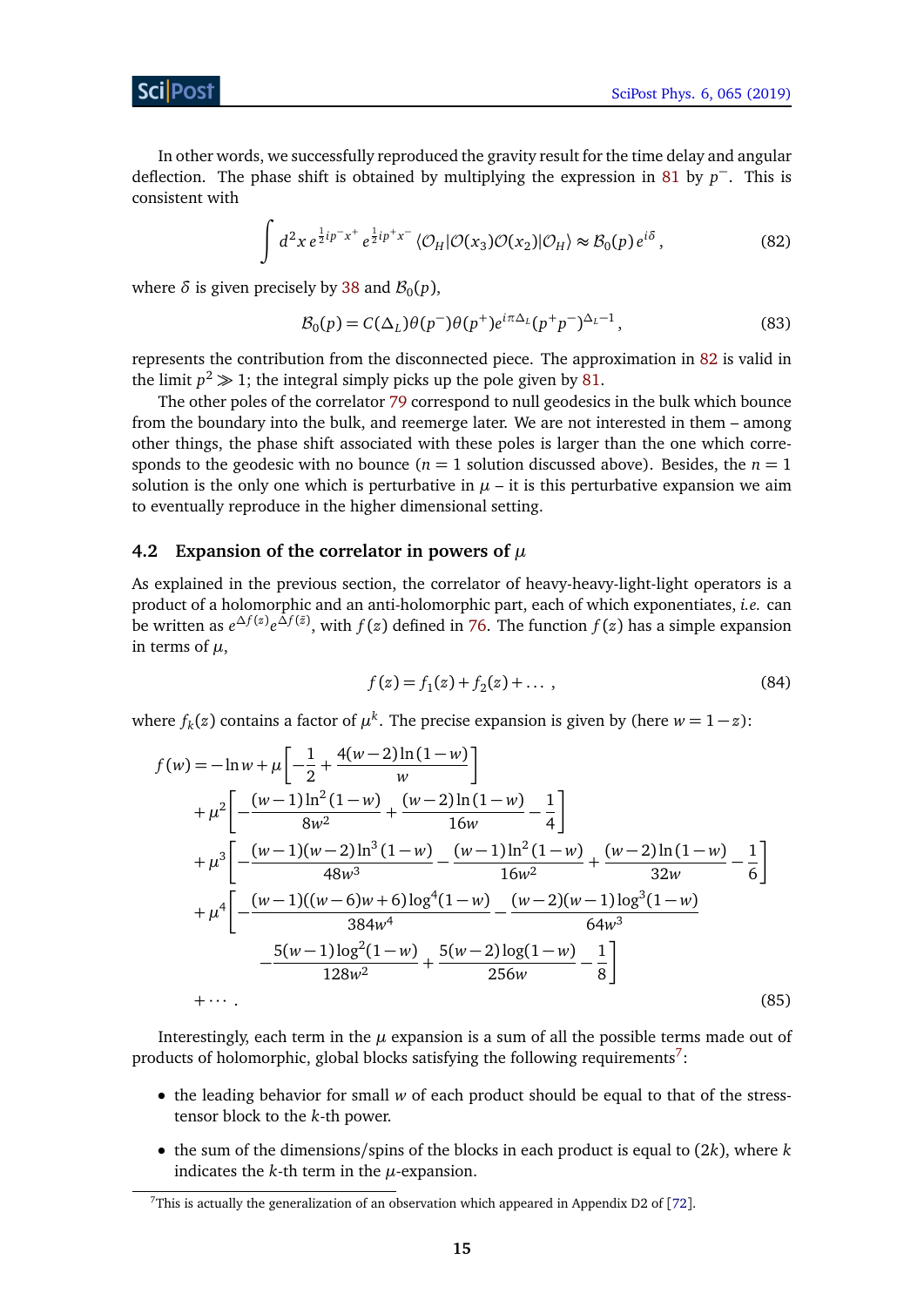To be explicit, the order  $\mu, \mu^2, \mu^3, \mu^4$ -terms in brackets in [85](#page-14-3) can be written as:

$$
\mathcal{O}(\mu) : (w^2 {}_2F_1[2, 2, 4, w])
$$
  
\n
$$
\mathcal{O}(\mu^2) : - (w^2 {}_2F_1[2, 2, 4, w])^2 + \frac{6}{5}(w^3 {}_2F_1[3, 3, 6, w])(w {}_2F_1[1, 1, 2, w])
$$
  
\n
$$
\mathcal{O}(\mu^3) : \frac{4}{3}(w^2 {}_2F_1[2, 2, 4, w])^3 - \frac{14}{5}(w^2 {}_2F_1[2, 2, 4, w])(w^3 {}_2F_1[3, 3, 6, w])(w {}_2F_1[1, 1, 2, w]) + \frac{2 \times 27}{35}(w^4 {}_2F_1[4, 4, 8, w])(w {}_2F_1[1, 1, 2, w])^2
$$
  
\n
$$
\mathcal{O}(\mu^4) : - 2(w^2 {}_2F_1[2, 2, 4, w])^4
$$
  
\n
$$
+ \frac{59}{10}(w^2 {}_2F_1[2, 2, 4, w])^2(w^3 {}_2F_1[3, 3, 6, w])(w {}_2F_1[1, 1, 2, w]) - \frac{297}{70}(w^2 {}_2F_1[2, 2, 4, w])(w^4 {}_2F_1[4, 4, 8, w])(w {}_2F_1[1, 1, 2, w])^2 - \frac{42}{25}(w^3 {}_2F_1[3, 3, 6, w])^2(w {}_2F_1[1, 1, 2, w])^2
$$
  
\n
$$
+ \frac{72}{5}(w^5 {}_2F_1[5, 5, 10, w])(w {}_2F_1[1, 1, 2, w])^3.
$$
 (86)

It would be interesting to determine the numeric coefficients in front of each term. The coefficient in front of the stress-tensor block to the *n*-th power appears to be equal to  $(-1)^{n-1}2^{n-1}\frac{1}{n}$ .

Naturally, the (holomorphic part of) the correlator has an expansion in powers of  $\mu$  as well:

<span id="page-15-2"></span><span id="page-15-0"></span>
$$
e^{\Delta f(z)} = 1 + (\Delta f_1) + \left(\frac{1}{2}(\Delta f_1)^2 + \Delta f_2\right) + \dots
$$
 (87)

The first and the second terms in this expansion are contributions of the identity and the stress tensor global blocks. The third term contains contributions from all double-trace operators composed out of the stress-tensor operator, which schematically have the form  $T(z)\partial$  ... $\partial$   $T(z) \equiv T\partial^s T$ . This is because the OPE coefficients of two heavy operators  $\mathcal{O}_H$  and these double-trace operators scale like  $\Delta_H^2$ ; divided by the two-point function  $\langle (T(z)\partial^s T(z)) (T(0)\partial^s T(0)) \rangle \sim C_T^2$  this produces a factor of  $\mu^2$ . The sum over the infinite number of such operators with appropriate OPE coefficients, gives rise to the  $\ln^2(1-w)$  terms in [85](#page-14-3) which would not be obtained otherwise [[72](#page-37-0)].

Let us briefly review how this works. The exact expressions for quasi-primaries at levels 4 (denoted by *Λ*) and level 6 (denoted by  $\mathcal{O}_6^{(1,2)}$  $_6^{(1,2)}$ ) can be found in appendix B of [[71](#page-37-1)]:

$$
\Lambda = L_{-2}^2 - \frac{3}{5}L_{-4}, \qquad \mathcal{O}_6^{(1)} = -\frac{20}{63}L_{-6} - \frac{8}{9}L_{-4}L_{-2} + \frac{5}{9}L_{-3}L_{-3}.
$$
 (88)

Another quasi-primary at level 6 corresponds to a triple-trace operator. As expected, the normalization of these operators scales like  $C_T^2$  at large  $C_T$  and the OPE coefficient with a scalar operator of dimension *∆* behaves like *a∆*<sup>2</sup> + *b∆*, where *a*, *b* are some numbers. The appearance of the term proportional to *∆* (as opposed to *∆*<sup>2</sup> ) is due to a piece which is linear in *T*, *∂ <sup>s</sup>T*(*z*). These operators, as well as double trace operators at higher levels, contribute to the  $\mathcal{O}(\mu^2)$  terms in the expansion [87.](#page-15-0) Note that  $\mathcal{O}(\Delta^2)$  term corresponds to  $1/2(\Delta f_1)^2$ , which comes from the exponentiation and is related to the phase shift at  $\mathcal{O}(\mu)$ . This exponentiation has been observed in [[72](#page-37-0)], where it was pointed out that the large-spin behavior of the OPE coefficients of two operators  $\mathcal O$  and a double trace operator of spin *s* (discussed above) is known from the bootstrap:

<span id="page-15-1"></span>
$$
\lambda_{\mathcal{O}\mathcal{O}[T\partial^s T]} \lambda_{\mathcal{O}_H \mathcal{O}_H [T\partial^s T]} \simeq 2^{-2s} s^{-\frac{3}{2}} \left(\lambda_{\mathcal{O}\mathcal{O} T} \lambda_{\mathcal{O}_H \mathcal{O}_H T}\right)^2 \simeq \mu^2 2^{-2s} s^{-\frac{3}{2}} \Delta^2.
$$
 (89)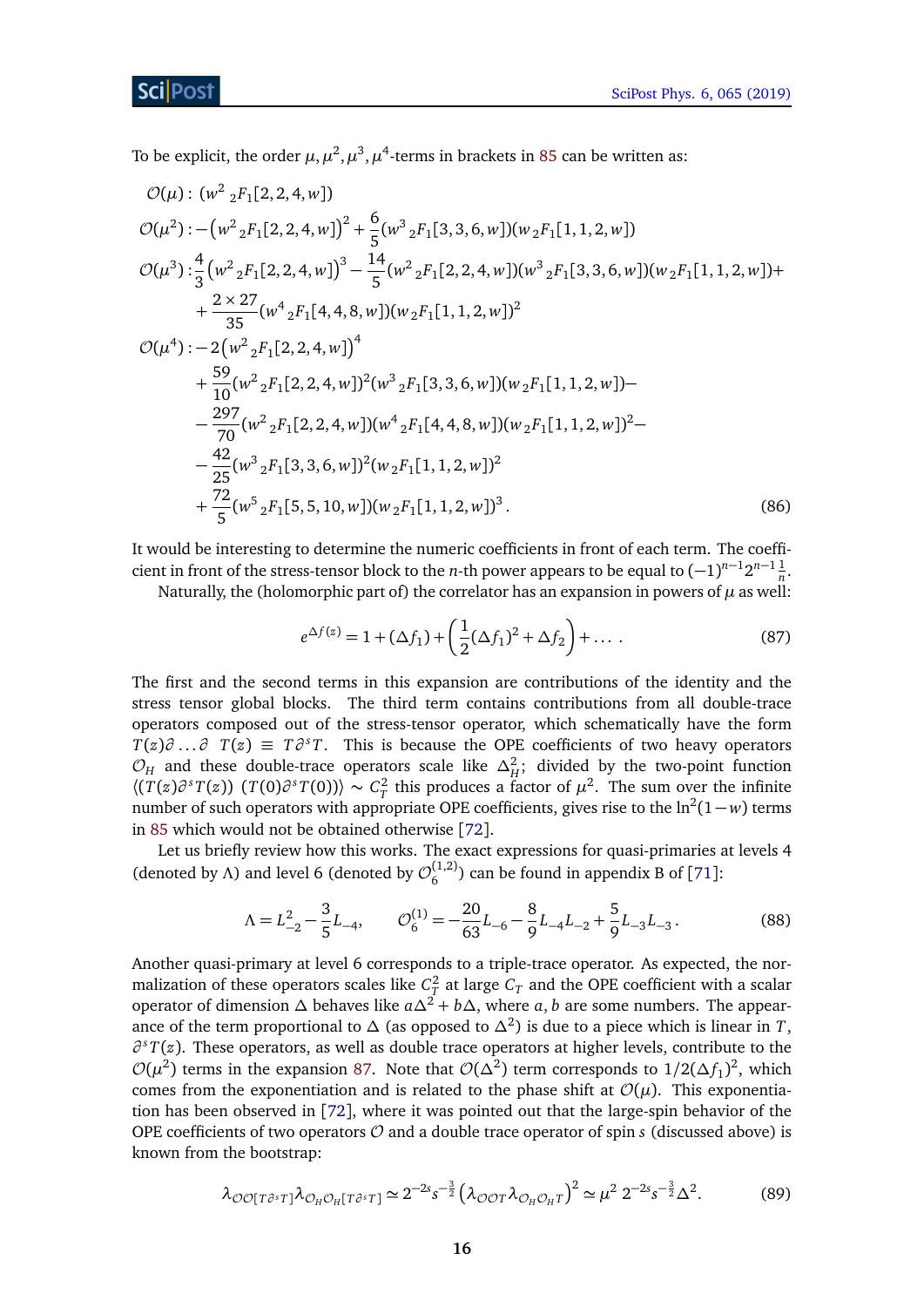At the same time, the small  $z$  ( $w \rightarrow 1$ ) behavior of conformal blocks in the T-channel contains a log term:

<span id="page-16-1"></span>
$$
g_{\log} = \frac{\Gamma(2s)(1-w)^s}{\Gamma(s)^2} \ln(1-w) \approx \frac{2^{2s}\sqrt{s}}{2\sqrt{\pi}} (1-w)^s \ln(1-w),\tag{90}
$$

where the approximation is valid at large *s*. Multiplying [89](#page-15-1) by [90](#page-16-1) and integrating over *s* leads to a term of the form  $\mu^2 \Delta^2 \log^2(1-w)$ , which corresponds to the  $\mu^2 \Delta^2 f_1^2$  term in [87](#page-15-0) and comes from the exponentiation. Note that this exercise does not say anything about the  $\mu^2 \Delta f_2$  term; indeed, this term vanishes as  $w \rightarrow 1$ , as evident from the second line of [85.](#page-14-3)

Let us now consider the phase shift and see how the expansion in powers of  $\mu$  works, term by term. In Section 2 we showed that the phase shift at  $\mathcal{O}(\mu)$  is determined by the stress-tensor conformal block. We also observed above that the vacuum Virasoro block yields the expression to all orders in  $\mu$  which is exactly the same as the one from the gravity calculation. Now we will reproduce the  ${\cal O}(\mu^2)$  term in the phase shift from the  ${\cal O}(\mu^2)$  correction to the  $CFT_2$  correlator. This will be useful when dealing with higher dimensional CFTs. It is important to keep in mind the relation [48](#page-9-2) between  $x^{\pm}$  and  $z, \bar{z}$ , and also to include the conformal factor which arises when the cylinder is mapped to the plane.

Let us see how the pole can be expanded in powers of  $\mu$ , and integrated term by term:

$$
\frac{1}{(x^+ - \Delta x^+)^{\Delta}} = \frac{1}{(x^+)^{\Delta}} \left[ 1 + \frac{\pi \Delta \mu}{x^+} + \left( \frac{\Delta (1 + \Delta) \pi^2}{2(x^+)^2} + \frac{3\pi \Delta}{4x^+} \right) \mu^2 + \right. \\
\left. + \left( \frac{\Delta (1 + \frac{3}{2}\Delta + \frac{1}{2}\Delta^2) \pi^3}{3(x^+)^3} + \frac{3\Delta (1 + \Delta) \pi^2}{4(x^+)^2} + \frac{5\Delta \pi}{8(x^+)} \right) \mu^3 + \mathcal{O}(\mu^4) \right].
$$
 (91)

After performing the Fourier transform, term by term, we arrive at

$$
\int dx^{+} \frac{e^{\frac{1}{2}ip^{-}x^{+}}}{(x^{+}-\Delta x^{+}-i\epsilon)^{\Delta}} = \frac{2^{1-\Delta}\pi}{\Gamma(\Delta)} \theta(p^{-})e^{\frac{i}{2}\pi\Delta}(p^{-})^{\Delta-1} \times \left[1+\frac{i\pi}{2}p^{-}\mu+\left(-\frac{\pi^{2}(p^{-})^{2}}{8}+\frac{3\pi ip^{-}}{8}\right)\mu^{2}+\dots\right].
$$
 (92)

Note that all factors of *∆* inside the square bracket disappear and we recover [81](#page-13-1) expanded to  $\mathcal{O}(\mu^2)$ . This pattern continues to higher orders in  $\mu$ .

## <span id="page-16-0"></span>**5 Phase shift and anomalous dimensions**

For the case of a four-point correlator of two pairs of light operators  $\mathcal{O}_1,\mathcal{O}_2,$  the phase shift in the Regge limit can be related to the anomalous dimensions of the double twist operators Frace schematically  $\mathcal{O}_1 \partial_{\mu_1} \dots \partial_{\mu_\ell} \partial^{2n} \mathcal{O}_2$  - exchanged in the S-channel expansion of the same corre-lator [[57](#page-35-4)] (see also Appendix C of [[52](#page-36-4)] for a review). In this Section we repeat the analysis in the case where one of the operators (say  $\mathcal{O}_1 = \mathcal{O}_H$ ) is very heavy while the other operator  $\mathcal{O}_2 = \mathcal{O}_L$  is light.

We claim that the correlator [44](#page-9-3) admits the following impact parameter representation

<span id="page-16-3"></span><span id="page-16-2"></span>
$$
\langle \mathcal{O}_H | \mathcal{O}_L(x_2) \mathcal{O}_L(x_3) | \mathcal{O}_H \rangle = \int_0^\infty d\xi \int_0^\xi d\bar{\xi} \mathcal{I}_{\xi, \bar{\xi}} e^{i\delta(\xi, \bar{\xi})}, \tag{93}
$$

where

$$
\mathcal{I}_{\xi,\bar{\xi}}(z,\bar{z}) = 4C(\Delta_L) \int_{M^+} \frac{d^d p}{(2\pi)^d} (-p^2)^{\Delta_L - \frac{d}{2}} e^{ip \cdot x} \xi \bar{\xi} (\xi^2 - \bar{\xi}^2) \delta \left( p.\bar{e} + \xi^2 + \bar{\xi}^2 \right) \delta \left( \frac{p^2}{4} + \xi^2 \bar{\xi}^2 \right), \tag{94}
$$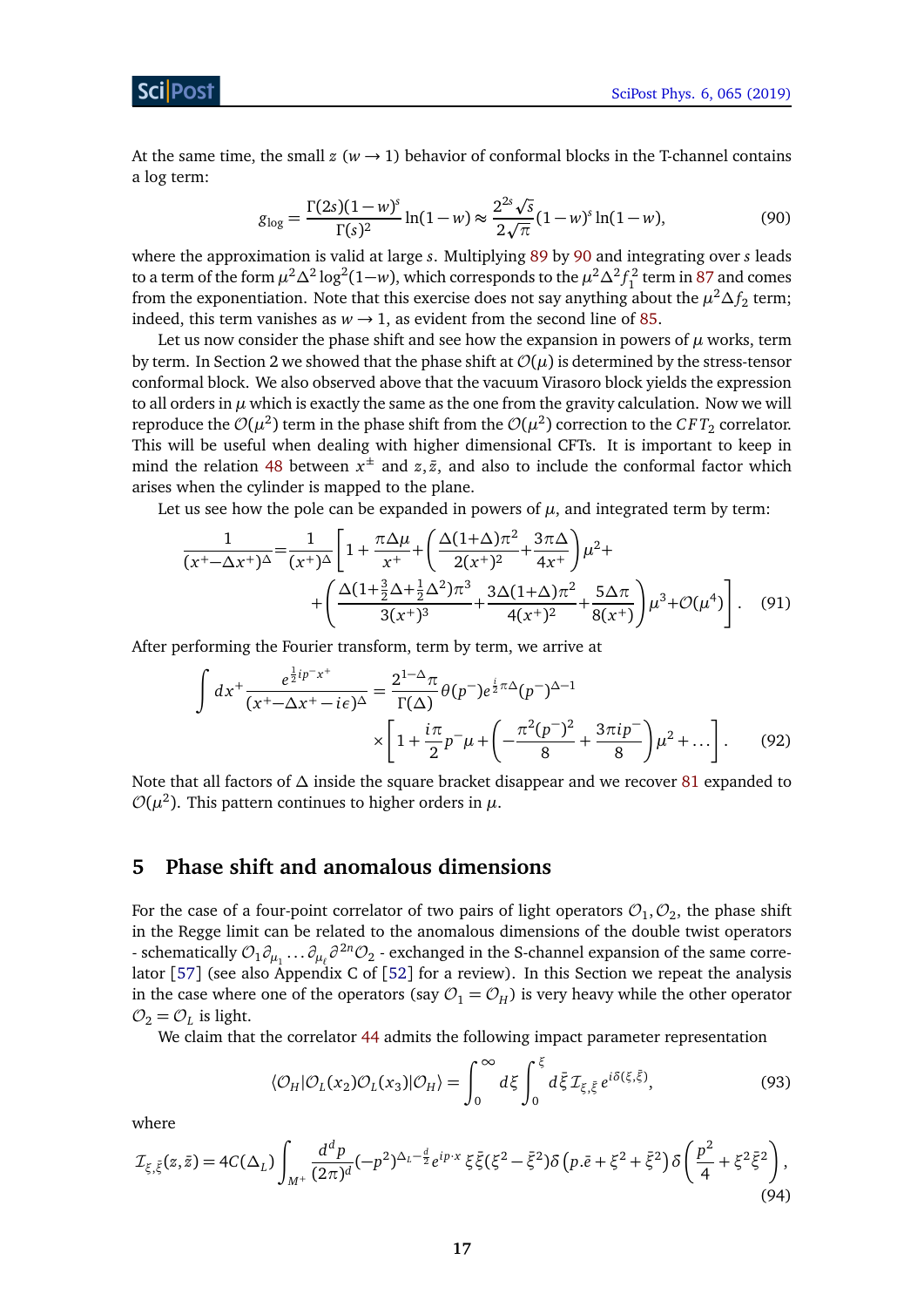## ScilPos<sup>.</sup>

where  $C(\Delta_L)$  is defined in [51](#page-9-6) and  $\delta(\xi, \bar{\xi})$  is the phase shift<sup>[8](#page-17-0)</sup>.

For simplicity, we consider the  $d = 2$  case below, but the final formula is valid to leading order in  $\mu$  in any number of dimensions. Let us consider the leading order  $\mathcal{O}(\mu^0)$  term in [93,](#page-16-2) which corresponds to setting  $\delta(\xi, \bar{\xi}) = 0$ . This term should reproduce the contribution of the identity operator in the T-channel. One can use the identity

$$
\delta(p.\bar{e} + \xi^2 + \bar{\xi}^2)\delta\left(\frac{p^2}{4} + \xi^2\xi^2\right) = \frac{1}{|\xi^2 - \bar{\xi}^2|} \left[\delta\left(\frac{p^+}{2} - \xi^2\right)\delta\left(\frac{p^-}{2} - \bar{\xi}^2\right) + (p^+ \leftrightarrow p^-)\right]
$$
\n(95)

to perform the integration over *p* <sup>+</sup>, *p* <sup>−</sup>. Substituting the result back into [93,](#page-16-2) using [48](#page-9-2) and [94,](#page-16-3) and setting  $d = 2$ , leads to

$$
\int_0^\infty d\xi \int d\bar{\xi} \mathcal{I}_{\xi,\bar{\xi}}(z,\bar{z}) = \frac{4}{\Gamma(\Delta_L)^2} \int_0^\infty d\xi \int_0^{\xi} d\bar{\xi} (\xi \bar{\xi})^{2\Delta_L - 1} z^{-\xi^2} \bar{z}^{-\bar{\xi}^2} + (z \leftrightarrow \bar{z}).\tag{96}
$$

At the same time, the contribution of the identity operator in the cross channel can be computed directly using the known expressions for the cross-channel conformal blocks

$$
g_{\Delta=\Delta_{n,s},J=\ell}^{\Delta_{\mathcal{O}_H\mathcal{O}},-\Delta_{\mathcal{O}_H\mathcal{O}}} = (z\bar{z})^{-\frac{\Delta_{n,s}-\ell}{2}} \left[ z_2^{\ell} F_1(\Delta_L + n + \ell, \Delta_L + n + \ell, \Delta_H + \Delta_L + 2n + 2\ell, 1/z) \times \right. \\
 \left. \left. \begin{array}{l} 2F_1(\Delta_L + n, \Delta_L + n, \Delta_H + \Delta_L + 2n, \bar{z}) + (z \leftrightarrow \bar{z}) \end{array} \right], \right. \tag{97}
$$

and the generalised free field theory OPE coefficients (eq. 43 in [[70](#page-37-2)]). In the limit  $\Delta_H \to \infty$ , the blocks take a very simple form

$$
g_{\Delta=\Delta_{n,s},J=\ell}^{\Delta_{\mathcal{O}_H\mathcal{O}},-\Delta_{\mathcal{O}_H\mathcal{O}}} \approx z^{-\frac{\Delta_H+\Delta_L+2n+2\ell}{2}}\bar{z}^{-\frac{\Delta_H+\Delta_L+2n}{2}} + (z \leftrightarrow \bar{z}), \tag{98}
$$

and the same is true about the OPE coefficients:

<span id="page-17-2"></span><span id="page-17-1"></span>
$$
\lambda_{n,\ell}^2 \approx \frac{n^{\Delta_L - 1} (n + \ell)^{\Delta_L - 1}}{\Gamma(\Delta_L)^2}.
$$
\n(99)

Hence, the contribution of the identity operator in the correlator can be written as the following sum in the S-channel

$$
\langle \mathcal{O}_H | \mathcal{O}_L(x_3) \mathcal{O}_L(x_2) | \mathcal{O}_H \rangle = \frac{1}{\Gamma(\Delta_L)^2} \sum_{n,\ell \gg 1} n^{\Delta_L - 1} (n + \ell)^{\Delta_L - 1} z^{-n - \ell} \bar{z}^{-n} + (z \leftrightarrow \bar{z}) + \mathcal{O}(\mu). \tag{100}
$$

In the Regge limit, where both  $n, \ell \gg 1$ , the sum can be replaced by an integral, allowing us to express the right hand side of [100](#page-17-1) as

$$
\frac{1}{\Gamma(\Delta_L)^2} \sum_{n,\ell \gg 1} n^{\Delta_L - 1} (n + \ell)^{\Delta_L - 1} z^{-n - \ell} \bar{z}^{-n} + (z \leftrightarrow \bar{z})
$$
\n
$$
= \frac{1}{\Gamma(\Delta_L)^2} \int_0^\infty d\xi \int_0^{\xi} d\bar{\xi} n^{\Delta_L - 1} (n + \ell)^{\Delta_L - 1} z^{-n - \ell} \bar{z}^{-n} \frac{\partial n}{\partial \xi} \frac{\partial \ell}{\partial \bar{\xi}} + (z \leftrightarrow \bar{z}).
$$
\n(101)

Note that the two expressions, [96](#page-17-2) and [101](#page-17-3) are identical, provided we perform the identification

<span id="page-17-3"></span>
$$
\xi^2 = n + \ell, \qquad \bar{\xi}^2 = n. \tag{102}
$$

<span id="page-17-0"></span><sup>8</sup>This is a straightforward generalization of the corresponding impact parameter representation introduced in [[57](#page-35-4)]. Here we use (*ξ*, *ξ*̄) in place of their (*h*, *h*̄) for reasons which will become clear momentarily.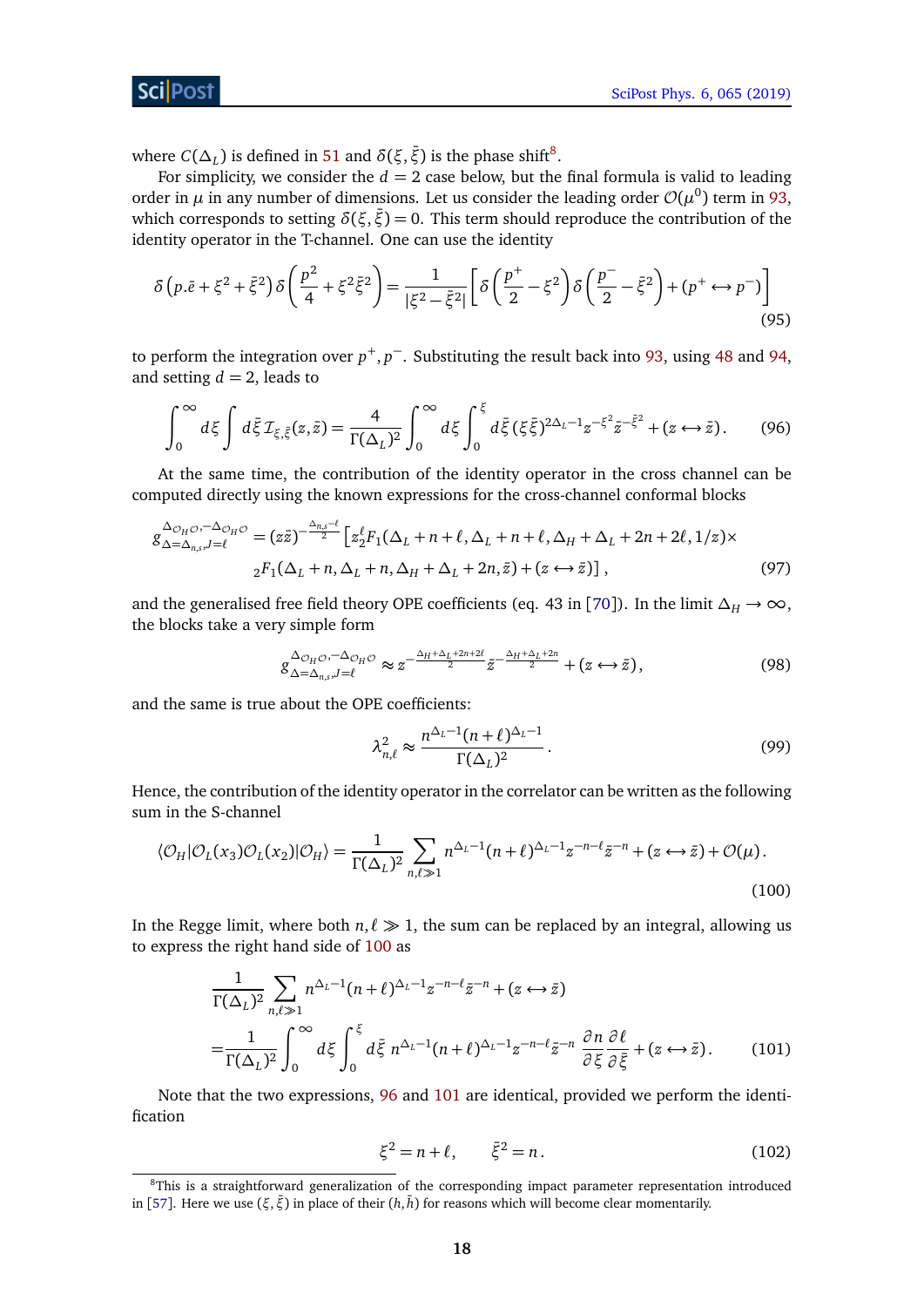## ScilPost

Moreover, the integral

$$
\int_0^\infty d\xi d\bar{\xi} \,\mathcal{I}_{\xi,\bar{\xi}} \simeq \frac{1}{(-x^2)^{\Delta_L}}\tag{103}
$$

reproduces the expected answer for the generalized free theory in the Regge limit.

We can now use the impact parameter representation [94](#page-16-3) to write [93](#page-16-2) in the form

$$
\langle \mathcal{O}_H | \mathcal{O}_L(x_3) \mathcal{O}_L(x_2) | \mathcal{O}_H \rangle = \int_{M^+} \frac{d^d p}{(2\pi)^d} \, (-p^2)^{\Delta_L - \frac{d}{2}} \, e^{ipx} \, e^{i\delta(\xi(p), \bar{\xi}(p))} . \tag{104}
$$

This expression represents the Fourier transform of [49,](#page-9-5) as long as we identify *δ*(*ξ*,*ξ*¯) with the phase shift which appears in [93.](#page-16-2) In [104](#page-18-0) *ξ* and *ξ*¯ are related to *p* via

$$
-\frac{p^2}{4} = \xi^2 \bar{\xi}^2, \qquad \frac{p^+ + p^-}{2\sqrt{-p^2}} = \frac{1}{2} \left( \frac{\xi}{\bar{\xi}} + \frac{\bar{\xi}}{\xi} \right). \tag{105}
$$

The second identity in [105](#page-18-1) can also be written as

<span id="page-18-2"></span><span id="page-18-1"></span><span id="page-18-0"></span>
$$
\frac{\bar{\xi}}{\xi} = e^{-L},\tag{106}
$$

where we used [68.](#page-12-4) Another way to rewrite [105](#page-18-1) is

$$
p^{-} = n, \qquad p^{+} = n + \ell. \tag{107}
$$

In the dual language (see [[56,](#page-36-1)[57,](#page-35-4)[73](#page-37-3)]) this is simply saying that the  $\mathcal{O}(\mu)$  correction to the energy of the bound state of a particle with momentum  $\ell$  and radial excitation *n* is  $\delta$ . Let us see why. The  $\mathcal{O}(\mu)$  correction to the free result [100](#page-17-1) comes from the anomalous dimensions of the double trace operators:

$$
\langle \mathcal{O}_H | \mathcal{O}_L(x_3) \mathcal{O}_L(x_2) | \mathcal{O}_H \rangle =
$$
  
=  $\frac{1}{\Gamma(\Delta_L)^2} \int_0^\infty d\xi d\bar{\xi} n^{\Delta_L - 1} (n + \ell)^{\Delta_L - 1} z^{-n - \ell} \bar{z}^{-n} \frac{\partial n}{\partial \xi} \frac{\partial \ell}{\partial \bar{\xi}} [1 - i\pi \gamma(\xi, \bar{\xi}) + ...].$  (108)

The appearance of  $-i\pi\gamma(\xi,\bar{\xi})$  in the brackets is due to the analytic continuation ( $z \to e^{2\pi i}z$ ). From the discussion above it is clear that this results in

$$
\langle \mathcal{O}_H | \mathcal{O}_L(x_3) \mathcal{O}_L(x_2) | \mathcal{O}_H \rangle = \int \frac{d^d p}{(2\pi)^2} (-p^2)^{\Delta - \frac{d}{2}} e^{ipx} \left[ 1 - i\pi \gamma(\xi(p), \bar{\xi}(p)) + \dots \right]. \tag{109}
$$

Hence, to leading order in  $\mu$ , the anomalous dimension and the phase shift are related

<span id="page-18-4"></span><span id="page-18-3"></span>
$$
\gamma_1(n,\ell) = -\frac{\delta_1(p)}{\pi},\tag{110}
$$

where the parameters are related by [107.](#page-18-2)

Let us now verify this relation for the phase shift computed in Section 2. As explained in [[64](#page-36-8)], in two spacetime dimensions one can find the anomalous dimensions of the double trace operators  $\mathcal{O}_H\partial_{\mu_1}\dots\partial_{\mu_\ell}\partial^{2n}\mathcal{O}_L$  by studying the eigenfunctions of the Hamiltonian in the  $AdS_3$  spacetime with a conical defect [34.](#page-7-6) The result is

$$
\gamma(n,\ell) = (\Delta_L + 2n) \left( \sqrt{1 - \mu} - 1 \right). \tag{111}
$$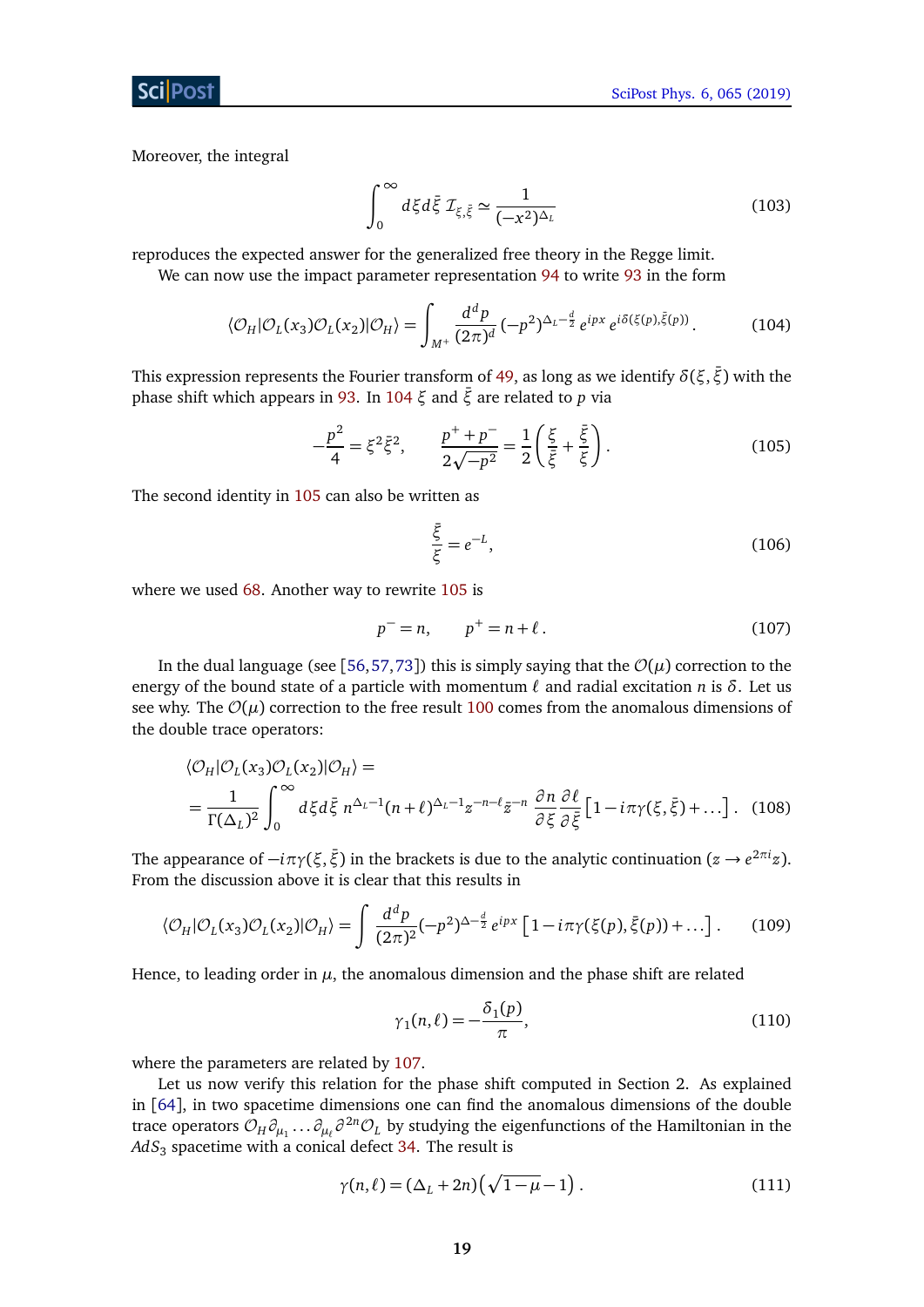Sci Post

Note that in the Regge limit ( $n \gg \Delta_L$ ) the  $\mathcal{O}(\mu)$  term in the anomalous dimension becomes

<span id="page-19-1"></span><span id="page-19-0"></span>
$$
\gamma_1 \approx -\mu n. \tag{112}
$$

Using the identification [105](#page-18-1) and the result for the phase shift [39](#page-7-7) we recover [110.](#page-18-3)

Consider now  $d = 4$ . In this case, the leading behavior of the phase shift [73](#page-12-5) (or, equivalently, [26\)](#page-5-4) is given by

$$
\delta_1 \simeq \mu \sqrt{-p^2} \frac{e^{-2L}}{\sinh L} = \mu \frac{n^2}{\ell}.
$$
\n(113)

At the same time, the lightcone limit of the anomalous dimensions can be obtained from a gravity calculation [[64,](#page-36-8)[67](#page-36-10)]. In [[64,](#page-36-8)[67](#page-36-10)] there was a subtlety which involved the decomposition of the  $\mathcal{O}_1\partial_{\mu_1}\dots\partial_{\mu_\ell}\partial^{2n}\mathcal{O}_2$  primary operator (with  $\mathcal{O}_1,\mathcal{O}_2$  being light) into descendants. The result there was the dominance of the descendants of the type  $\partial_{\mu_1}...\partial_{\mu_{\ell/2}}{\cal O}_{1,2}$ . When one of the operators is heavy, the sum is dominated by descendants of the type  $\partial_{\mu_1}\dots\partial_{\mu_\ell}\partial^{2n}\mathcal{O}_L$ . The result is then

<span id="page-19-2"></span>
$$
\gamma_1 \simeq \mu \frac{n^{\frac{d}{2}}}{\ell^{\frac{d-2}{2}}},\tag{114}
$$

which agrees with [112](#page-19-0) in the  $d = 2$  case and with [113](#page-19-1) in the  $d = 4$  case. (Note that while [114](#page-19-2) was computed in the lightcone limit,  $\ell \gg n \gg 1$ , eq. [113](#page-19-1) is valid in the Regge limit,  $\ell$  ∼ *n*  $\gg$  1).

In fact, it is very easy to see that in the lightcone limit [114](#page-19-2) is equal to the phase shift in any *d*: it is sufficient to take the lightcone limit of [29:](#page-6-3)

$$
\delta_1 \simeq \mu \sqrt{p^+ p^-} \, e^{-(d-1)L} \approx \mu \frac{n^{\frac{d}{2}}}{\ell^{\frac{d-2}{2}}},\tag{115}
$$

which is the same as [114.](#page-19-2)

This should be contrasted with the familiar story where the  $\mathcal{O}(1/\mathcal{C}_T)$  anomalous dimensions of the  $\mathcal{O}_1\partial_{\mu_1}\dots\partial_{\mu_\ell}\partial^{2n}\mathcal{O}_2$  operators (with  $\mathcal{O}_1,\mathcal{O}_2$  being light) are related to the phase shift observed in the scattering of *two* highly energetic particles [[57](#page-35-4)]. The phase shift in this case is given by

$$
\delta \simeq \frac{1}{C_T} \sqrt{p^2 \bar{p}^2} \, \Pi_{d-1; d-1}(L). \tag{116}
$$

In the Regge limit the identification for the light operators is (we use the superscript "LL" below)

$$
h^{LL} = n + \ell, \qquad \bar{h}^{LL} = n \tag{117}
$$

and

$$
16(h^{LL})^2(\bar{h}^{LL})^2 = p^2\bar{p}^2, \qquad e^{-L} = \frac{\bar{h}^{LL}}{h^{LL}}.
$$
\n(118)

In  $d = 4$  this recovers

$$
\delta_1^{LL} \simeq \frac{n^4}{\ell(\ell+2n)}\,,\tag{119}
$$

which can also be obtained using conformal bootstrap [[68,](#page-36-11)[69](#page-37-4)] (see also [[34–](#page-34-5)[40](#page-35-5)]).

Finally, let us observe that in  $d = 2$ , the anomalous dimension in [111](#page-18-4) is not the same as the phase shift in [37](#page-7-5) at second order and higher. In fact, in the next section, we will perform a second-order calculation of the anomalous dimension to show that this is also the case for general  $d \geq 2$ .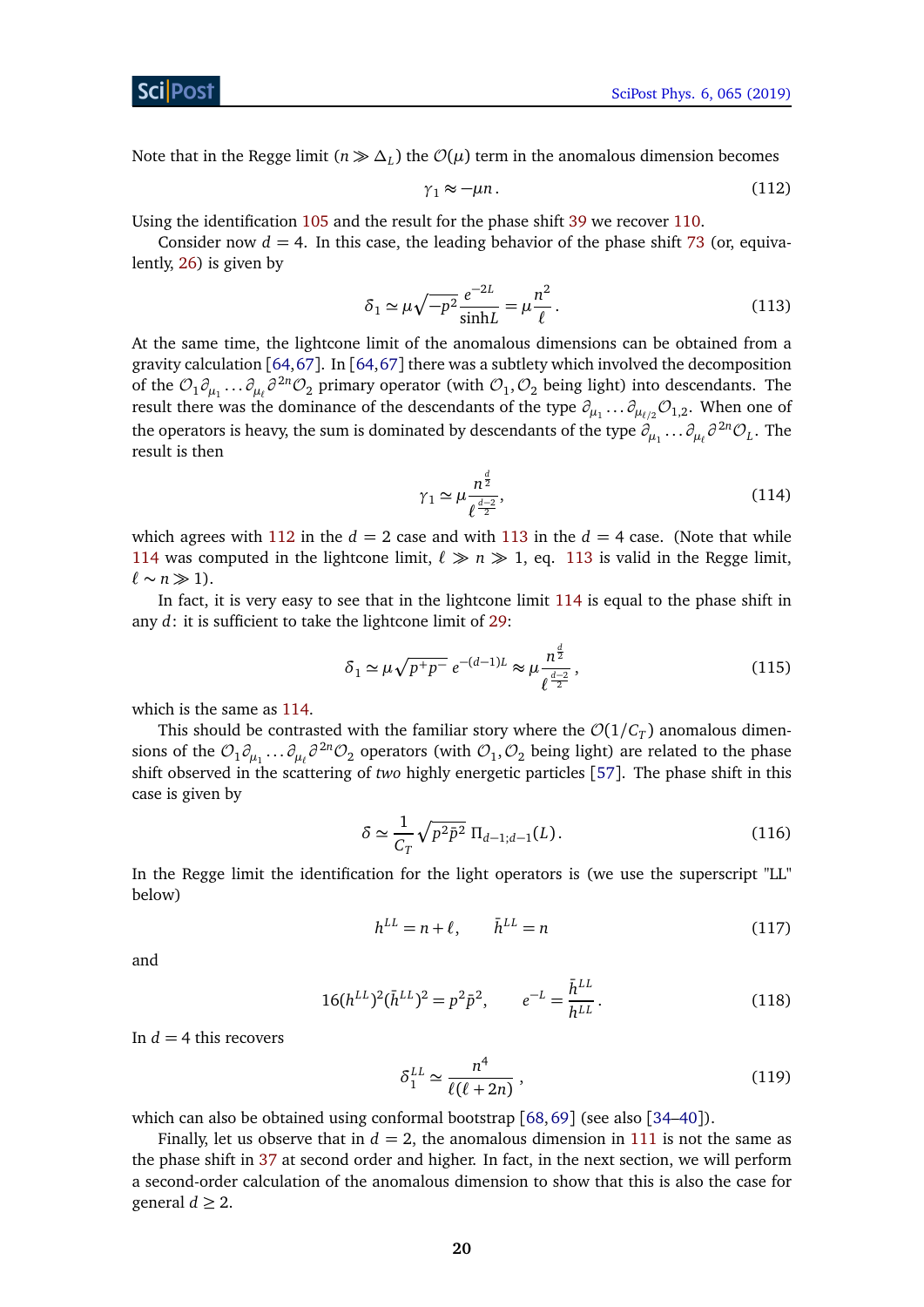# <span id="page-20-0"></span>**6 Anomalous dimensions of heavy-light double trace operators from gravity**

The objective of this section is to obtain the anomalous dimensions of double-twist operators, schematically denoted by  $[O_H O_L]_{n,\ell}$ , with conformal dimensions  $\Delta_{n,\ell} = \Delta_H + \Delta_L + 2n + \ell + \gamma_{n,\ell}$ . We will follow the approach of [[64,](#page-36-8)[67](#page-36-10)] where the anomalous dimensions of double-twist operators built out of light operators, [*OLO<sup>L</sup>* ]*n*,*`* . For the case of heavy-light double-twist operators, we will focus on the limit,  $\Delta_H \gg \ell \gg n \gg 1$ , *i.e.*, the analogue of the lightcone limit for a very heavy operator.

Consider a generic double-twist primary of the form [[48,](#page-35-6)[70](#page-37-2)]

$$
[O_H O_L]_{n,\ell} = \sum_{\ell_1 + \ell_2 = n; n_1 + n_2 = n} s_{\ell_1, n_1, \ell_2, n_2} \Big[ \partial_{\mu_1} \dots \partial_{\mu_{\ell_1}} (\partial^2)^{n_1} O_H \Big] \Big[ \partial_{\mu_2} \dots \partial_{\mu_{\ell_2}} (\partial^2)^{n_2} O_L \Big].
$$
 (120)

Notice that the dominant contribution in the sum, in the limit  $\Delta_H \gg 1$ , comes from  $\ell_1 = n_1 = 0$ and  $n_2 = n$ ,  $\ell_2 = \ell$ . In other words, the tensor-products of the descendants of the light operator with  $O_H$  form a primary<sup>[9](#page-20-1)</sup>. To see this, consider the case  $n = n_1 = n_2 = 0$ . The coefficients  $s_{\ell_1,0,\ell_2,0} \equiv s_{\ell_1,\ell_2}$  in the heavy limit can be computed using the results of [[48,](#page-35-6)[70](#page-37-2)]:

$$
s_{\ell_1,\ell_2} \sim e^{\Delta_H} \Delta_H^{-\Delta_H - \ell_1 + \frac{1}{2}}.
$$
\n(121)

Clearly, the non-zero  $\ell_1$  is power-law suppressed (in  $1/\Delta_H$ ) compared to the  $\ell_1 = 0$  term<sup>[10](#page-20-2)</sup>. In short, since the primary double-twist operator is  $[O_H O_L]_{n,\ell}$  in the heavy limit is given by tensoring  $O_H$  with a descendant  $\partial_\mu \dots \partial_{\mu_\ell} (\partial^2)^n O_L$  , we may compute the anomalous dimensions of such primaries by studying corrections to the energies of the descendants. In the gravity dual language, one should study corrections to the energy of the "descendants" of a free massive scalar field Φ in the AdS<sub>d+1</sub>-Schwarzschild background. In this context, Φ is dual to the light operator  $\mathcal{O}_L$  while the background is dual to the state created by the heavy operator  $\mathcal{O}_H$ .

To compute the corrections to the energy, we write the Hamiltonian in the form  $H = H_0 + V$ with  $H_0$  the Hamiltonian for a free massive scalar field in pure AdS and *V* given by

$$
V = \sum_{k \ge 1} \mu^k V^{(k)},\tag{122}
$$

where for  $k = 1$ 

$$
V^{(1)} = -\frac{1}{2} \int d^d x \ r \left[ \frac{1}{(r^2 + 1)^2} (\partial_t \Phi)^2 + (\partial_r \Phi)^2 \right],
$$
 (123)

while for  $k \geq 2$ 

$$
V^{(k)} = -\frac{k}{2} \int d^d x \ r^{d-1} \frac{1}{(r^2 + 1)^{k+1} r^{k(d-2)}} (\dot{\Phi})^2.
$$
 (124)

We refer the reader to Appendix C for more details on the derivation of these expressions. In the rest of the section we will employ standard perturbation theory techniques and obtain  $\mathcal{O}(\mu)$  and  $\mathcal{O}(\mu^2)$ , *i.e.* the first and second order, corrections to the energy.

<span id="page-20-1"></span><sup>&</sup>lt;sup>9</sup>Note that in the setup of [[48,](#page-35-6) [70](#page-37-2)], one needs to match the number of derivatives  $\ell$  to the actual angular momentum of the dual primary double-twist operator. Here the situation is simpler as can be seen from this discussion.

<span id="page-20-2"></span><sup>&</sup>lt;sup>10</sup>For general  $n \neq 0$ , it should be possible to prove a similar statement using the results of [[48,](#page-35-6)[70](#page-37-2)] but we shall not pursue it here.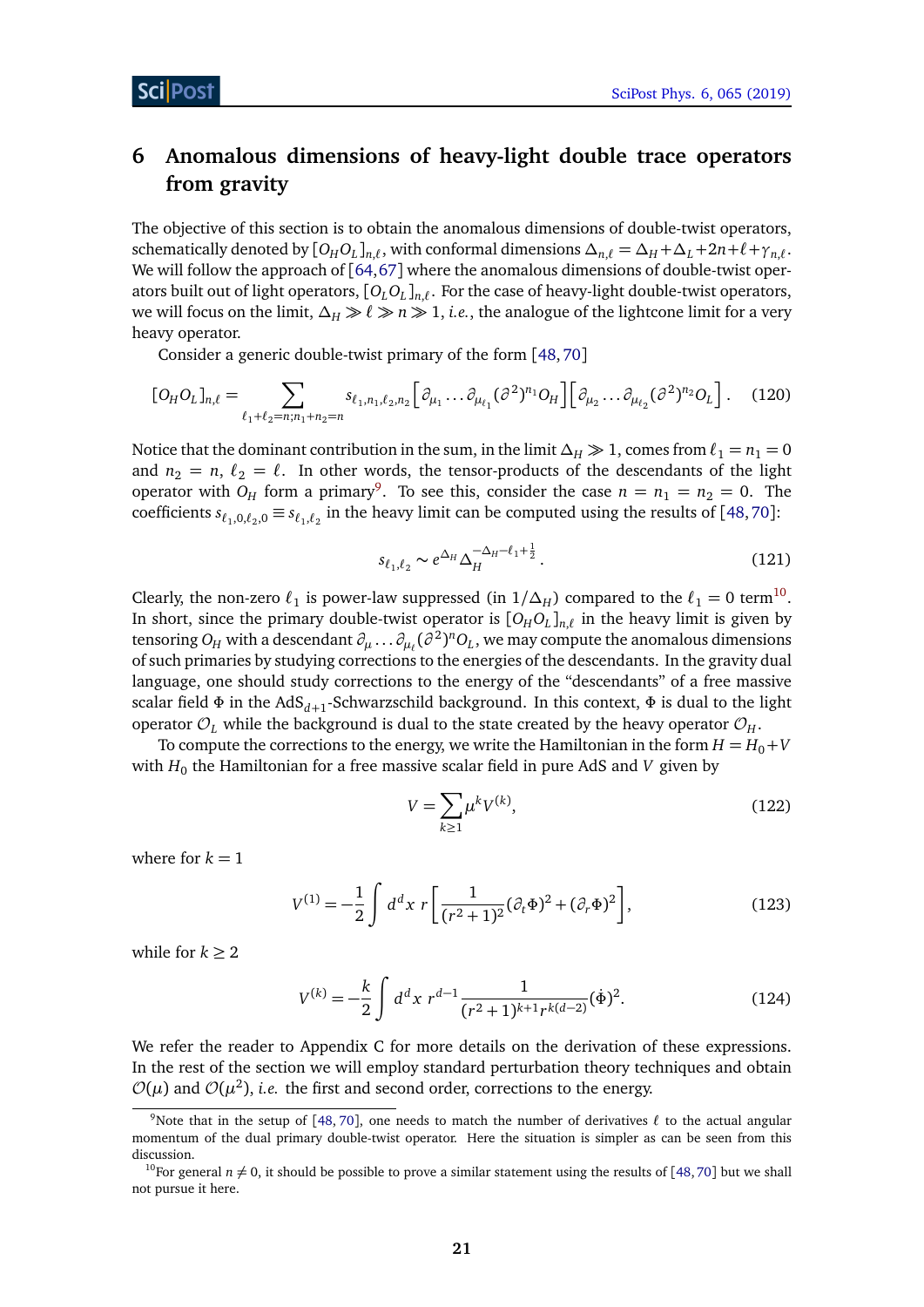#### <span id="page-21-0"></span>**6.1 First-order correction**

Here we compute the  $\mathcal{O}(\mu)$  correction to the anomalous dimensions in the lightcone limit, *i.e.*,  $\ell \gg n \gg 1$ . We thus focus on the  $k = 1$  term of the potential. Note that the calculation in this case is similar to the one in [[67](#page-36-10)] for double-twist operators build out of two light oper-ators. In that case, [[67](#page-36-10)] observed that  $\gamma_{n,\ell}^{(1)}$  $n_{n,\ell}^{(1)}$  ∼ *n<sup>d/2</sup>/* $\ell^{(d-2)/2}$ . The *n*-dependence was deduced using numerical computations. Below we reproduce the respective result for heavy-light twist operators analytically (including the prefactor), by taking the large  $\ell$  limit in a careful way in some intermediate step. This allows us to estimate the behavior of higher order terms, which is useful for the second-order calculation in the next section, where we compute  $\gamma_{n\ell}^{(2)}$  $\sum_{n,\ell}^{(2)}$  in the light-cone limit.

Consider the energy correction in first-order perturbation theory

<span id="page-21-2"></span>
$$
\gamma_{n,\ell}^{(1)} = \langle n,\ell,j|V^{(1)}|n,\ell,j\rangle,\tag{125}
$$

which in position space is given by

$$
\gamma_{n,\ell}^{(1)} = -\frac{1}{2} \int dr \int d\Omega \, r \langle n,\ell,j| \left[ \frac{1}{(r^2+1)^2} (\partial_t \Phi)(\partial_t \Phi) + (\partial_r \Phi)(\partial_r \Phi) \right] |n,\ell,j\rangle. \tag{126}
$$

From [[64,](#page-36-8)[67](#page-36-10)] we know that the leading  $\ell$  behavior comes from the first term (i.e.  $(\partial_t \Phi)(\partial_t \Phi)$ term). $^{11}$  $^{11}$  $^{11}$  Writing  $\Phi$  in terms of the complete set of states  $\psi_{n,\ell,j}$  (see Appendix C for more details), allows us to rewrite [126](#page-21-2) as

$$
\gamma_{n,\ell}^{(1)} = -\int dr \int d\Omega \frac{r}{(r^2+1)^2} (\partial_t \psi_{n,\ell,j}^*) (\partial_t \psi_{n,\ell,j}). \tag{127}
$$

Performing the spherical integral - which gives unity - leads to

$$
E_1 = -\frac{E_{n,\ell}^2}{N_{\Delta_L,n,\ell}^2} \int_0^\infty \frac{r^{1+2\ell}}{(r^2+1)^{2+\Delta_L+\ell}} \; {}_2F_1\bigg[-n,\Delta_L+\ell+n,\ell+\frac{d}{2},\frac{r^2}{r^2+1}\bigg]^2,\tag{128}
$$

where  $E_{n,\ell}$  and  $N_{\Delta_L,n,\ell}$  denote the energies and the normalisation coefficients of the unperturbed wavefunctions. Substituting their explicit expressions (see Appendix C) yields

$$
E_1 = -\frac{(\Delta_L + 2n + \ell)^2 \Gamma(n + \ell + \frac{d}{2}) \Gamma(\Delta_L + n + \ell)}{n! \Gamma(\ell + (d/2))^2 \Gamma(\Delta_L + n - \frac{d-2}{2})} \times \int_0^\infty \frac{r^{1+2\ell}}{(r^2 + 1)^{2+\Delta_L + \ell}} \, {}_2F_1 \left[ -n, \Delta_L + \ell + n, \ell + \frac{d}{2}, \frac{r^2}{r^2 + 1} \right]^2. \tag{129}
$$

The prefactor in the lightcone limit  $\ell \gg n \gg 1$  becomes

$$
-\frac{(\Delta_L + 2n + \ell)^2 \Gamma(n + \ell + \frac{d}{2}) \Gamma(\Delta_L + n + \ell)}{n! \Gamma(\ell + (d/2))^2 \Gamma(\Delta_L + n - \frac{d-2}{2})} \approx -\frac{e^{2n} \ell^{-\frac{d}{2} + \Delta_L + 2n + 2} n^{\frac{d}{2} - \Delta_L - 2n - 1}}{(2\pi)}.
$$
 (130)

Understanding the behavior of the integral

<span id="page-21-3"></span>
$$
I_0 \equiv \int_0^\infty \frac{r^{1+2\ell}}{(r^2+1)^{2+\Delta_L+\ell}} \; {}_2F_1 \left[ -n, \Delta_L+\ell+n, \ell+\frac{d}{2}, \frac{r^2}{r^2+1} \right]^2, \tag{131}
$$

<span id="page-21-1"></span><sup>&</sup>lt;sup>11</sup>One can show that the  $(\partial_r \Phi)^2$  term in the large  $\ell$  limit scales like  $\ell^{-d/2}$  which is subleading compared to the  $(\partial_r \Phi)^2$  term which scales like  $\ell^{1-d/2}$ . This can be shown explicitly by taking the large  $\ell$  limit of the hypergeometric function in  $\psi_{n,\ell,j}$ .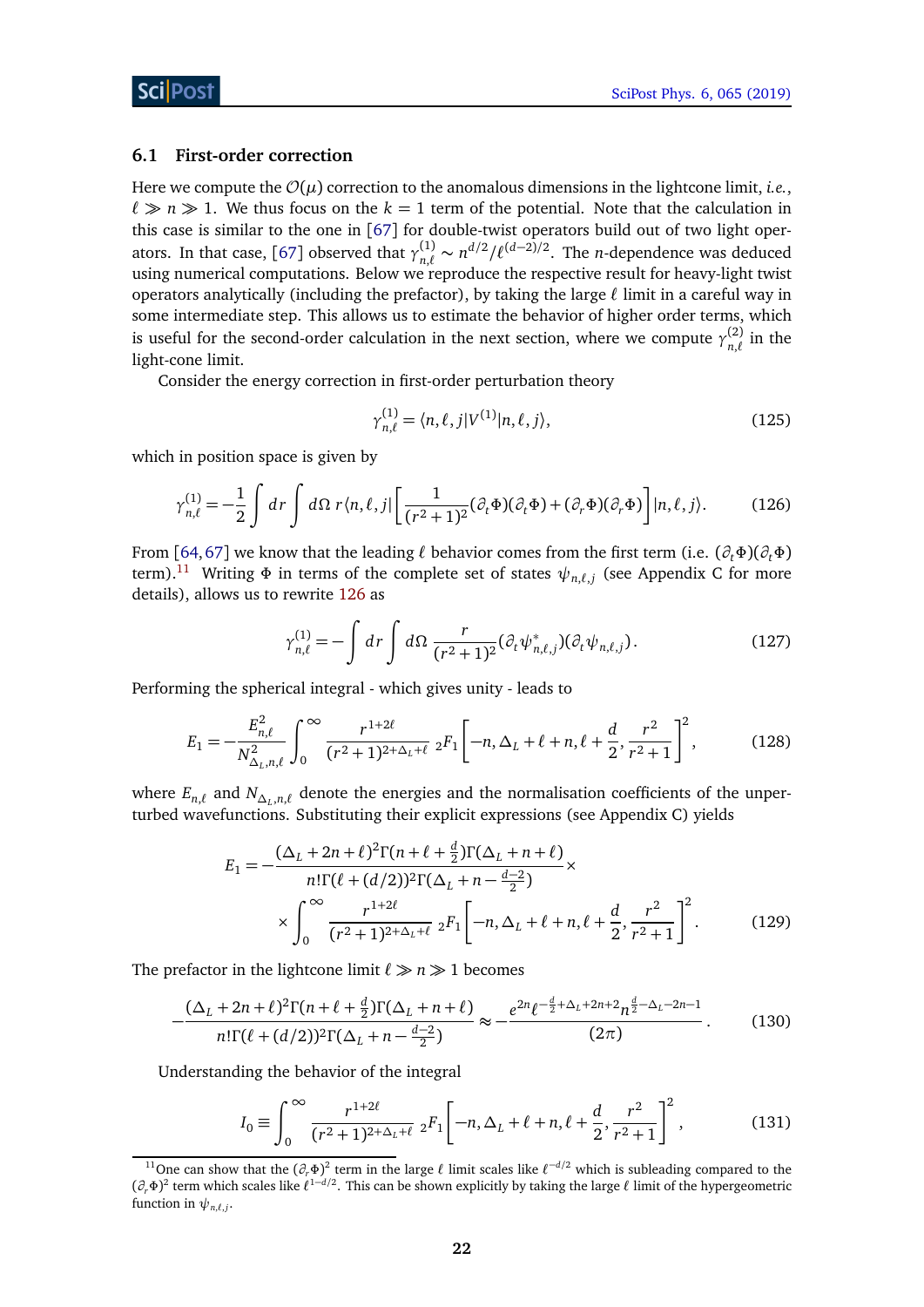**Sci** Post

requires a careful analysis. Naively, one may simply expand the hypergeometric function in the integrand for large  $\ell$  to obtain

$$
{}_2F_1\left[-n,\Delta_L+\ell+n,\ell+\frac{d}{2},\frac{r^2}{r^2+1}\right] \approx \left(r^2+1\right)^{-n} + O(\ell^{-1}).\tag{132}
$$

However, a careful look at the higher order terms of this expansion, shows that certain higherorder terms in the large  $\ell$  expansion of  $_2F_1$  contribute to the same order in  $\ell$  after integration. These terms look like

<span id="page-22-0"></span>
$$
\left(r^2+1\right)^{-n}\left(\frac{r^2}{\ell}\right)^a\tag{133}
$$

for  $a \geq 0$ . Their contribution to the integral is

$$
\int_0^\infty \frac{r^{1+2\ell}}{(r^2+1)^{2+\Delta_L+\ell}} \left(r^2+1\right)^{-2n} \left(\frac{r^2}{\ell}\right)^{a_1+a_2} =
$$
\n
$$
= \ell^{-a_1-a_2} \frac{\Gamma(a_1+a_2+\ell+1)\Gamma(-a_1-a_2+2n+\Delta_L+1)}{2\Gamma(\ell+2n+\Delta_L+2)},
$$
\n(134)

which for large  $\ell$  becomes

$$
\frac{1}{2} \ell^{-\Delta_L - 2n - 1} \Gamma(-a_1 - a_2 + 2n + \Delta_L + 1).
$$
 (135)

Notice that the power of  $\ell$  is independent of  $a_1$  and  $a_2$ .

If we were only interested in the  $\ell$  dependence, at this point we would conclude that at large  $\ell$ 

<span id="page-22-1"></span>
$$
E_1 \sim \frac{1}{\ell^{\frac{d-2}{2}}}.\tag{136}
$$

To compute the *n*-dependence however, we need to keep track of the coefficients of all the terms in Eq. [133.](#page-22-0) In practice, we need the following approximate expression

$$
{}_{2}F_{1}\left[-n,\Delta_{\phi}+\ell+n,\ell+\frac{d}{2},\frac{r^{2}}{r^{2}+1}\right] \approx (r^{2}+1)^{-n}\sum_{s=0}^{n}\frac{\Gamma(n+1)\Gamma(\frac{d}{2}+s-n-\Delta)}{\Gamma(s+1)\Gamma(-s+n+1)\Gamma(\frac{1}{2}(d-2(n+\Delta)))}\left(\frac{r^{2}}{\ell}\right)^{s}.
$$
 (137)

Substituting [137](#page-22-1) in [131](#page-21-3) leads to

$$
I_0 \simeq \sum_{s_1, s_2=0}^n \frac{\Gamma(n+1)\Gamma(\frac{d}{2} + s_1 - n - \Delta)}{\Gamma(s_1 + 1)\Gamma(-s_1 + n + 1)\Gamma(\frac{1}{2}(d - 2(n + \Delta)))}
$$
  
\n
$$
\times \frac{\Gamma(n+1)\Gamma(\frac{d}{2} + s_2 - n - \Delta)}{\Gamma(s_2 + 1)\Gamma(-s_2 + n + 1)\Gamma(\frac{1}{2}(d - 2(n + \Delta)))} \times \int_0^\infty \frac{r^{1+2\ell}}{(r^2 + 1)^{2+\Delta_L + \ell + 2n}} \left(\frac{r^2}{\ell}\right)^{s_1 + s_2}
$$
  
\n
$$
\approx \ell^{-\Delta_L - 2n - 1} \frac{\Gamma(n+1)^2}{2\Gamma(\frac{1}{2}(d - 2n - 2\Delta))^2} \times \frac{\Gamma(\frac{d}{2} + s_1 - n - \Delta)\Gamma(\frac{d}{2} + s_2 - n - \Delta)\Gamma(2n - s_1 - s_2 + \Delta_L + 1)}{\Gamma(s_1 + 1)\Gamma(s_2 + 1)\Gamma(-s_1 + n + 1)\Gamma(-s_2 + n + 1)},
$$
(138)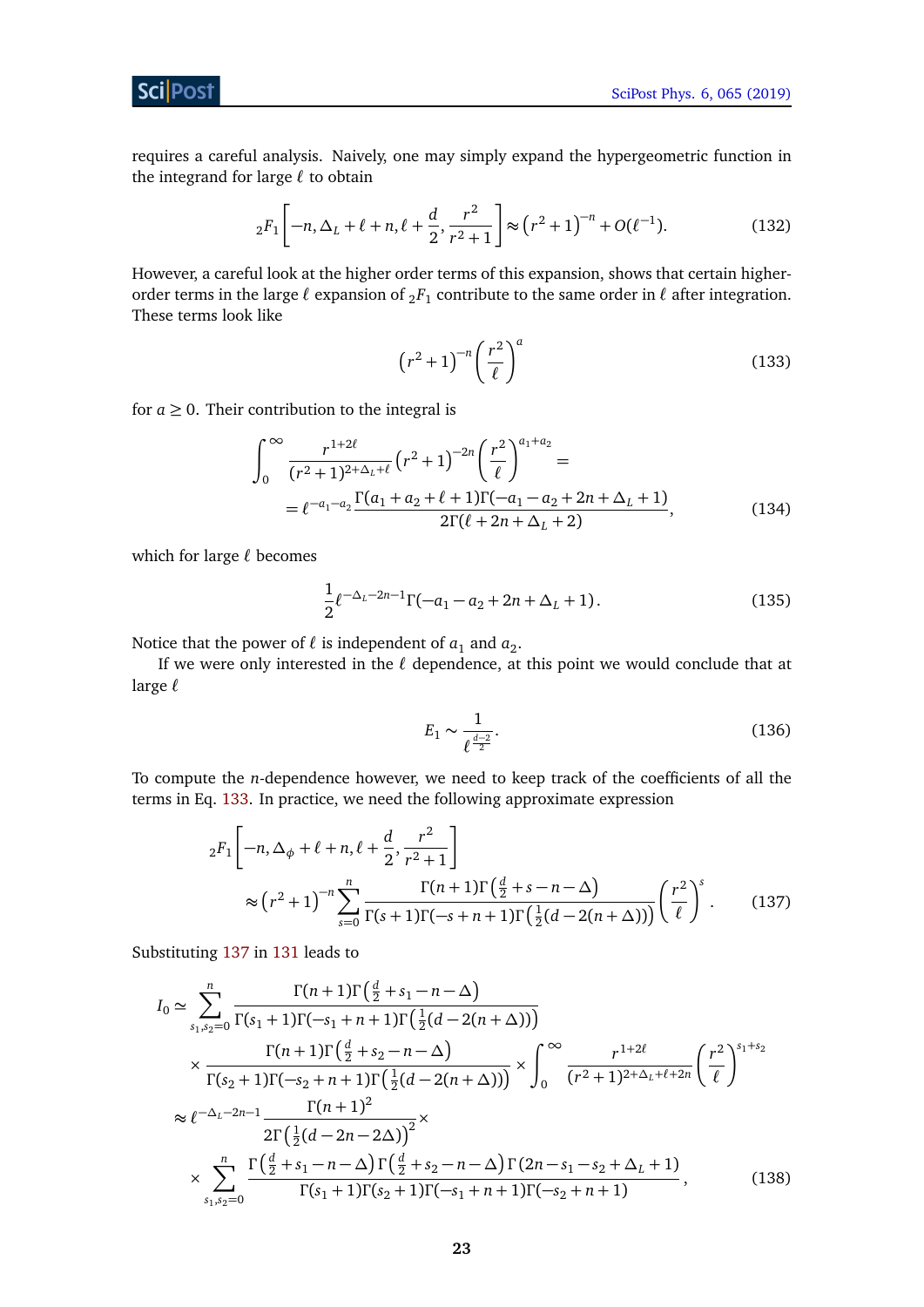where we first preformed the integral and then took the large  $\ell$  limit. Now, let us sum over the  $s_1$ , to obtain

$$
I_0 \approx (-1)^{n+1} \frac{\pi}{2} \ell^{-\Delta_L - 2n - 1} \frac{\Gamma(n+1)}{\Gamma(\frac{1}{2}(d - 2(n + \Delta_L)))} \times \times \sum_{s_2=0}^n \frac{\Gamma(\frac{d}{2} + n - s_2 + 1)\csc(\pi(\Delta_L + 2n - s_2))\Gamma(\frac{d}{2} - n + s_2 - \Delta_L)}{\Gamma(s_2 + 1)\Gamma(\frac{d}{2} - s_2 + 1)\Gamma(n - s_2 + 1)\Gamma(-n + s_2 - \Delta_L)},
$$
(139)

which can be shown to be equal to

$$
I_0 = \frac{1}{2} \ell^{-\Delta_L - 2n - 1} \frac{\Gamma(\frac{d}{2} + n + 1) \Gamma(n + \Delta_L + 1)}{\Gamma(\frac{d}{2} + 1)}
$$
  
 
$$
\times {}_3F_2 \left( -\frac{d}{2}, -n, \frac{d}{2} - n - \Delta_L; -\frac{d}{2} - n, -n - \Delta_L; 1 \right).
$$
 (140)

The large *n* limit of the  $_3F_2$  is

$$
{}_{3}F_{2}\left(-\frac{d}{2},-n,\frac{d}{2}-n-\Delta_{L};-\frac{d}{2}-n,-n-\Delta_{L};1\right) \approx \frac{2n^{-\frac{d}{2}}\Gamma(d)}{\Gamma\left(\frac{d}{2}\right)}
$$
(141)

and so

$$
I_0 \simeq \frac{4\pi e^{-2n} \Gamma(d) n^{\Delta_L + 2n + 1}}{d\Gamma(\frac{d}{2})^2}.
$$
 (142)

Combining with the prefactor results in

<span id="page-23-1"></span>
$$
\gamma_{n,\ell}^{(1)} \simeq -\left(\frac{\Gamma(d)}{\Gamma(\frac{d}{2}+1)\Gamma(\frac{d}{2})}\right) \frac{n^{\frac{d}{2}}}{\ell^{\frac{d-2}{2}}},\tag{143}
$$

which as expected agrees with the expression for the anomalous dimensions of the light-light twist-two operators in the lightcone limit given in [[67](#page-36-10)].

#### <span id="page-23-0"></span>**6.2 Second-order correction**

To second-order in  $\mu$ , there are two types of contributions to the energy:

$$
\gamma_{n,\ell}^{(2)} = \langle n,\ell | V^{(2)} | n,\ell \rangle + \sum_{E_{n_1,\ell_1,j_1} \neq E_{n,\ell,j}} \frac{|\langle n_1,\ell_1 | V^{(1)} | n,\ell \rangle|^2}{E_{n,\ell} - E_{n_1,\ell_1}},\tag{144}
$$

i.e. there is a *first*-order-type correction from  $V^{(2)}$  (since the coefficient is  $\mu^2$ ) and there is a second order correction from  $V^{(1)}$ . In Appendix C, we show that the first term is subleading in  $\ell$  for large  $\ell$  to any order (not just quadratic in  $\mu$ ). To be precise, we show that the *k*thorder contribution to the energy from  $V^{(k)}$  behaves like  $1/\ell^{(d\tilde{k}-2)/2}$  and is always subleading compared to the *k*th-order contribution from  $V^{(1)}$  which behaves like  $1/\ell^{(d-2)k/2}$ . With that in mind, we will drop the first term in Eq. [144](#page-23-1) and focus on

$$
\gamma_{n,\ell}^{(2)} \simeq \sum_{E_{n_1,\ell_1,j_1} \neq E_{n,\ell,j}} \frac{|\langle n_1, \ell_1 | V^{(1)} | n, \ell \rangle|^2}{E_{n,\ell} - E_{n_1,\ell_1}}.
$$
\n(145)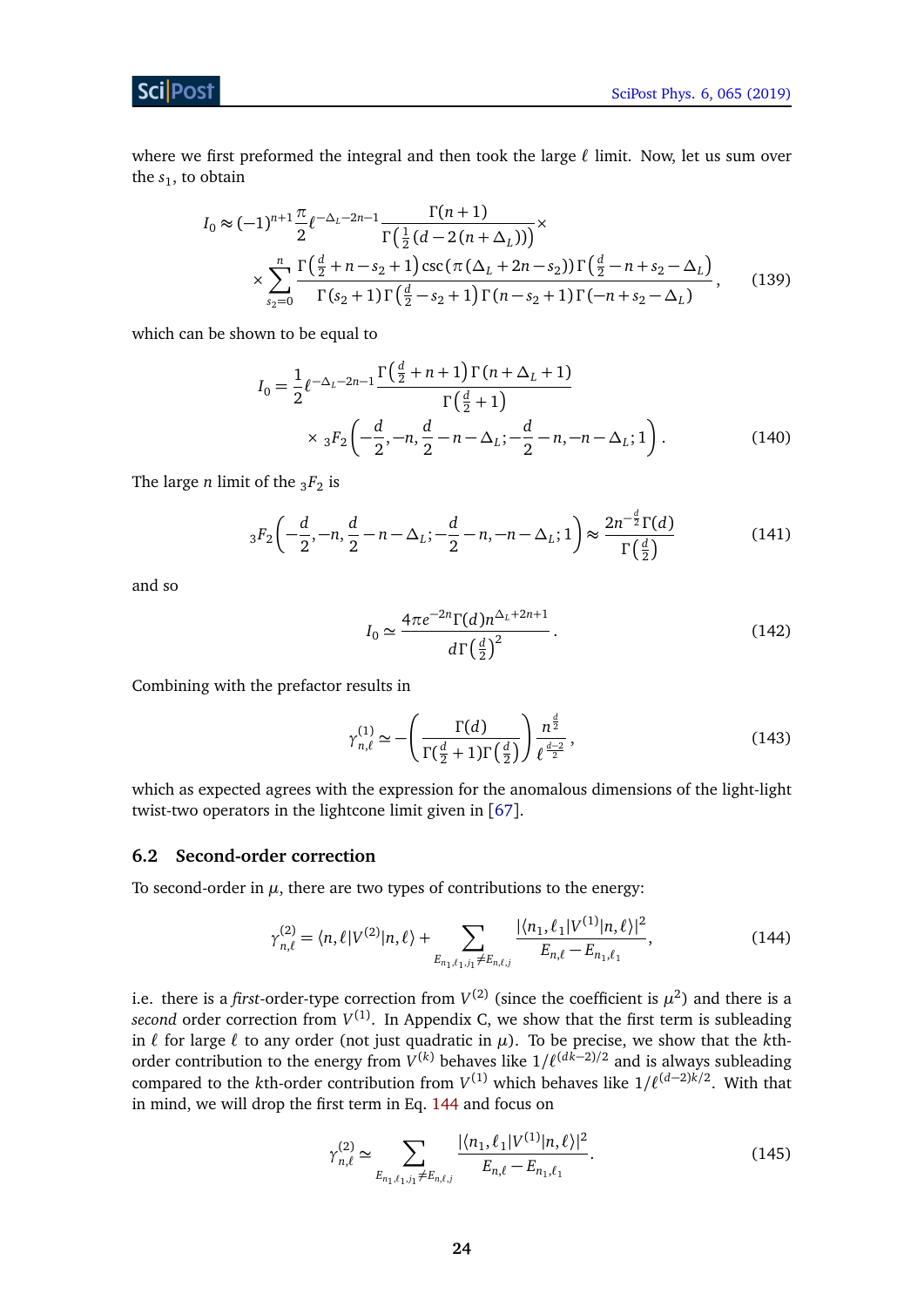

Similarly to the first order calculation, the leading large  $\ell$  contribution comes from the  $(\partial_t \Phi)^2$ term in  $H_1$ . We thus need the matrix element:

$$
\langle n_1, \ell_1, j_1 | V^{(1)} | n, \ell, j \rangle \simeq - \int dr \int d\Omega \, \frac{r}{(r^2 + 1)^2} (\partial_t \psi_{n, \ell, j}) (\partial_t \psi_{n_1, \ell_1, j_1}^*), \tag{146}
$$

which due to the spherical integral picks up the Kronecker- $\delta$  contributions,  $(\delta_{\ell, \ell_1} \delta_{j, j_1})$ . As a result we can write:

$$
\gamma_{n,\ell}^{(2)} \simeq_{\ell \gg 1} \sum_{n_1 \neq n} \frac{|\langle n_1, \ell | V^{(1)} | n, \ell \rangle|^2}{2(n - n_1)}.
$$
\n(147)

Let us evaluate the matrix element in the numerator:

$$
\langle n_1, \ell | V^{(1)} | n, \ell \rangle
$$
  
=  $-e^{-i(E_n - E_{n_1})t} \frac{E_n E_{n_1}^*}{N_{\Delta_L, n} N_{\Delta_L, n_1}} \times \int_0^\infty dr \left\{ \frac{r^{2\ell+1}}{(r^2 + 1)^{2 + \Delta_L + \ell}} \times$   
 ${}_2F_1 \left[ -n, \Delta_L + \ell + n, \ell + \frac{d}{2}, \frac{r^2}{r^2 + 1} \right] {}_2F_1 \left[ -n_1, \Delta_L + \ell + n_1, \ell + \frac{d}{2}, \frac{r^2}{r^2 + 1} \right] \right\}.$  (148)

Similarly to the first order case, the large  $\ell$  dependence can be found by considering the large  $\ell$  limit of the hypergeometric function, which is equal to  $(r^2 + 1)^{-n}$ . Evaluating the integral using the large  $\ell$  behavior of the hypergeometric function and taking again the large  $\ell$  limit after performing the integration, gives:

$$
\int_0^\infty dr \, \frac{r^{2\ell+1}}{(r^2+1)^{2+\Delta_L+\ell}} ({}_2F_1)({}_2F_1) \sim \ell^{-\Delta_L - n - n_1 - 1} \,. \tag{149}
$$

We should of course consider the  $\ell$ -dependence from the normalization prefactors as well:

$$
\frac{E_n E_{n_1}^*}{N_{\Delta_L, n} N_{\Delta_L, n_1}} \simeq \ell^{-(d/2) + \Delta_L + n + n_1 + 2} \times \frac{(-1)^{n_1 + n}}{\sqrt{\Gamma(n+1)\Gamma(n_1 + 1)\Gamma(-\frac{d}{2} + n + \Delta_L + 1)\Gamma(-\frac{d}{2} + \Delta_L + n_1 + 1)}}.
$$
(150)

Combining [150](#page-24-0) and [149](#page-24-1) we deduce that matrix element behaves in the large  $\ell$  limit as follows

<span id="page-24-1"></span>
$$
\langle n_1, \ell | V^{(1)} | n, \ell \rangle \sim \ell^{-\frac{d-2}{2}},\tag{151}
$$

which leads to the large  $\ell$  dependence of the anomalous dimensions, *i.e.*,

<span id="page-24-0"></span>
$$
\gamma_{n,\ell}^{(2)} \sim \frac{1}{\ell^{2 \times \frac{d-2}{2}}} \,. \tag{152}
$$

Before moving on to discuss the *n*-dependence of  $\gamma_{n}^{(2)}$  $n, \ell$ , let us make a side comment on higher order contributions. It is easy to estimate, given the calculations above, the large  $\ell$ dependence of the *k*-order term contribution from  $V^{(1)}$ . Assuming that in the large  $\ell$ -limit

$$
\gamma_{n,\ell}^{(k)} \sim \langle n,\ell | V^{(1)} | n_1,\ell \rangle \langle n_1,\ell | V^{(1)} | n_2,\ell \rangle \dots \langle n_k,\ell | V^{(1)} | n,\ell \rangle, \tag{153}
$$

leads to

<span id="page-24-2"></span>
$$
\gamma_{n,\ell}^{(k)} \sim \frac{1}{\ell^{k\frac{d-2}{2}}}.\tag{154}
$$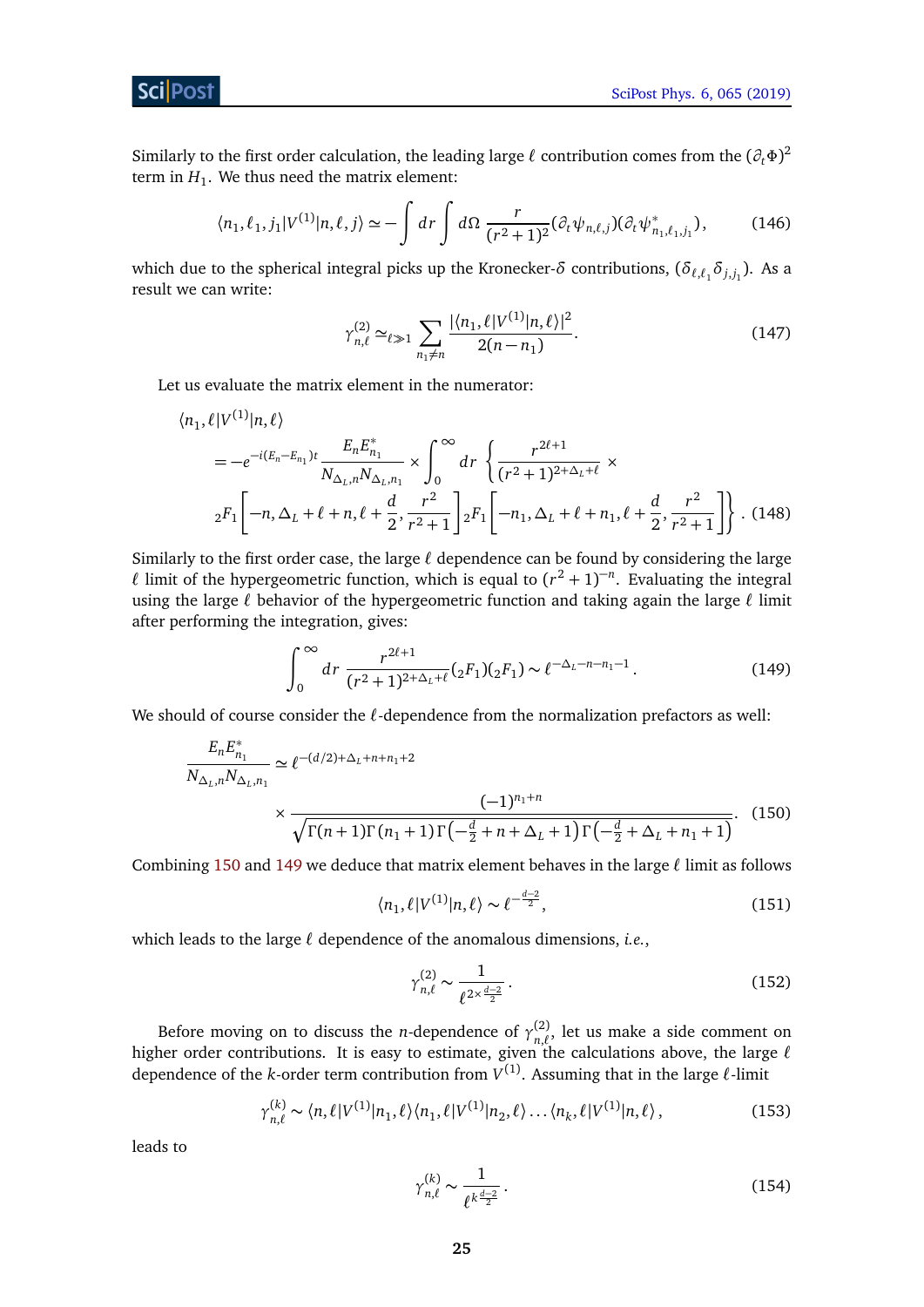**ScilPost** 

It is plausible, based on the computation of the second order energy correction, that this is indeed the full leading contribution at order *k*. We have not pursued a rigorous general argument to order  $k \geq 3$ , but it is likely to be correct<sup>[12](#page-25-0)</sup> .

Back to second order computations. Now that we have obtained the large  $\ell$ -dependence, we focus on finding the large *n* dependence. To do so, we need to compute the matrix element in more detail,

<span id="page-25-1"></span>
$$
\langle n_1, \ell | V^{(1)} | n, \ell \rangle
$$
\n
$$
\simeq -\frac{1}{2\ell^{\frac{d-2}{2}}} e^{-i(E_n - E_{n_1})t} \frac{(-1)^{n+n_1}}{\sqrt{n!\Gamma(-\frac{d}{2} + n + \Delta_L + 1)} \sqrt{n_1!\Gamma(-\frac{d}{2} + n_1 + \Delta_L + 1)}} \times
$$
\n
$$
\sum_{s_1=0}^{n_1} \sum_{s=0}^n \frac{\Gamma(n-s+n_1-s_1+\Delta_L+1)\Gamma(n+1)\Gamma(\frac{d}{2}+s-n-\Delta)\Gamma(n_1+1)\Gamma(\frac{d}{2}+s_1-n_1-\Delta)}{\Gamma(s+1)\Gamma(-s+n+1)\Gamma(\frac{1}{2}(d-2(n+\Delta)))\Gamma(s_1+1)\Gamma(-s_1+n_1+1)\Gamma(\frac{1}{2}(d-2(n_1+\Delta)))}.
$$
\n(155)

The sum in [155](#page-25-1) is nothing but a hypergeometric function, *i.e.*,

$$
\sum_{s_1=0}^{n_1} \sum_{s=0}^n \frac{\Gamma(n-s+n_1-s_1+\Delta_L+1)\Gamma(n+1)\Gamma(\frac{d}{2}+s-n-\Delta)\Gamma(n_1+1)\Gamma(\frac{d}{2}+s_1-n_1-\Delta)}{\Gamma(s+1)\Gamma(n+1)\Gamma(\frac{1}{2}(d-2(n+\Delta)))\Gamma(s_1+1)\Gamma(-s_1+n_1+1)\Gamma(\frac{1}{2}(d-2(n_1+\Delta)))}
$$
  
= 
$$
\frac{\Gamma(\frac{d}{2}+n+1)\Gamma(n+\Delta_L+1)}{\Gamma(\frac{d}{2}+n-n_1+1)} \times {}_3F_2\left(-n, -\frac{d}{2}-n+n_1, \frac{d}{2}-n-\Delta_L; -\frac{d}{2}-n, -n-\Delta_L; 1\right).
$$
 (156)

For even *d*, the  $1/\Gamma\left(\frac{d}{2} + n - n_1 + 1\right)$  factor in the double sum, implies that the only non-zero terms are those for which  $n_1$ − $n$  ≥ −( $d/2$ ). The same conclusion can be reached by considering the <sub>3</sub> $F_2$  hypergeometric; it is non-zero only when  $n_1 - n \le d/2$ . Hence,

$$
\gamma_{n,\ell}^{(2)} \simeq \frac{1}{8\ell^{d-2}} \sum_{-d/2 \le n_1 \le d/2} \frac{\Gamma(\frac{d}{2} + n + 1)^2 \Gamma(n + \Delta_L + 1)^2}{n! n_1! \Gamma(-\frac{d}{2} + n + \Delta_L + 1) \Gamma(-\frac{d}{2} + n_1 + \Delta_L + 1) \Gamma(\frac{d}{2} + n - n_1 + 1)^2} \times \frac{1}{(n - n_1)} \left[ {}_3F_2 \left( -n, -\frac{d}{2} - n + n_1, \frac{d}{2} - n - \Delta_L; -\frac{d}{2} - n, -n - \Delta_L; 1 \right) \right]^2. \tag{157}
$$

Notice that for fixed even *d*, this can be computed exactly in *n*. The answer is

$$
d = 2 : \gamma_{n,\ell}^{(2)} = -\frac{1}{8} (\Delta_L + 2n),
$$
  
\n
$$
d = 4 : \gamma_{n,\ell}^{(2)} = -\frac{1}{8\ell^2} (\Delta_L + 2n - 1) \Big[ 34n^2 + 34n (\Delta_L - 1) + \Delta_L (4\Delta_L + 1) \Big],
$$
  
\n
$$
d = 6 : \gamma_{n,\ell}^{(2)} = -\frac{1}{8\ell^4} (\Delta_L + 2n - 2) \Big[ 786n^4 + 1572(\Delta_L - 2)n^3 + (6\Delta_L (164\Delta_L - 591) + 4046)n^2
$$
  
\n
$$
+2(\Delta_L - 2)(3\Delta_L (33\Delta_L - 67) + 451)n + (\Delta_L - 1)\Delta_L (9\Delta_L^2 + 2) \Big], \quad (158)
$$

which for large *n* gives

$$
d = 2 : \gamma_{n,\ell}^{(2)} = -\frac{1}{4}n,
$$
  
\n
$$
d = 4 : \gamma_{n,\ell}^{(2)} = -\frac{17}{2}\frac{n^3}{\ell^2},
$$
  
\n
$$
d = 6 : \gamma_{n,\ell}^{(2)} = -\frac{393}{2}\frac{n^5}{\ell^4}.
$$
\n(159)

<span id="page-25-0"></span><sup>&</sup>lt;sup>12</sup>Observe that the anomalous dimensions would then have the same large  $\ell$  scaling as the phase shift computed in gravity, which at order *k* behaves like  $\delta_k \sim \ell^{-k(d-2)/2}$ .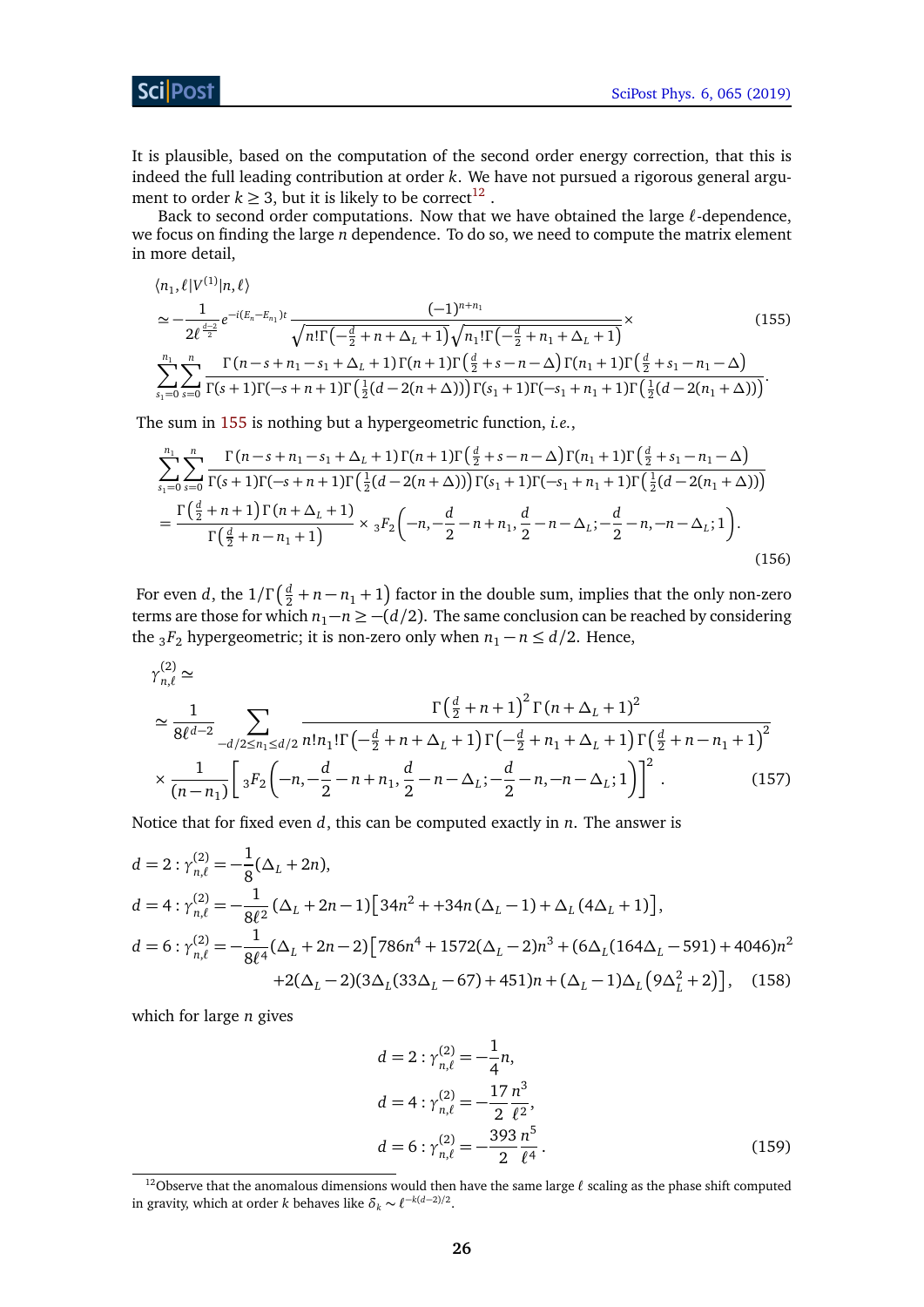For general *d*, we observe that the large *n* behavior for fixed  $a = n_1 - n + (d/2)$  is

$$
\[3F_2\left(-n, -\frac{d}{2} - n + n_1, \frac{d}{2} - n - \Delta_L; -\frac{d}{2} - n, -n - \Delta_L; 1\right)\]^2
$$
  
\$\approx \left(n^{d-a}\frac{d!}{a!}\right)^2 \left[1 - \frac{(d-a)(a+\Delta+1)}{n} + O(n^{-2})\right], \tag{160}

which together with the prefactor (which we need to keep to first subleading order in *n*) yields

$$
\gamma_{n,\ell}^{(2)} \simeq -\frac{n^{d-1}}{\ell^{d-2}} \frac{d\Gamma(d+1)^2}{8} \sum_{a=0}^{(d-2)/2} \frac{1}{\Gamma(a+1)^2 \Gamma(-a+d+1)^2}
$$
  
= 
$$
-\frac{n^{d-1}}{\ell^{d-2}} \frac{d\Gamma(d+1)^2}{8} \left[ \frac{\Gamma(2d+1)}{\Gamma(d+1)^4} - \frac{{}_3F_2\left(1, -\frac{d}{2}, -\frac{d}{2}; \frac{d}{2}+1, \frac{d}{2}+1; 1\right)}{\Gamma\left(\frac{d+2}{2}\right)^4} \right].
$$
 (161)

It is interesting to note that anomalous dimensions and phase shift agree up to a numerical factor in the lightcone limit.

## <span id="page-26-0"></span>**7 Discussion**

In this paper we consider the phase shift which a highly energetic scalar probe particle acquires as it travels near an asymptotically anti de Sitter black hole. The result has an expansion in powers of the black hole mass  $\mu$ . All terms in this expansion can be computed analytically. The dual, CFT interpretation of the phase shift involves the Fourier transform of a four-point function with two heavy operators, describing the black hole, and two light scalar operators, describing the probe particle. The expansion parameter  $\mu$  corresponds to the ratio between the conformal dimension of the heavy operator and the central charge of the CFT,  $\mu \sim \Delta_H / C_T$ . The  $\mu^k$  term in the expansion of the phase shift is related to the exchange of operators made out of *k* copies of the stress tensor (with derivatives added).

The leading,  $\mathcal{O}(\mu)$  phase shift, can be computed in a *d*-dimensional CFT using conformal Regge theory: the only contribution comes from the stress tensor. Generally, double-trace operators made out of the light scalar operator, also contribute to the four point function. The phase shift in the limit of high energies is insensitive to these contributions. We show that the CFT result exactly matches the gravity result.

In the case of a two-dimensional CFT we have more control over the CFT computation. We show that the vacuum Virasoro block in a CFT with a large central charge completely reproduces the phase shift to all orders in  $\mu$ . This should be contrasted with previous discussions of the heavy-heavy-light-light Virasoro block [[64,](#page-36-8)[66](#page-36-9)] (and also [[74](#page-37-5)], where the entanglement entropy was computed in a heavy state and [[78](#page-37-6)] ). In our setting we do not need to take the additional large temperature limit to observe the thermalization of the heavy state (see [[75](#page-37-7)] for a recent discussion of thermalization in CFT). For us, it is sufficient for the CFT to be holographic. Presumably this is related to the fact that we focus on an observable which is not sensitive to the double trace operators in the T-channel (while the full four-point function is necessarily sensitive to their contributions). We observe that at least for one such observable (the phase shift) the answer is universal and completely matches the one predicted by the dual gravity.

The two-dimensional case is quite instructive, because it explicitly shows that generally an infinite number of multiple-trace operators must be summed and then the result should be analytically continued. It also shows that the Virasoro vacuum block reproduces the gravity phase shift to all orders in  $\mu$  (of course we have known that the double trace operators made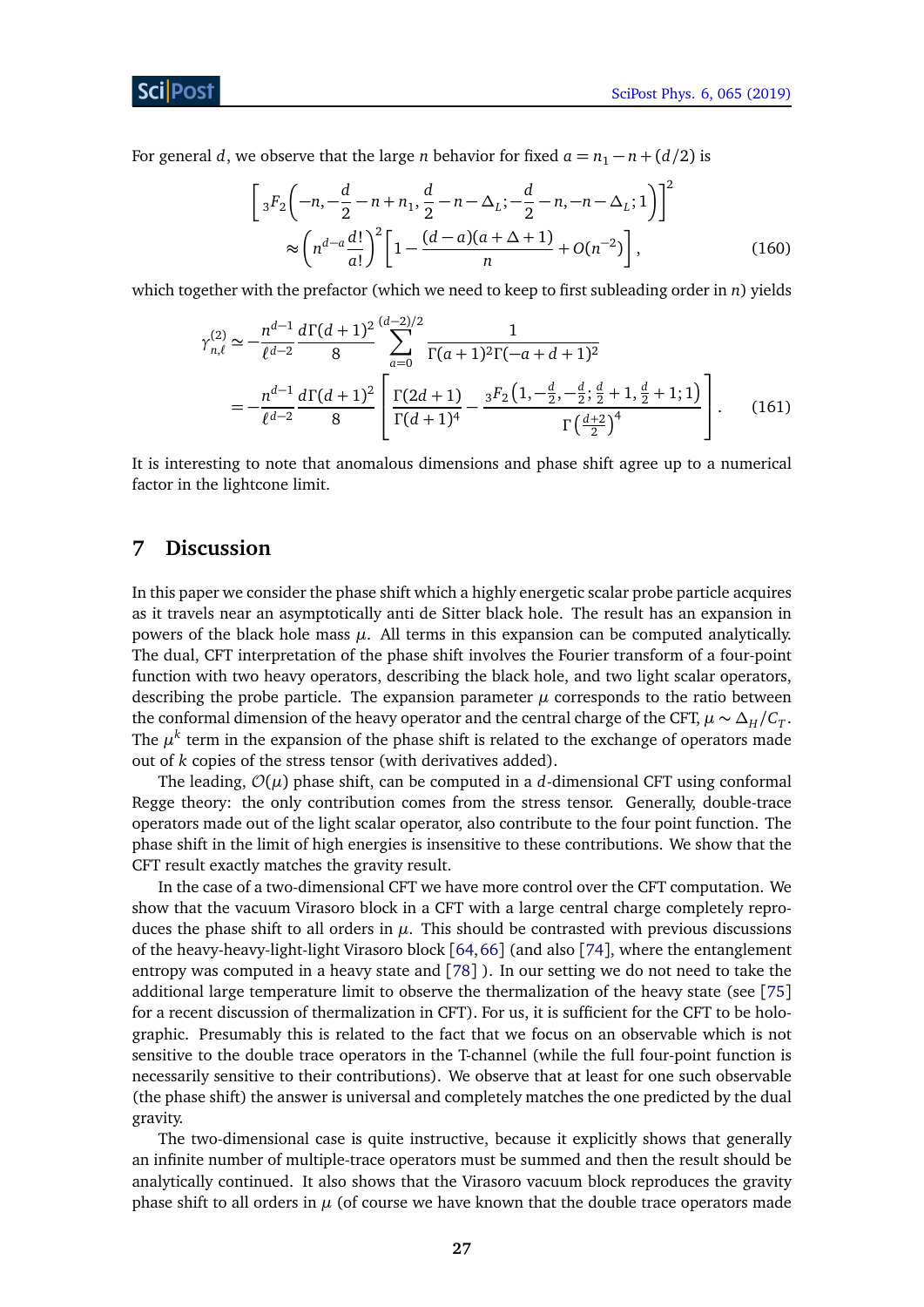out of the light scalars do not contribute to the phase shift at leading order in  $\mu$ ). It would be interesting to see if this remains true in higher dimensions.

The two-dimensional case also provides us with an example where the phase shift and anomalous dimensions of double trace operators differ beyond  $\mathcal{O}(\mu)$  (we explain why they must be the same at  $\mathcal{O}(\mu)$  in Section 5). Note that the functional behavior of the anomalous dimensions matches the one inferred from the phase shift, at least in the light cone limit where we computed anomalous dimensions to  $\mathcal{O}(\mu^2)$ . For example, in  $d = 4$ ,  $\gamma_2 \sim \mu^2 n^3/\ell^2$ , which is what one would infer from  $\delta_2$  using [107.](#page-18-2) The numerical coefficients are different beyond  $\mathcal{O}(\mu)$ ; it would be interesting to relate the anomalous dimensions and the phase shift directly uring the conformal bootstrap approach<sup>[13](#page-27-0)</sup>.

In our discussion of the two-dimensional CFT we observed that  $\mathcal{O}(\mu^k)$  term in the correlator has a simple structure [86.](#page-15-2) Namely, the  $\mathcal{O}(\mu^2)$  term is a combination of the product of spin-1 and spin-3 global blocks and the square of the spin-2 global block. The structure is similar at higher orders. Unfortunately we could not efficiently guess the structure of the correlator in higher dimensions. In fact, it is probably sensitive to the three-point function of the stress tensor. On the other hand, in holographic theories this three-point function is uniquely determined by unitarity. It would be interesting to directly sum over the multiple stress tensor contributions and see if the answer is universal (and reproduces the black hole result). We do need the corresponding OPE coefficients – perhaps the methods of  $[76, 77]$  $[76, 77]$  $[76, 77]$  $[76, 77]$  $[76, 77]$  will be helpful here.

More generally, the setup of this paper, where  $\mu \sim \Delta_H/C_T$  is fixed in the limit of large central charge, identifies an interesting scaling limit in holography, where a subset of loop diagrams in the bulk survives. There are still Witten diagrams which are suppressed as we take the large central charge limit. The phase shift calculation computes one useful observable in this scaling limit. It would be interesting to find other observables of this type; it remains to be seen whether this can teach us something about quantum gravity in the bulk.

It would also be interesting to relate the results of this paper to various other developments. For example, in the setup of this paper one should be able to see how the phase shift ceases to be real, as the test particle falls into a black hole. This is presumably related to inelastic highenergy scattering studied e.g. in [[23–](#page-34-6)[30](#page-34-7)]. It would also be interesting to explore the relation of our work, where a heavy state exhibits features of a black hole, to the fuzzball proposal (see e.g. [[80–](#page-37-10)[82](#page-37-11)]).

## **Acknowledgements**

We benefitted from discussions with Monica Guica, Daniel Jafferis, Robin Karlsson, David Kutasov, Daliang Li, Emil Martinec, Joao Penedones, Petar Tadic, Junpu Wang, Sasha Zhiboedov. G. N. is supported by Simons Foundation Grant to HMI under the program "Targeted Grants to Institutes". The work of A.P. is supported in part by the Irish Research Council Laureate Award. This work was also supported in part by the National Science Foundation under Grant No. NSF PHY-1748958. M.K. and A.P. thank the Galileo Galilei Institute for Theoretical Physics, NORDITA, Simons Center For Geometry and Physics, KITP Santa Barbara for hospitality during the completion of this work.

<span id="page-27-0"></span> $13$ We emphasize that the large spin behavior here is different from the one suggested by the usual lightcone bootstrap, because we explicitly assume  $\Delta_H \gg \ell$ . For example, in  $d = 4$ ,  $\gamma_1 \sim \delta_1 \sim \mu/\ell$ , while the standard behavior for  $\ell \gg \Delta_{1,2}$  is  $\gamma_1^{lightcone} \sim 1/\ell^2$ . Presumably, there is a crossover scale, set by  $\Delta_H$ , beyond which the spin dependence of the double trace operators takes the usual form  $\gamma \sim 1/\ell^{\tau_m}$ , where  $\tau_m$  is the minimal twist of contributing operators in the T-channel.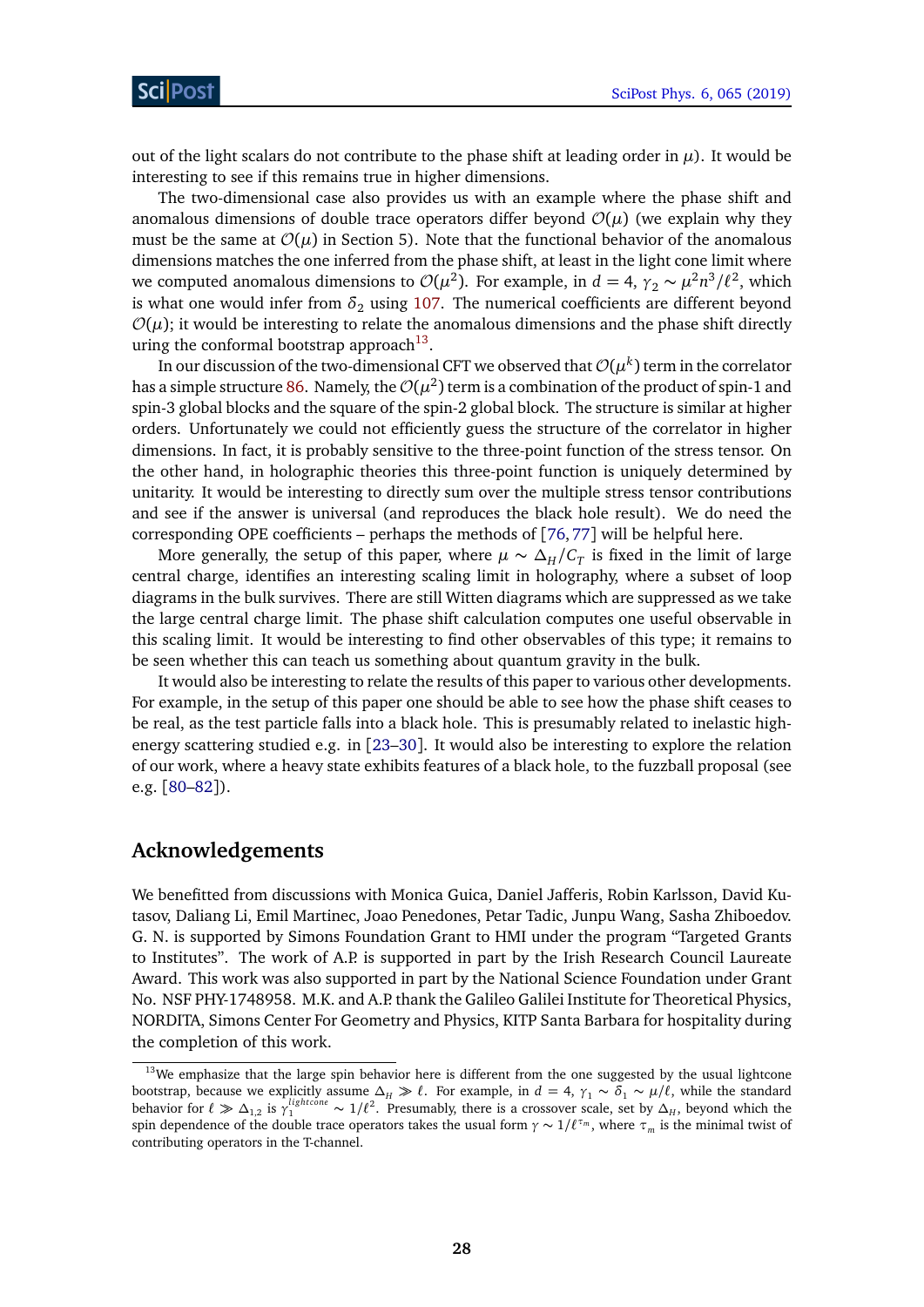## **ScilPost**

# <span id="page-28-0"></span>**A Integrals: the bulk phase shift in gravity**

We start by computing the quadratic  $\mu$ -term for the phase shift.As explained in the main text, we have :

$$
\delta_2 = \mu^2 \frac{1}{2} \sqrt{-p^2} \left( 2c_2 \frac{\partial \delta}{\partial v_0^2} \Big|_{v_0^2 = 0} + c_1^2 \frac{\partial^2 \delta}{\partial (v_0^2)^2} \Big|_{v_0^2 = 0} \right) =
$$
\n
$$
= -\mu^2 \frac{1}{2} \sqrt{-p^2} b^{-2d+5} \times
$$
\n
$$
\times \int_0^1 dy \left\{ \frac{(1 - y^d)(b^2 + y^d)}{\sqrt{1 - y^2}(b^2 + y^2)} - \frac{\sqrt{1 - y^2}(b^2 + y^d)}{(b^2 + y^2)^3} (d(b^2 + y^2) + 2(y^d - y^2)) + \frac{(1 - y^d)(2(d - 2)(1 - y^2) + (1 - y^d))}{4(1 - y^2)^{\frac{3}{2}}(b^2 + y^2)} \right\}.
$$
\n(162)

It is convenient to express the integrand, *i.e.*, the terms within the curly brackets, as:

$$
\{\cdots\} = \frac{\partial Q(y)}{\partial y} - \frac{1}{4}(2d - 3)(2d - 1) y^{2(d - 2)} \sqrt{1 - y^2} (b^2 + y^2)^{-1},\tag{163}
$$

where

$$
Q(y) \equiv \frac{-y\sqrt{1-y^2}(1-y^d)}{4(y^2+b2)} \left[ 2d(b^2+y^d) - \frac{1-y^{d-2}}{1-y^2}(b^2+y^2) + 2(d-1)(y^2+b^2y^{d-2}) \right].
$$
\n(164)

It is easy to see that the total derivative term evaluates to zero and we are left with

$$
\delta_2 = \mu^2 \sqrt{-p^2} b^{-2d+5} \frac{1}{8} (2d-3)(2d-1) \int_0^1 dy \ y^{2(d-2)} \sqrt{1-y^2} (b^2 + y^2)^{-1} =
$$
  
= 
$$
\mu^2 \sqrt{-p^2} b^{-2d+3} \frac{1}{8} (2d-3)(2d-1) B \left[ \frac{2d-3}{2}, \frac{3}{2} \right] {}_2F_1[1, \frac{2d-3}{2}, d, -\frac{1}{b^2}], \quad (165)
$$

which is proportional to the propagator for a particle of mass-squared equal to  $(2d-3)$  in a hyperbolic space of the same dimensionality. To see this, one needs to use once more [27](#page-6-4) but now set  $a_1 = 2d - 3$ ,  $a_2 = d - 2$ . The result is:

$$
\delta_2 = \mu^2 \sqrt{-p^2} \frac{1}{8} (2d - 3)(2d - 1) B \left[ \frac{2d - 3}{2}, \frac{3}{2} \right] 2^{2d - 3} e^{-(2d - 3)L} {}_2F_1[2d - 3, d - 2, d, e^{-2L}]
$$
  
\n
$$
\implies \qquad \delta_2 = \mu^2 \frac{(2d - 3)(2d - 1)}{4} \frac{\pi^{d - 1}}{\Gamma[d - 1]} \sqrt{-p^2} \Pi_{2d - 3, 2d - 3}(L) .
$$
\n(166)

Evaluating a few higher order terms in the *µ* expansion reveals a pattern which allows us to write:

<span id="page-28-1"></span>
$$
\delta(\sqrt{-p^2}, L) = \sum_{k=0}^{\infty} \frac{\mu^k}{k!} \frac{2\Gamma\left[\frac{dk+1}{2}\right]}{\Gamma\left[\frac{k(d-2)+1}{2}\right]} \frac{\pi^{\frac{k(d-2)+2}{2}}}{\Gamma\left[\frac{k(d-2)+1}{2}\right]} \sqrt{-p^2} \Pi_{k(d-2)+1,k(d-2)+1}(L) =
$$
\n
$$
= 2 b \sqrt{-p^2} \int_0^1 dy \frac{\sqrt{1-y^2}}{y^2 + b^2} \left\{ \sum_{k=0}^{\infty} \left( \frac{\mu^k}{k!} \frac{\Gamma\left[\frac{dk+1}{2}\right]}{\Gamma\left[\frac{dk+1}{2} - k\right]} b^{-k(d-2)} \right) y^{k(d-2)} \right\},
$$
\n(167)

where the integral expression follows from an integral representation of the hypergeometric functions <sup>2</sup>*F*<sup>1</sup> . We have explicitly checked that [167](#page-28-1) leads to the correct result in a number of dimensions and orders.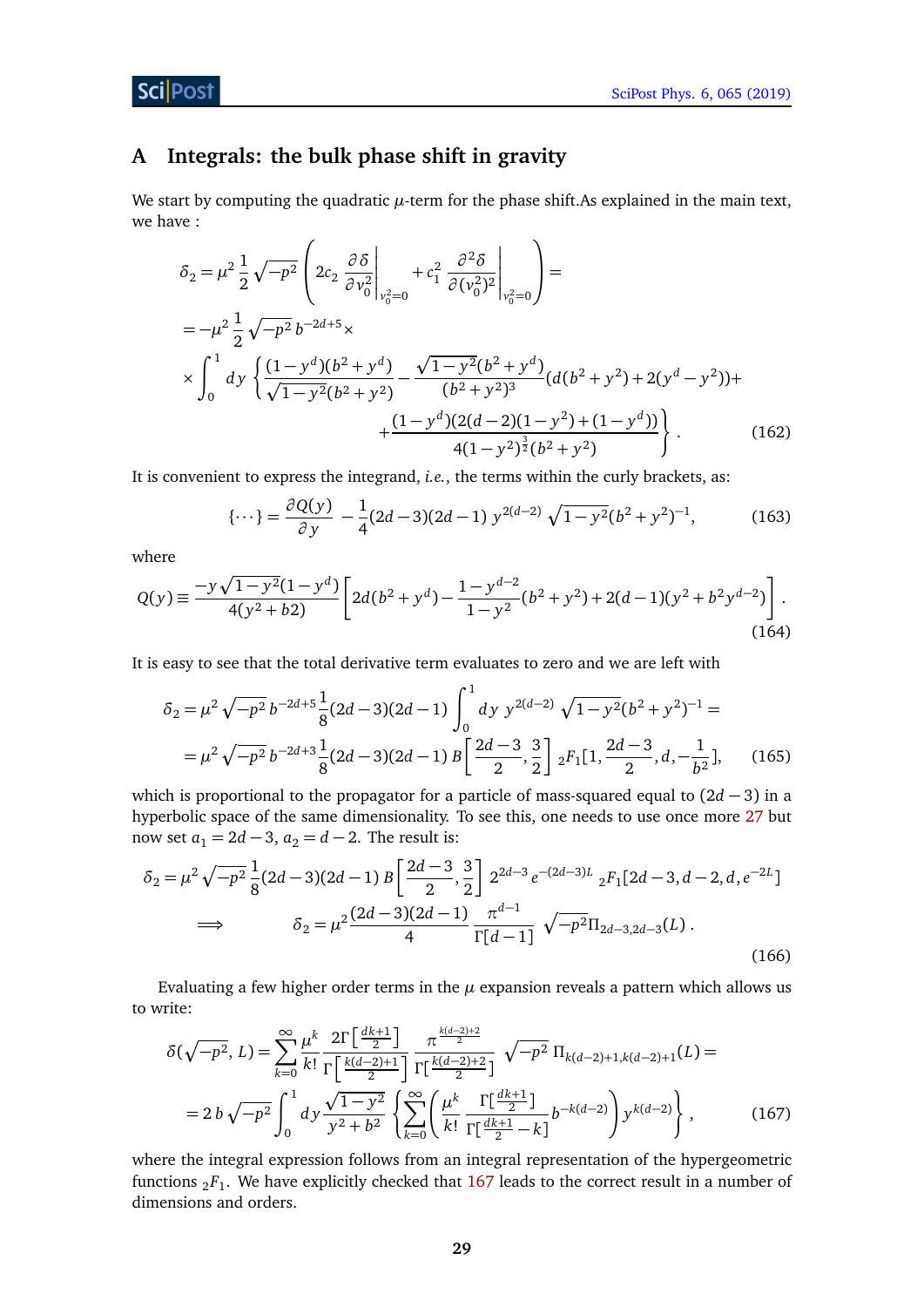# <span id="page-29-0"></span>**B Closed form result for the phase shift in**  $d = 4$

For the sake of completeness, we add here the closed form expression for the bulk phase shift in  $d = 4$  dimensions. The final result is first found in terms of Appell  $F_1$  hypergeometric functions, and then expressed in terms of elliptic integrals.

*Method 1: Appell F*<sup>1</sup> *functions.* Let us start from the expression for the phase shift as given in [19](#page-5-2) and substitute  $d = 4$ .

$$
\delta = \sqrt{-p^2} \frac{2b\sqrt{1 - v_0^2}}{v_0^2} \int_0^1 dy \frac{\sqrt{1 - y^2}\sqrt{1 - my^2}}{(y^2 - y_1^2)(y^2 - y_2^2)},
$$
(168)

where we set

$$
\kappa = \frac{v_0^2}{1 - v_0^2} = \left(\frac{b^2}{2\mu}(1 + \sqrt{1 - \frac{4\mu}{b^2}}) - 1\right)^{-1},\tag{169}
$$

and defined  $y_{1,2}$  are as solutions of the following algebraic equation:

$$
y_{1,2}^4 - \frac{y_{1,2}^2}{v_0^2} - \frac{b^2}{\kappa} = 0,
$$
  

$$
y_{1,2}^2 = \frac{1 \pm \sqrt{1 + 4b^2 v_0^2 (1 - v_0^2)}}{2v_0^2} = \frac{b^2}{4\mu} (1 + \sqrt{1 - \frac{4\mu}{b^2}}) (1 \pm \sqrt{1 + 4\mu}).
$$
 (170)

Using the method of "partial fractions"

$$
\frac{1}{(y^2 - y_1^2)(y^2 - y_2^2)} = \frac{1}{y_1^2 - y_2^2} \left( \frac{1}{y^2 - y_1^2} - \frac{1}{y^2 - y_2^2} \right),\tag{171}
$$

we can split the integral into two integrals of the form:

$$
I = \int_0^1 dy \, (1 - y^2)^{\frac{1}{2}} (1 - \kappa y^2)^{\frac{1}{2}} \left( 1 - \frac{y^2}{y_{1,2}^2} \right)^{-1},\tag{172}
$$

which are integral representations of the hypergeometric with two variables (AppellF1). Precisely we obtain:

$$
\delta = \sqrt{-p^2} \frac{b\sqrt{1 - v_0^2}}{v_0^2} \frac{\pi}{2} \frac{1}{y_1^2 y_2^2} \frac{\left(\frac{1}{y_1^2} F_1\left[\frac{1}{2}; -\frac{1}{2}, 1; 2; \kappa, \frac{1}{y_1^2}\right] - \frac{1}{y_2^2} F_1\left[\frac{1}{2}; -\frac{1}{2}, 1; 2; \kappa, \frac{1}{y_2^2}\right]\right)}{\frac{1}{y_1^2} - \frac{1}{y_2^2}},
$$
(173)

with  $F_1$  the Appell  $F_1$  function.

*Method 2: Elliptic integrals*

In this case, it is easier to separately compute the time delay and deflection. Starting from [9](#page-3-2) and eliminating  $\mu$  in favor of  $v_0^2$  defined in [20,](#page-5-5) we can write the time delay as:

$$
\Delta t = -\frac{2b^2\sqrt{1 - v_0^2}}{v_0^2} \frac{\sqrt{1 + b^2}}{b} \int_0^1 \frac{dy}{(y^2 - y_1^2)(y^2 - y_2^2)\sqrt{(1 - y^2)(1 - \kappa y^2)}},\tag{174}
$$

where  $y_{1,2}$  are defined as solutions of the following algebraic equation:

<span id="page-29-1"></span>
$$
y_{1,2}^4 - \frac{y_{1,2}^2}{v_0^2} + b^2 (1 - \frac{1}{v_0^2}) = 0,
$$
  

$$
y_{1,2}^2 = \frac{1 \pm \sqrt{1 + 4b^2 v_0^2 (1 - v_0^2)}}{2v_0^2},
$$
 (175)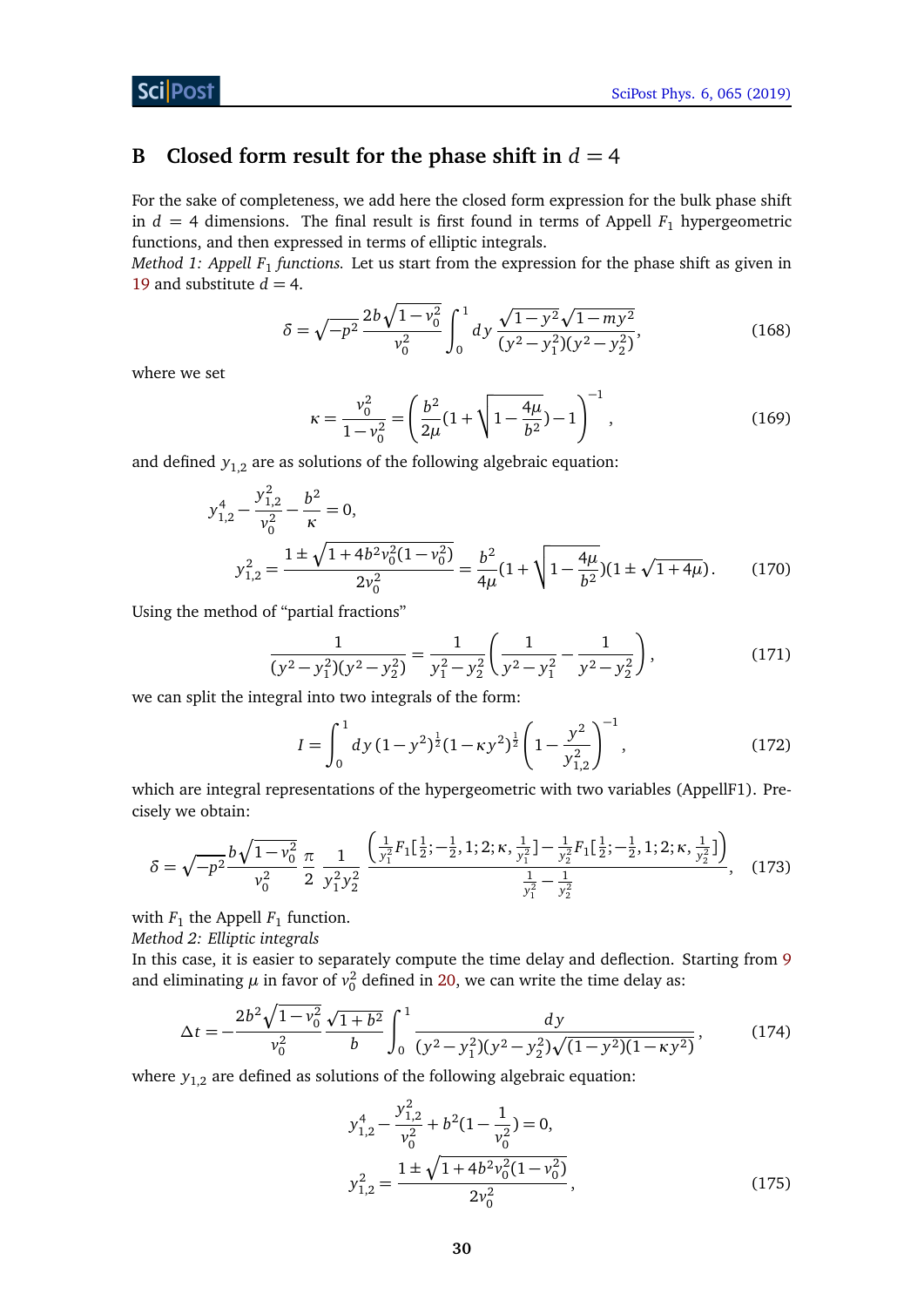where again

**Sci** Post

<span id="page-30-2"></span>
$$
\kappa = \frac{v_0^2}{1 - v_0^2} \,. \tag{176}
$$

Using the fact that

$$
\frac{1}{(y^2 - y_1^2)(y^2 - y_2^2)} = \frac{1}{y_1^2 - y_2^2} \left( \frac{1}{y^2 - y_1^2} - \frac{1}{y^2 - y_2^2} \right),
$$
(177)

it is easy to see that [174](#page-29-1) can be expressed as the difference of two complete elliptic integrals of the third kind:

$$
\Delta t = -\frac{\sqrt{1+b^2}}{b\sqrt{1-v_0^2}} \times \left\{ \left( 1 - \sqrt{1+4b^2v_0^2(1-v_0^2)} \right) \Pi \left[ \frac{2v_0^2}{1+\sqrt{1+4b^2v_0^2(1-v_0^2)}}, \frac{v_0^2}{1-v_0^2} \right] - \frac{2v_0^2}{1+\sqrt{1+4b^2v_0^2(1-v_0^2)}}, \frac{v_0^2}{1-v_0^2} \right\} \right\},\tag{178}
$$

with the complete elliptic integral of the third kind defined as:

$$
\Pi[\tilde{\kappa}, \kappa] = \int_0^1 \frac{dt}{(1 - \tilde{\kappa}t^2)\sqrt{1 - \kappa t^2}\sqrt{1 - t^2}}.
$$
\n(179)

Let us turn to the integral defining the deflection of the particle in four dimensions which can be expressed as:

$$
\Delta \phi = \frac{2}{\sqrt{1 - v_0^2}} \int_0^2 \frac{dy}{\sqrt{1 - y^2} \sqrt{1 - \kappa y^2}} = \frac{2}{\sqrt{1 - v_0^2}} K[\kappa],
$$
(180)

with *κ* defined in [176](#page-30-2) and  $K[\kappa]$  the complete elliptic integral of the second kind.

# <span id="page-30-0"></span>**C Details on anomalous dimension calculation in the bulk**

## <span id="page-30-1"></span>**C.1 Perturbations of Hamiltonian**

Let us begin with the scalar action:

$$
I = \int d^{d+1}x \sqrt{-g} L = \int d^{d+1}x \sqrt{-g} \left[ -\frac{1}{2} g^{\mu\nu} \partial_{\mu} \Phi \partial_{\nu} \Phi - \frac{1}{2} m^2 \Phi^2 \right] = \sum_{k=0} \mu^k \int d^{d+1}x \ r^{d-1} L_k.
$$
\n(181)

Expanding the metric in Eq. [1](#page-2-2) in powers of  $\mu$  leads to

$$
L = \sum_{k=0} \mu^k \int d^{d+1}x \ r^{d-1} \ L_k,\tag{182}
$$

where  $L_0$  is the Lagrangian of the scalar field in AdS  $\,$ 

$$
L_0 = \frac{1}{2} \frac{1}{r^2 + 1} (\partial_t \Phi)^2 - \frac{1}{2} (r^2 + 1) (\partial_r \Phi)^2 - \frac{1}{2r^2} \gamma^{ij} \partial_i \Phi \partial_j \Phi - \frac{1}{2} m^2 \Phi^2,
$$
 (183)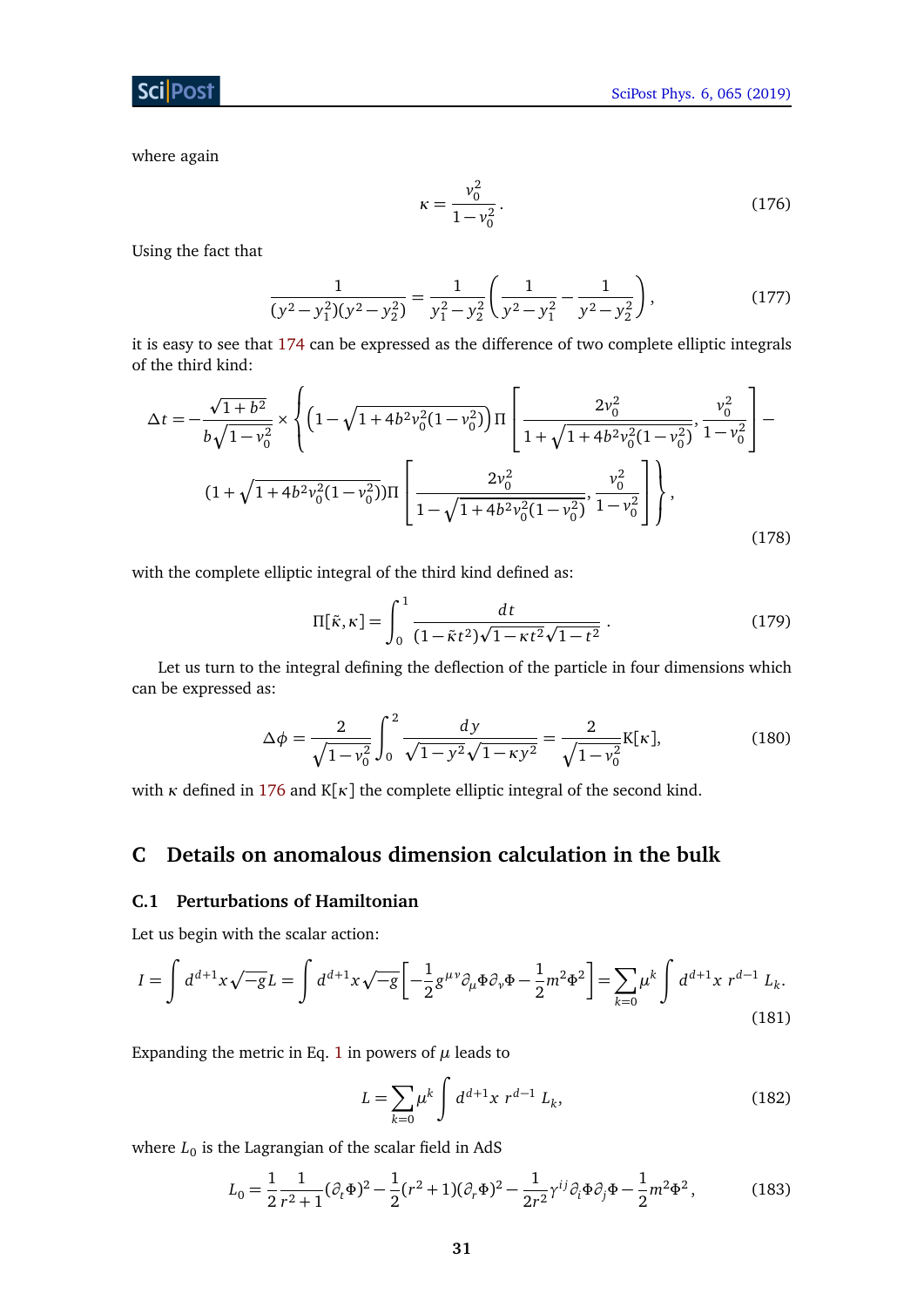## Sci Post

while

$$
L_1 = \frac{1}{2} \frac{1}{r^{d-2}} \left[ \frac{1}{(r^2 + 1)^2} (\partial_t \Phi)^2 + (\partial_r \Phi)^2 \right],
$$
 (184)

and for  $k \geq 2$ 

$$
L_k \equiv \frac{1}{2} \frac{1}{r^{(d-2)k} (r^2 + 1)^{k+1}} (\partial_t \Phi)^2.
$$
 (185)

Next, we compute the Hamiltonian to every order in *k*.

The scalar field's stress tensor is

$$
T^{(\Phi)}_{\mu\nu} = \partial_{\mu}\Phi \partial_{\nu}\Phi + g_{\mu\nu}L\tag{186}
$$

and so the conserved energy is

$$
H = \int d^d x \sqrt{h} n^t T_{tt}^{(\Phi)} = \int d^d x \ r^{d-1} \left[ f^{-1} \dot{\Phi}^2 - L \right],
$$
 (187)

where *h* is the induced metric while *n* is the normal vector  $n^\mu\partial_\mu = (1/\sqrt{-g_{tt}})\partial_t.$  In canonical quantization, we define the conjugate momentum at a constant time slice by

$$
\Pi_{\phi} \equiv \frac{\delta L}{\delta \dot{\Phi}} = f^{-1} \dot{\Phi}.
$$
\n(188)

So the Hamiltonian can be expressed as

$$
H = \int d^d x \ r^{d-1} \left[ \Pi_{\Phi} \dot{\Phi} - L \right]. \tag{189}
$$

We now substitute  $L = L_0 + \sum_{k=1}^{\infty} \mu^k L_k$  and rewrite the Hamiltonian in terms of the canonical momenta

$$
H = \int d^d x \ r^{d-1} \left[ \frac{1}{2} (\Pi_{\Phi})^2 (r^2 + 1) + \frac{1}{2} (r^2 + 1) (\partial_r \Phi)^2 + \frac{1}{2} m^2 \Phi^2 + \frac{1}{2r^2} \gamma^{ij} \partial_i \Phi \partial_j \Phi - \sum_{k=1}^{\infty} \mu^k L_k - \frac{1}{2} \mu^2 \frac{1}{(r^2 + 1)r^{2(d-2)}} (\Pi_{\Phi})^2 \right].
$$
 (190)

Observe that the first line is simply the Hamiltonian on pure AdS, which we denote as the unperturbed Hamiltonian,  $H_0$ . Hence,  $H = H_0 + V$  where

$$
V = -\int d^d x \ r^{d-1} \left[ \sum_{k=1}^{\infty} \mu^k L_k + \frac{1}{2} \mu^2 \frac{1}{(r^2 + 1)r^{2(d-2)}} (\Pi_{\Phi})^2 \right].
$$
 (191)

More explicitly,

$$
V = \sum_{k \ge 1} \mu^k V^{(k)},\tag{192}
$$

where for  $k = 1$ 

$$
V^{(1)} = -\frac{1}{2} \int d^d x \ r \left[ \frac{1}{(r^2 + 1)^2} (\partial_t \Phi)^2 + (\partial_r \Phi)^2 \right],
$$
 (193)

while for  $k \geq 2$ 

$$
V^{(k)} = -\frac{k}{2} \int d^d x \ r^{d-1} \frac{1}{(r^2 + 1)^{k+1} r^{k(d-2)}} (\dot{\Phi})^2.
$$
 (194)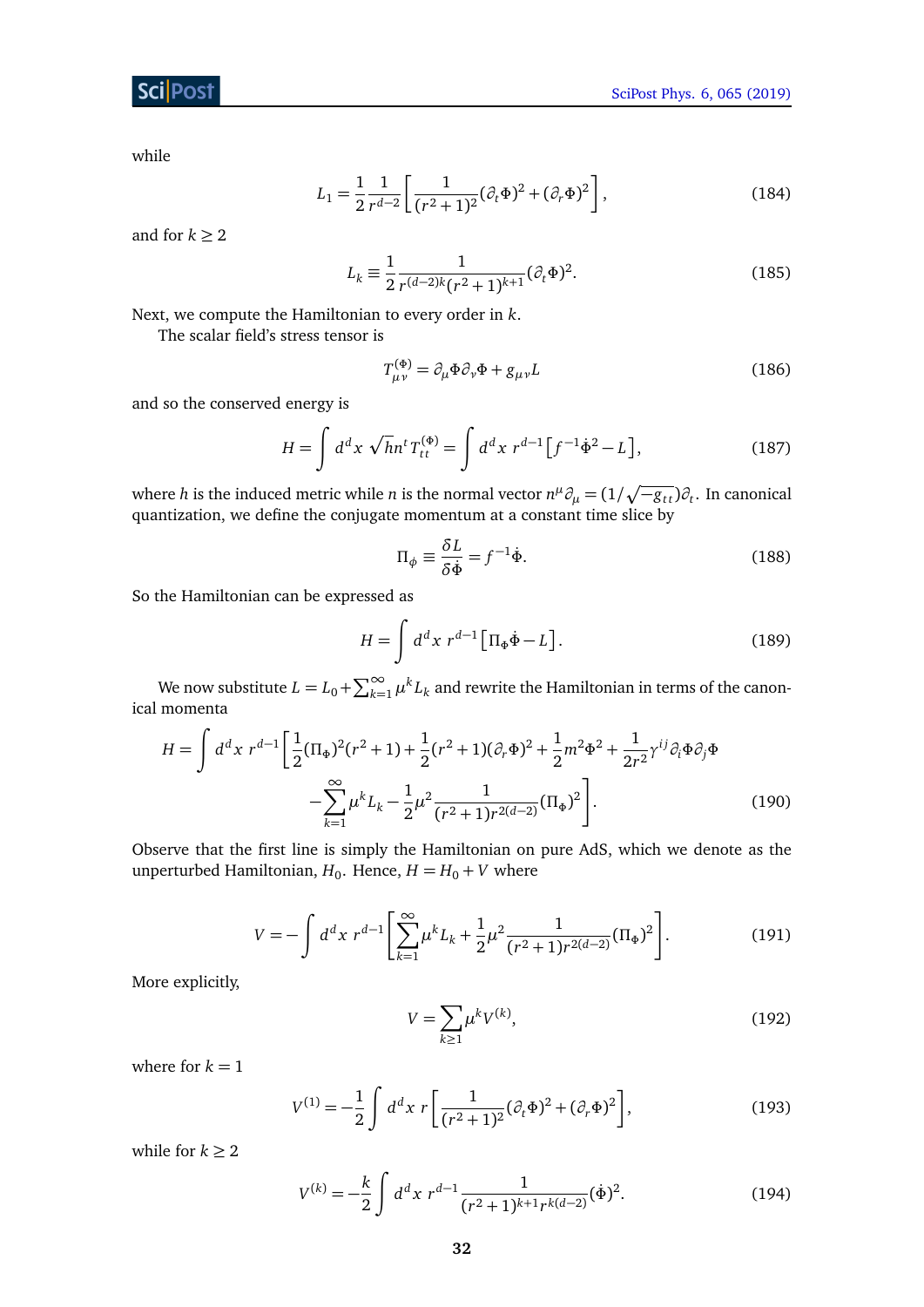#### <span id="page-32-0"></span>**C.2 Unperturbed states**

The unperturbed wave functions are [[49,](#page-35-7)[50](#page-35-8)];

$$
\psi_{n,\ell,j}(t,r,\Omega) = N_{\Delta_L,n,\ell}^{-1} e^{-iE_{n,\ell}t} Y_{L,j}(\Omega) \frac{r^{\ell}}{(1+r^2)^{\frac{\Delta_L+\ell}{2}}} {}_2F_1\left[-n,\Delta_L+\ell+n,\ell+\frac{d}{2},\frac{r^2}{r^2+1}\right],
$$
 (195)

where

$$
E_{n,\ell} = \Delta_L + 2n + \ell, \qquad (196)
$$

and

$$
N_{\Delta,n,\ell} = (-1)^n \left[ \frac{n! \Gamma(\ell + (d/2))^2 \Gamma(\Delta + n - \frac{d-2}{2})}{\Gamma(n + \ell + \frac{d}{2}) \Gamma(\Delta + n + \ell)} \right]^{1/2}.
$$
 (197)

The eigenstates are defined as

$$
|n,\ell,j\rangle \equiv a_{n,\ell,j}^{\dagger}|0\rangle,\tag{198}
$$

with the position space representation

$$
\psi_{n,\ell,j}(t,r,\Omega) = \langle x|n,\ell,j\rangle. \tag{199}
$$

A general state in position space is then

$$
\Phi = \sum_{n,\ell,j} \left[ a_{n,\ell,j}^{\dagger} \psi_{n,\ell,j} + a_{n,\ell,j} \psi_{n,\ell,j}^{*} \right].
$$
 (200)

We will also need to define the composite operator  $\Phi(x)^2$  (and various versions of this operator with derivatives). Using the normal-ordered product, we may write

$$
\Phi^{2} \equiv \sum_{n,\ell,j;n',\ell',j'} \left[ a_{n,\ell,j}^{\dagger} a_{n',\ell',j'}^{\dagger} \psi_{n,\ell,j} \psi_{n',\ell',j'} + a_{n',\ell',j'}^{\dagger} a_{n,\ell,j} \psi_{n,\ell,j}^{*} \psi_{n',\ell',j'} + a_{n,\ell,j}^{\dagger} a_{n',\ell',j'} a_{n,\ell,j} \psi_{n,\ell,j}^{*} \psi_{n',\ell',j'} + a_{n,\ell,j} a_{n',\ell',j'} \psi_{n,\ell,j}^{*} \psi_{n',\ell',j'}^{*} \right].
$$
\n(201)

As a result we see for instance, that:

$$
\langle n, \ell, j | (\partial_t \Phi)^2 | n_1, \ell, j \rangle = 2(\partial_t \psi^*_{n_1, \ell, j})(\partial_t \psi_{n, \ell, j}). \tag{202}
$$

## <span id="page-32-1"></span>**C.3** Order  $\mu^k$  term from  $V^{(k)}$

Let us focus on the  $k \geq 2$  term coming purely from  $V^{(k)}$ . The contribution to the energy at order *k* from this term is

$$
\langle n,\ell,j|V^{(k)}|n,\ell,j\rangle = -\frac{k}{2} \frac{E_{n,\ell}^2}{N_{\Delta_{\phi},n,\ell}^2} \int_0^{\infty} \frac{r^{d(1-j)+2k-1+2\ell}}{(r^2+1)^{k+1+\Delta_{\phi}+\ell}} \; {}_2F_1\bigg[-n,\Delta_{\phi}+\ell+n,\ell+\frac{d}{2},\frac{r^2}{r^2+1}\bigg]^2. \tag{203}
$$

As explained in Sec. 6.1, the large  $\ell$  dependence of the hypergeometric function is proportional to  $(r^2 + 1)^{-n}$ . Performing the integration and taking the large  $\ell$  limit leads to

<span id="page-32-2"></span>
$$
\langle n, \ell, j | V^{(k)} | n, \ell, j \rangle \sim \frac{1}{\ell^{\frac{dk-2}{2}}} = \frac{1}{\ell^{\frac{k(d-2)}{2}}} \times \frac{1}{\ell^{k-1}}.
$$
 (204)

As discussed in Sec 6.2 around Eq. [153,](#page-24-2) the  $V^{(1)}$  term at order *k* behaves like  $\ell^{-k\frac{d-2}{2}}$  at large  $\ell$ , hence the  $\langle n, \ell, j | V^{(k)} | n, \ell, j \rangle$  yields a subdominant contribution in the large  $\ell$  limit.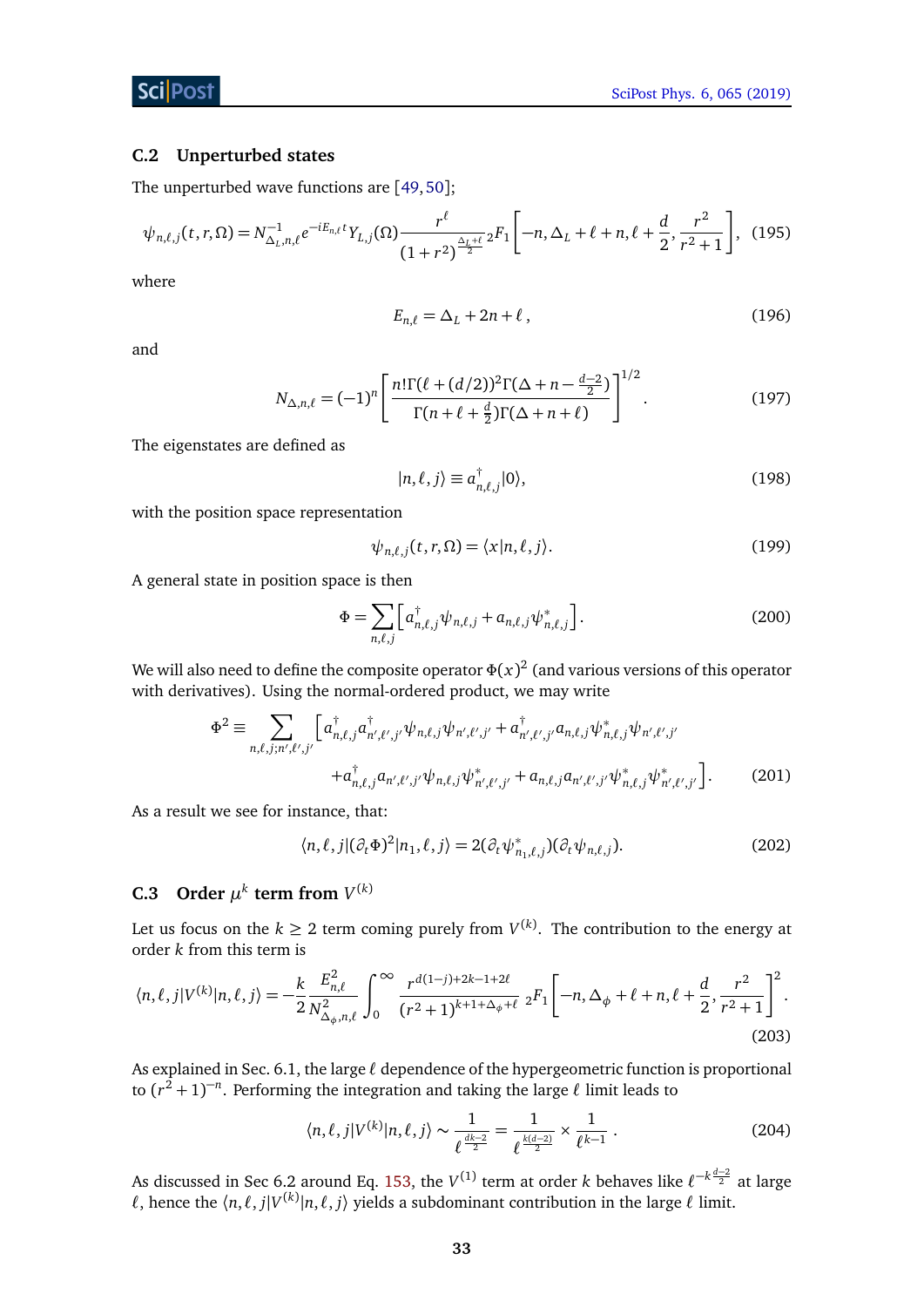## **References**

- <span id="page-33-0"></span>[1] J. Maldacena, *The large N limit of superconformal field theories and supergravity*, Int. J. Theor. Phys. **38**, 1113 (1999), doi:10.1023/[A:1026654312961.](http://dx.doi.org/10.1023/A:1026654312961)
- <span id="page-33-1"></span>[2] E. Witten, *Anti de Sitter space and holography*, Adv. Theor. Math. Phys. **2**, 253 (1998), doi:10.4310/[ATMP.1998.v2.n2.a2.](http://dx.doi.org/10.4310/ATMP.1998.v2.n2.a2)
- <span id="page-33-2"></span>[3] R. Rattazzi, V. S. Rychkov, E. Tonni and A. Vichi, *Bounding scalar operator dimensions in 4D CFT*, J. High Energ. Phys. **12**, 031 (2008), doi:10.1088/[1126-6708](http://dx.doi.org/10.1088/1126-6708/2008/12/031)/2008/12/031.
- <span id="page-33-3"></span>[4] S. Rychkov, *EPFL lectures on conformal field theory in D* ≥ 3 *dimensions*, Springer International Publishing, Cham (2017), doi:10.1007/[978-3-319-43626-5.](http://dx.doi.org/10.1007/978-3-319-43626-5)
- [5] D. Simmons-Duffin, *TASI lectures on the conformal bootstrap* (2016), [arXiv:1602.07982.](https://arxiv.org/abs/1602.07982)
- <span id="page-33-4"></span>[6] D. Poland, S. Rychkov and A. Vichi, *The conformal bootstrap: Theory, numerical techniques, and applications*, Rev. Mod. Phys. **91**, 015002 (2019), doi:10.1103/[RevModPhys.91.015002.](http://dx.doi.org/10.1103/RevModPhys.91.015002)
- <span id="page-33-5"></span>[7] I. Heemskerk, J. Penedones, J. Polchinski and J. Sully, *Holography from conformal field theory*, J. High Energ. Phys. **10**, 079 (2009), doi:10.1088/[1126-6708](http://dx.doi.org/10.1088/1126-6708/2009/10/079)/2009/10/079.
- <span id="page-33-8"></span>[8] X. O. Camanho, J. D. Edelstein, J. Maldacena and A. Zhiboedov, *Causality constraints on corrections to the graviton three-point coupling*, J. High Energ. Phys. **02**, 020 (2016), doi:10.1007/[JHEP02\(2016\)020.](http://dx.doi.org/10.1007/JHEP02(2016)020)
- <span id="page-33-9"></span>[9] N. Afkhami-Jeddi, T. Hartman, S. Kundu and A. Tajdini, *Einstein gravity 3 point functions from conformal field theory*, J. High Energ. Phys. **12**, 049 (2017), doi:10.1007/[JHEP12\(2017\)049.](http://dx.doi.org/10.1007/JHEP12(2017)049)
- <span id="page-33-6"></span>[10] T. Dray and G. 't Hooft, *The gravitational shock wave of a massless particle*, Nucl. Phys. B **253**, 173 (1985), doi:10.1016/[0550-3213\(85\)90525-5.](http://dx.doi.org/10.1016/0550-3213(85)90525-5)
- <span id="page-33-7"></span>[11] G. 't. Hooft, *Graviton dominance in ultra-high-energy scattering*, Phys. Lett. B **198**, 61 (1987), doi:10.1016/[0370-2693\(87\)90159-6.](http://dx.doi.org/10.1016/0370-2693(87)90159-6)
- <span id="page-33-10"></span>[12] D. M. Hofman and J. Maldacena, *Conformal collider physics: energy and charge correlations*, J. High Energ. Phys. **05**, 012 (2008), doi:10.1088/[1126-6708](http://dx.doi.org/10.1088/1126-6708/2008/05/012)/2008/05/012.
- <span id="page-33-11"></span>[13] D. Li, D. Meltzer and D. Poland, *Conformal collider physics from the lightcone bootstrap*, J. High Energ. Phys. **02**, 143 (2016), doi:10.1007/[JHEP02\(2016\)143.](http://dx.doi.org/10.1007/JHEP02(2016)143)
- [14] T. Hartman, S. Jain and S. Kundu, *A new spin on causality constraints*, J. High Energ. Phys. **10**, 141 (2016), doi:10.1007/[JHEP10\(2016\)141.](http://dx.doi.org/10.1007/JHEP10(2016)141)
- [15] D. M. Hofman, D. Li, D. Meltzer, D. Poland and F. Rejon-Barrera, *A proof of the conformal collider bounds*, J. High Energ. Phys. **06**, 111 (2016), doi:10.1007/[JHEP06\(2016\)111.](http://dx.doi.org/10.1007/JHEP06(2016)111)
- [16] S. Dutta Chowdhury, J. R. David and S. Prakash, *Constraints on parity violating conformal field theories in d* = 3, J. High Energ. Phys. **11**, 171 (2017), doi:10.1007/[JHEP11\(2017\)171.](http://dx.doi.org/10.1007/JHEP11(2017)171)
- [17] C. Córdova, J. Maldacena and G. J. Turiaci, *Bounds on OPE coefficients from interference effects in the conformal collider*, J. High Energ. Phys. **11**, 032 (2017), doi:10.1007/[JHEP11\(2017\)032.](http://dx.doi.org/10.1007/JHEP11(2017)032)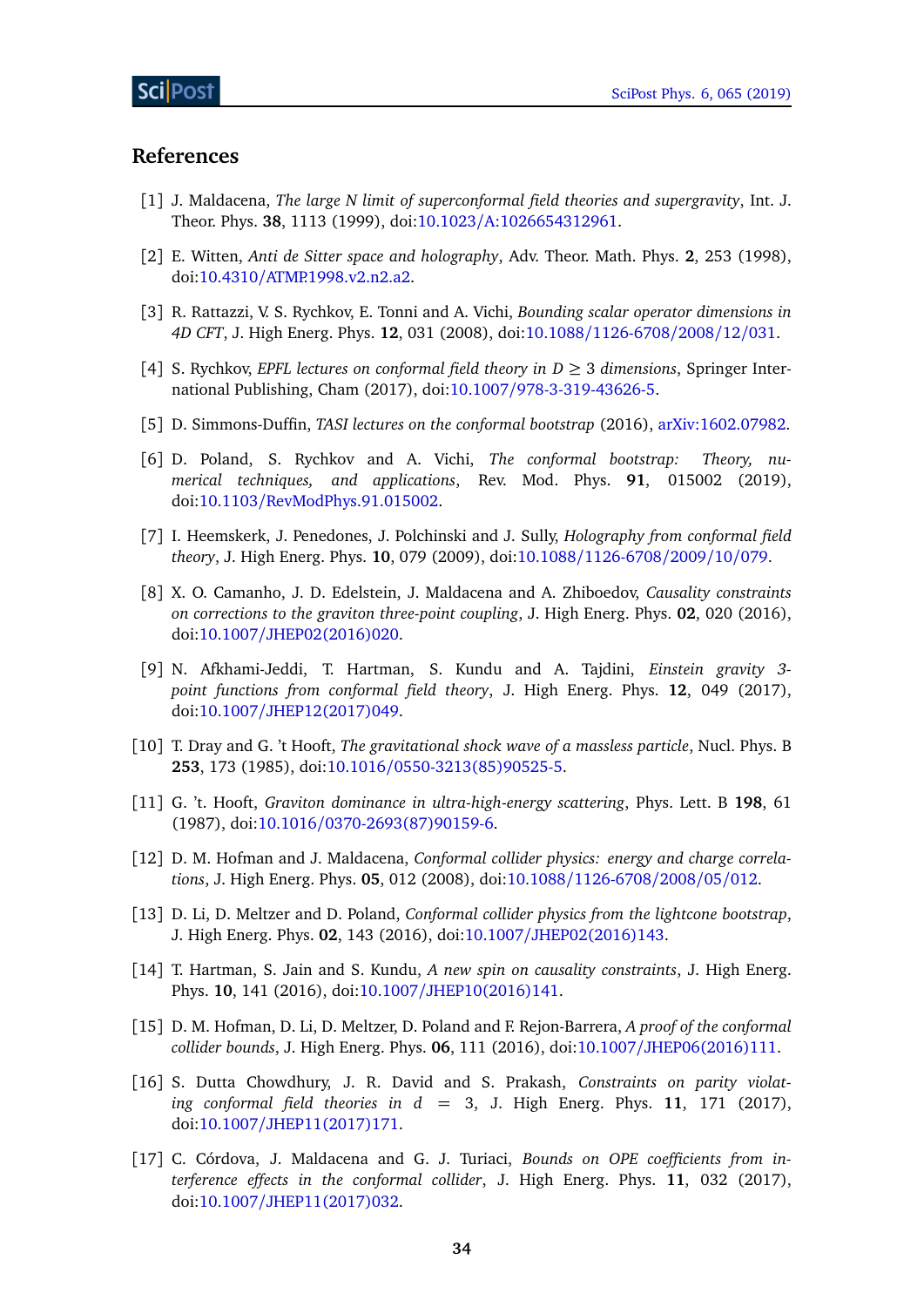- [18] D. Meltzer and E. Perlmutter, *Beyond a* = *c: gravitational couplings to matter and the stress tensor OPE*, J. High Energ. Phys. **07**, 157 (2018), doi:10.1007/[JHEP07\(2018\)157.](http://dx.doi.org/10.1007/JHEP07(2018)157)
- [19] N. Afkhami-Jeddi, S. Kundu and A. Tajdini, *A conformal collider for holographic CFTs*, J. High Energ. Phys. **10**, 156 (2018), doi:10.1007/[JHEP10\(2018\)156.](http://dx.doi.org/10.1007/JHEP10(2018)156)
- [20] Z. Komargodski, M. Kulaxizi, A. Parnachev and A. Zhiboedov, *Conformal field theories and deep inelastic scattering*, Phys. Rev. D **95**, 065011 (2017), doi:10.1103/[PhysRevD.95.065011.](http://dx.doi.org/10.1103/PhysRevD.95.065011)
- <span id="page-34-2"></span>[21] T. Faulkner, R. G. Leigh, O. Parrikar and H. Wang, *Modular Hamiltonians for deformed half-spaces and the averaged null energy condition*, J. High Energ. Phys. **09**, 038 (2016), doi:10.1007/[JHEP09\(2016\)038.](http://dx.doi.org/10.1007/JHEP09(2016)038)
- <span id="page-34-0"></span>[22] S. S. Gubser, I. R. Klebanov and A. M. Polyakov, *Gauge theory correlators from non-critical string theory*, Phys. Lett. B **428**, 105 (1998), doi:10.1016/[S0370-2693\(98\)00377-3.](http://dx.doi.org/10.1016/S0370-2693(98)00377-3)
- <span id="page-34-6"></span>[23] G. Veneziano, *String-theoretic unitary S-matrix at the threshold of black-hole production*, J. High Energ. Phys. **11**, 001 (2004), doi:10.1088/[1126-6708](http://dx.doi.org/10.1088/1126-6708/2004/11/001)/2004/11/001.
- [24] D. Amati, M. Ciafaloni and G. Veneziano, *Classical and Quantum Gravity Effects from Planckian Energy Superstring Collisions*, Int. J. Mod. Phys. A **03**, 1615 (1988), doi:10.1142/[S0217751X88000710.](http://dx.doi.org/10.1142/S0217751X88000710)
- [25] D. Amati, M. Ciafaloni and G. Veneziano, *Can spacetime be probed below the string size?*, Phys. Lett. B **216**, 41 (1989), doi:10.1016/[0370-2693\(89\)91366-X.](http://dx.doi.org/10.1016/0370-2693(89)91366-X)
- [26] S. B. Giddings, D. J. Gross and A. Maharana, *Gravitational effects in ultrahigh-energy string scattering*, Phys. Rev. D **77**, 046001 (2008), doi:10.1103/[PhysRevD.77.046001.](http://dx.doi.org/10.1103/PhysRevD.77.046001)
- [27] G. D'Appollonio, P. Di Vecchia, R. Russo and G. Veneziano, *High-energy stringbrane scattering: leading eikonal and beyond*, J. High Energ. Phys. **11**, 100 (2010), doi:10.1007/[JHEP11\(2010\)100.](http://dx.doi.org/10.1007/JHEP11(2010)100)
- [28] A. Koemans Collado, P. Di Vecchia, R. Russo and S. Thomas, *The subleading eikonal in supergravity theories*, J. High Energ. Phys. 038 (2018), doi:10.1007/[JHEP10\(2018\)038.](http://dx.doi.org/10.1007/JHEP10(2018)038)
- [29] G. D'Appollonio, P. Di Vecchia, R. Russo and G. Veneziano, *A microscopic description of absorption in high-energy string-brane collisions*, J. High Energ. Phys. **03**, 030 (2016), doi:10.1007/[JHEP03\(2016\)030.](http://dx.doi.org/10.1007/JHEP03(2016)030)
- <span id="page-34-7"></span>[30] S. B. Giddings and V. S. Rychkov, *Black holes from colliding wavepackets*, Phys. Rev. D **70**, 104026 (2004), doi:10.1103/[PhysRevD.70.104026.](http://dx.doi.org/10.1103/PhysRevD.70.104026)
- <span id="page-34-1"></span>[31] S. El-Showk, M. F. Paulos, D. Poland, S. Rychkov, D. Simmons-Duffin and A. Vichi, *Solving the 3D Ising model with the conformal bootstrap*, Phys. Rev. D **86**, 025022 (2012), doi:10.1103/[PhysRevD.86.025022.](http://dx.doi.org/10.1103/PhysRevD.86.025022)
- <span id="page-34-3"></span>[32] C. Córdova and K. Diab, *Universal bounds on operator dimensions from the average null energy condition*, J. High Energ. Phys. **02**, 131 (2018), doi:10.1007/[JHEP02\(2018\)131.](http://dx.doi.org/10.1007/JHEP02(2018)131)
- <span id="page-34-4"></span>[33] D. Meltzer, *Higher spin ANEC and the space of CFTs* (2018), [arXiv:1811.01913.](https://arxiv.org/abs/1811.01913)
- <span id="page-34-5"></span>[34] G. Vos, *Generalized additivity in unitary conformal field theories*, Nucl. Phys. B **899**, 91 (2015), doi:10.1016/[j.nuclphysb.2015.07.013.](http://dx.doi.org/10.1016/j.nuclphysb.2015.07.013)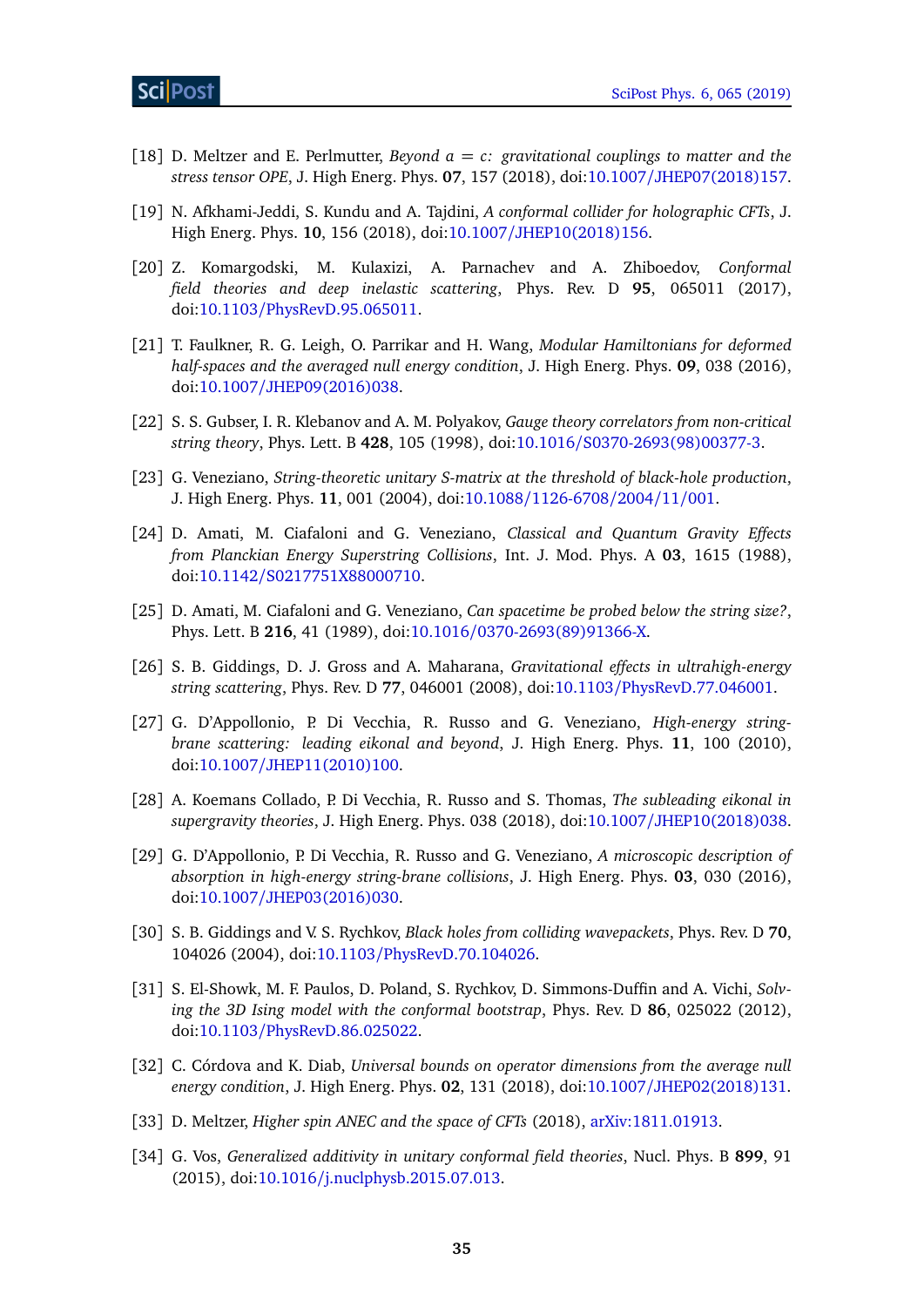- [35] L. F. Alday, A. Bissi and T. Lukowski, *Large spin systematics in CFT*, J. High Energ. Phys. **11**, 101 (2015), doi:10.1007/[JHEP11\(2015\)101.](http://dx.doi.org/10.1007/JHEP11(2015)101)
- [36] P. Dey, A. Kaviraj and K. Sen, *More on analytic bootstrap for O(N) models*, J. High Energ. Phys. **06**, 136 (2016), doi:10.1007/[JHEP06\(2016\)136.](http://dx.doi.org/10.1007/JHEP06(2016)136)
- [37] O. Aharony, L. F. Alday, A. Bissi and R. Yacoby, *The analytic bootstrap for large N Chern-Simons vector models*, J. High Energ. Phys. **08**, 166 (2018), doi:10.1007/[JHEP08\(2018\)166.](http://dx.doi.org/10.1007/JHEP08(2018)166)
- [38] C. Sleight and M. Taronna, *Anomalous dimensions from crossing kernels*, J. High Energ. Phys. **11**, 089 (2018), doi:10.1007/[JHEP11\(2018\)089.](http://dx.doi.org/10.1007/JHEP11(2018)089)
- [39] C. Cardona and K. Sen, *Anomalous dimensions at finite conformal spin from OPE inversion*, J. High Energ. Phys. **11**, 052 (2018), doi:10.1007/[JHEP11\(2018\)052.](http://dx.doi.org/10.1007/JHEP11(2018)052)
- <span id="page-35-5"></span>[40] C. Sleight and M. Taronna, *Spinning Mellin bootstrap: Conformal partial waves, crossing kernels and applications*, Fortschr. Phys. **66**, 1800038 (2018), doi:10.1002/[prop.201800038.](http://dx.doi.org/10.1002/prop.201800038)
- <span id="page-35-0"></span>[41] J. Bonifacio, K. Hinterbichler, A. Joyce and R. A. Rosen, *Massive and massless spin-2 scattering and asymptotic superluminality*, J. High Energ. Phys. **06**, 075 (2018), doi:10.1007/[JHEP06\(2018\)075.](http://dx.doi.org/10.1007/JHEP06(2018)075)
- [42] K. Hinterbichler, A. Joyce and R. A. Rosen, *Eikonal scattering and asymptotic superluminality of massless higher spin fields*, Phys. Rev. D **97**, 125019 (2018), doi:10.1103/[PhysRevD.97.125019.](http://dx.doi.org/10.1103/PhysRevD.97.125019)
- <span id="page-35-1"></span>[43] N. Afkhami-Jeddi, S. Kundu and A. Tajdini, *A bound on massive higher spin particles*, J. High Energ. Phys. **04**, 056 (2019), doi:10.1007/[JHEP04\(2019\)056.](http://dx.doi.org/10.1007/JHEP04(2019)056)
- [44] R. C. Myers and A. Sinha, *Holographic c-theorems in arbitrary dimensions*, J. High Energ. Phys. **01**, 125 (2011), doi:10.1007/[JHEP01\(2011\)125.](http://dx.doi.org/10.1007/JHEP01(2011)125)
- <span id="page-35-3"></span>[45] E. Witten, *Anti-de sitter space, thermal phase transition, and confinement In gauge theories*(1998), [arXiv:hep-th](https://arxiv.org/abs/hep-th/9803131)/9803131.
- [46] A. L. Fitzpatrick and D. Shih, *Anomalous dimensions of non-chiral operators from AdS/CFT*, J. High Energ. Phys. **10**, 113 (2011), doi:10.1007/[JHEP10\(2011\)113.](http://dx.doi.org/10.1007/JHEP10(2011)113)
- <span id="page-35-2"></span>[47] T. Hartman, S. Jain and S. Kundu, *Causality constraints in conformal field theory*, J. High Energ. Phys. **05**, 099 (2016), doi:10.1007/[JHEP05\(2016\)099.](http://dx.doi.org/10.1007/JHEP05(2016)099)
- <span id="page-35-6"></span>[48] J. Penedones, *Writing CFT correlation functions as AdS scattering amplitudes*, J. High Energ. Phys. **03**, 025 (2011), doi:10.1007/[JHEP03\(2011\)025.](http://dx.doi.org/10.1007/JHEP03(2011)025)
- <span id="page-35-7"></span>[49] A. L. Fitzpatrick, E. Katz, D. Poland and D. Simmons-Duffin, *Effective conformal theory and the flat-space limit of AdS*, J. High Energ. Phys. **07**, 023 (2011), doi:10.1007/[JHEP07\(2011\)023.](http://dx.doi.org/10.1007/JHEP07(2011)023)
- <span id="page-35-8"></span>[50] P. Breitenlohner and D. Z. Freedman, *Positive energy in anti-de Sitter backgrounds and gauged extended supergravity*, Phys. Lett. B **115**, 197 (1982), doi[:10.1016](http://dx.doi.org/10.1016/0370-2693(82)90643-8)/0370- [2693\(82\)90643-8.](http://dx.doi.org/10.1016/0370-2693(82)90643-8)
- <span id="page-35-4"></span>[51] L. Cornalba, M. S. Costa, J. Penedones and R. Schiappa, *Eikonal approximation in AdS/CFT: Conformal partial waves and finite N four-point functions*, Nucl. Phys. B **767**, 327 (2007), doi:10.1016/[j.nuclphysb.2007.01.007.](http://dx.doi.org/10.1016/j.nuclphysb.2007.01.007)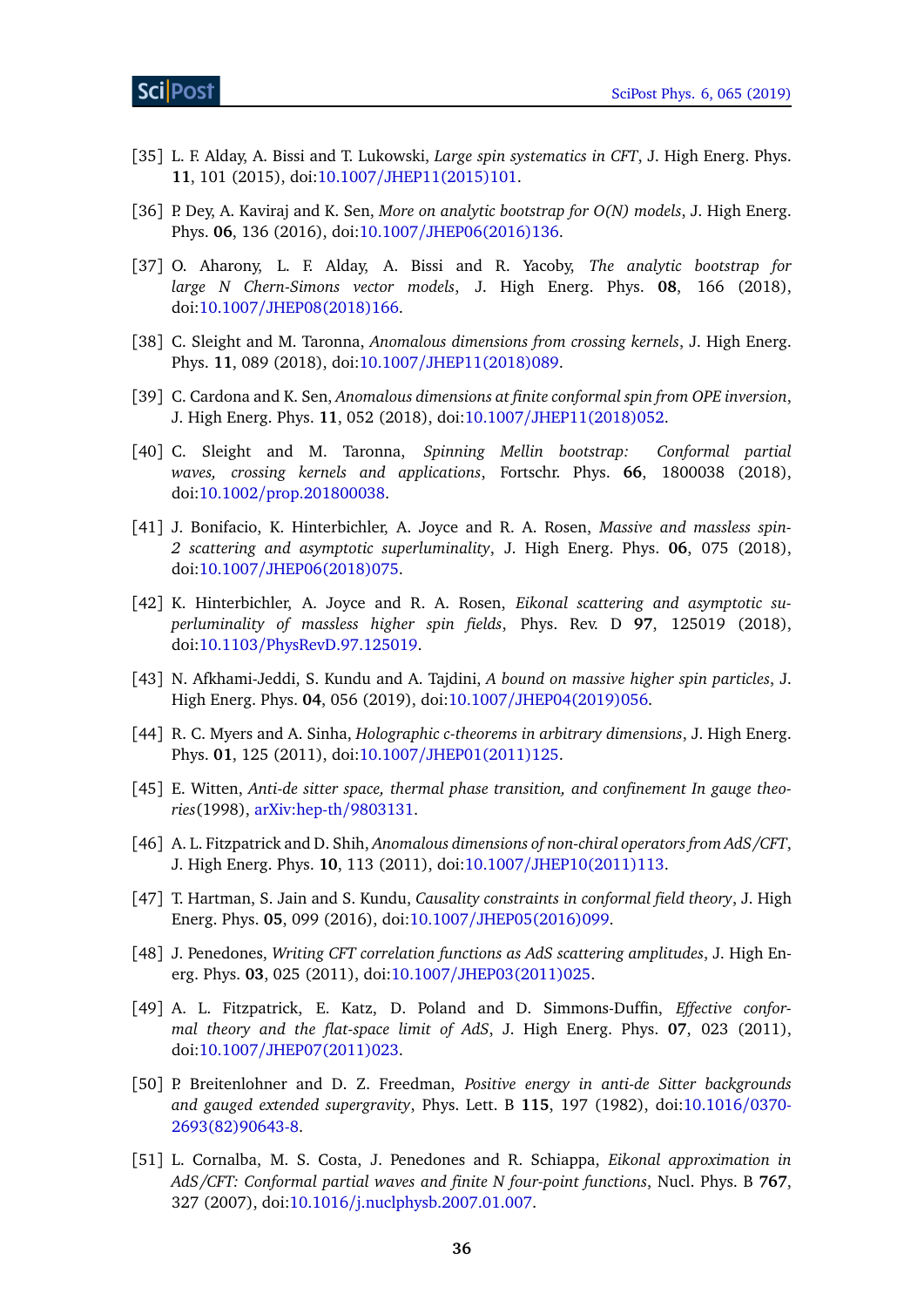- <span id="page-36-4"></span>[52] M. Kulaxizi, A. Parnachev and A. Zhiboedov, *Bulk phase shift, CFT Regge limit and Einstein gravity*, J. High Energ. Phys. **06**, 121 (2018), doi:10.1007/[JHEP06\(2018\)121.](http://dx.doi.org/10.1007/JHEP06(2018)121)
- <span id="page-36-7"></span>[53] D. Jafferis, B. Mukhametzhanov and A. Zhiboedov, *Conformal bootstrap at large charge*, J. High Energ. Phys. **05**, 043 (2018), doi:10.1007/[JHEP05\(2018\)043.](http://dx.doi.org/10.1007/JHEP05(2018)043)
- [54] A. L. Fitzpatrick, J. Kaplan, D. Poland and D. Simmons-Duffin, *The analytic bootstrap and AdS superhorizon locality*, J. High Energ. Phys. **12**, 004 (2013), doi:10.1007/[JHEP12\(2013\)004.](http://dx.doi.org/10.1007/JHEP12(2013)004)
- [55] Z. Komargodski and A. Zhiboedov, *Convexity and liberation at large spin*, J. High Energ. Phys. **11**, 140 (2013), doi:10.1007/[JHEP11\(2013\)140.](http://dx.doi.org/10.1007/JHEP11(2013)140)
- <span id="page-36-1"></span>[56] L. Cornalba, M. S. Costa, J. Penedones and R. Schiappa, *Eikonal approximation in AdS/CFT: from shock waves to four-point functions*, J. High Energ. Phys. **08**, 019 (2007), doi:10.1088/[1126-6708](http://dx.doi.org/10.1088/1126-6708/2007/08/019)/2007/08/019.
- [57] L. Cornalba, M. S. Costa, J. Penedones and R. Schiappa, *Eikonal approximation in AdS/CFT: Conformal partial waves and finite N four-point functions*, Nucl. Phys. B **767**, 327 (2007), doi:10.1016/[j.nuclphysb.2007.01.007.](http://dx.doi.org/10.1016/j.nuclphysb.2007.01.007)
- <span id="page-36-3"></span>[58] M. S. Costa, V. Goncalves and J. Penedones, *Conformal Regge theory*, J. High Energ. Phys. **12**, 091 (2012), doi:10.1007/[JHEP12\(2012\)091.](http://dx.doi.org/10.1007/JHEP12(2012)091)
- <span id="page-36-2"></span>[59] L. Cornalba, *Eikonal methods in AdS/CFT: Regge theory and multi-Reggeon exchange* (2007), [arXiv:0710.5480.](https://arxiv.org/abs/0710.5480)
- <span id="page-36-5"></span>[60] D. Li, D. Meltzer and D. Poland, *Conformal bootstrap in the Regge limit*, J. High Energ. Phys. **12**, 013 (2017), doi:10.1007/[JHEP12\(2017\)013.](http://dx.doi.org/10.1007/JHEP12(2017)013)
- [61] N. Afkhami-Jeddi, T. Hartman, S. Kundu and A. Tajdini, *Shockwaves from the operator product expansion* (2017), [arXiv:1709.03597.](https://arxiv.org/abs/1709.03597)
- <span id="page-36-6"></span>[62] M. S. Costa, T. Hansen and J. Penedones, *Bounds for OPE coefficients on the Regge trajectory*, J. High Energ. Phys. **10**, 197 (2017), doi:10.1007/[JHEP10\(2017\)197.](http://dx.doi.org/10.1007/JHEP10(2017)197)
- <span id="page-36-0"></span>[63] E. Hijano, P. Kraus, E. Perlmutter and R. Snively, *Witten diagrams revisited: the AdS geometry of conformal blocks*, J. High Energ. Phys. **01**, 146 (2016), doi:10.1007/[JHEP01\(2016\)146.](http://dx.doi.org/10.1007/JHEP01(2016)146)
- <span id="page-36-8"></span>[64] A. L. Fitzpatrick, J. Kaplan and M. T. Walters, *Universality of long-distance AdS physics from the CFT bootstrap*, J. High Energ. Phys. **08**, 145 (2014), doi:10.1007/[JHEP08\(2014\)145.](http://dx.doi.org/10.1007/JHEP08(2014)145)
- [65] S. Collier, Y. Gobeil, H. Maxfield and E. Perlmutter, *Quantum Regge trajectories and the Virasoro analytic bootstrap* (2018), [arXiv:1811.05710.](https://arxiv.org/abs/1811.05710)
- <span id="page-36-9"></span>[66] A. L. Fitzpatrick, J. Kaplan and M. T. Walters, *Virasoro conformal blocks and thermality from classical background fields*, J. High Energ. Phys. **11**, 200 (2015), doi:10.1007/[JHEP11\(2015\)200.](http://dx.doi.org/10.1007/JHEP11(2015)200)
- <span id="page-36-10"></span>[67] A. Kaviraj, K. Sen and A. Sinha, *Universal anomalous dimensions at large spin and large twist*, J. High Energ. Phys. **07**, 026 (2015), doi:10.1007/[JHEP07\(2015\)026.](http://dx.doi.org/10.1007/JHEP07(2015)026)
- <span id="page-36-11"></span>[68] A. Kaviraj, K. Sen and A. Sinha, *Analytic bootstrap at large spin*, J. High Energ. Phys. **11**, 083 (2015), doi:10.1007/[JHEP11\(2015\)083.](http://dx.doi.org/10.1007/JHEP11(2015)083)